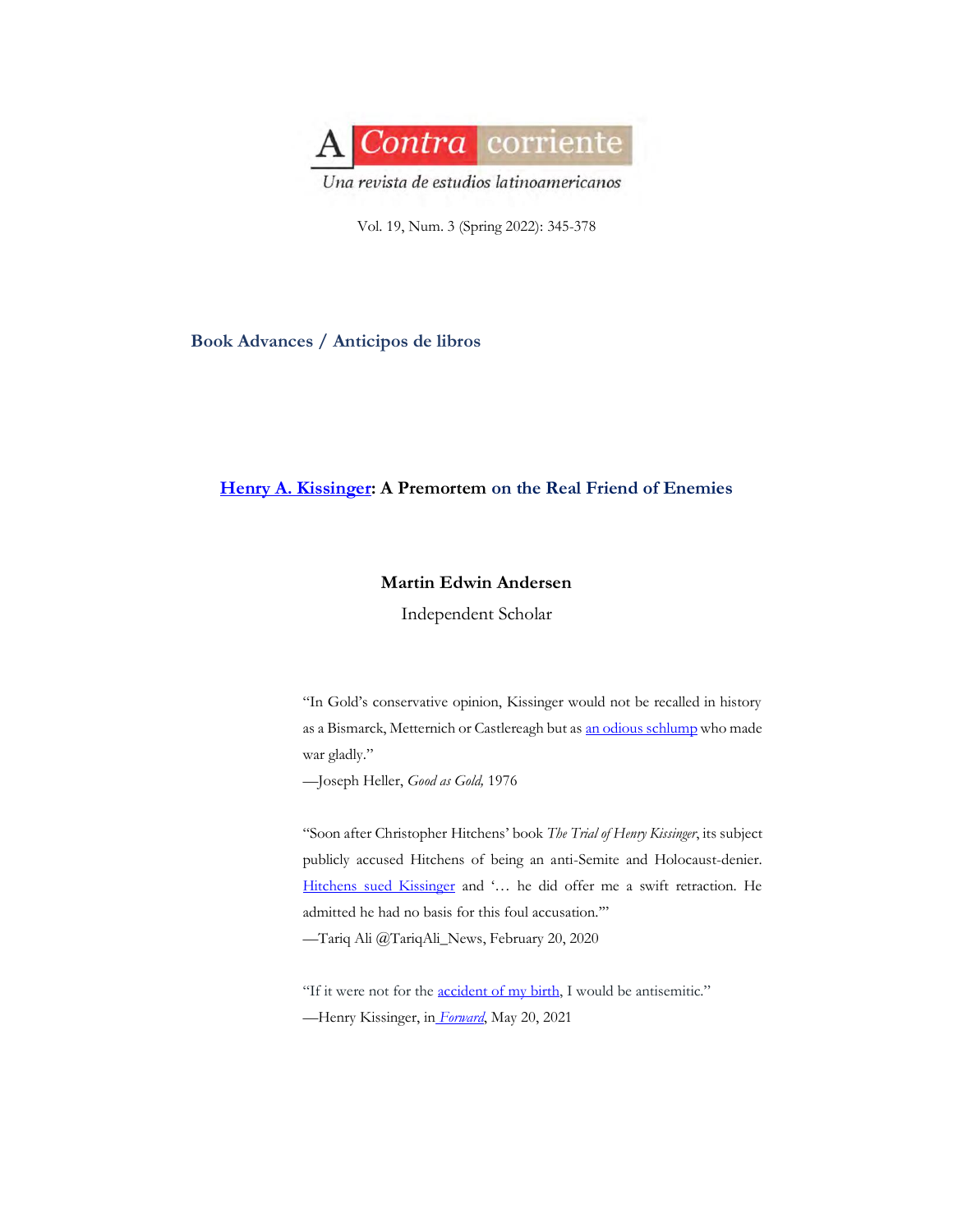"*No hay mal que dure cien años*", is a popular refrain in Latin America. "There is no evil that lasts 100 years." As we near May 27<sup>th</sup> and the 99<sup>th</sup> birthday of former Secretary of State Henry A. Kissinger, it is appropriate to focus on whether a [vile man](https://slate.com/news-and-politics/2010/12/the-nixon-tapes-remind-us-what-a-vile-creature-henry-kissinger-is.html) who once won the Nobel Peace Prize for the Vietnam War will have ultimately been successful<sup>1</sup> in [reweaving](https://www.lexico.com/en/definition/reweave) on behalf of an [ever-corruptible](https://www.academia.edu/72104787/Neo_Nazis_Neo_Narcos_False_Flags_and_the_Case_Against_vice_ADM_Ann_Rondeau_et_al?fbclid=IwAR2kd0MfUWHl9p9j46z0UX2VstU7ghC-d-SVvHVnZbCBCqKMemumkpiYV1g) Washington Establishment both popular hope and the history of carnage in the Americas.

In favor of Kissinger and his minions, until only recently scholarly works that focus on his policymaking between 1969 and 1997, and his subsequent role as an "elder statesman," tend to re-litigate common history with the Soviet Union and the People's Republic of China, as well as his role in the Indochina quagmire popularly referred to as "Vietnam." Yet as national security advisor and secretary of state the secretive Kissinger spent more time than any of his predecessors, or any of his successors, in Latin America. There, military dictators he coddled not only massacred huge numbers of fellow citizens but engaged in international terrorism in both Europe and the Western Hemisphere.

As pundits now talk about the importance of protecting Ukrainian democracy and the rule of law, and the possible outbreak of a Third World War, it is important to note that Kissinger's uniformed clients in the Western Hemisphere claimed that they too were fighting, and winning, their own "Third World War"—a canard often tinged with antisemitism and the enemy being their fellow citizens. Only when the generals lost were democracy and the rule of law able to re-emerge as a possibility in what used to be called "America's backyard." Interestingly, U.S. military analyses about what impact Vladimir Putin's Russia has had, or could have had, on American presidential elections draw comparisons to **Kissinger's cov[ert coup-mongering](https://www.usmcu.edu/Portals/218/MCUJ_10_1_How%20Effective%20Are%20Covert%20Operations_The%20CIA%27s%20Intervention%20in%20Chile%2C%201964-73_James%20Lockhart.pdf)** in what was one of Latin America proudest democracies—Chile.<sup>2</sup> A real understanding of those hopes and that history is critically important in the context of another interpretation of that refrain about evil and 100 years. "This, too," the other version goes, "will pass."

<sup>1</sup> In "Henry Kissinger as Contested Historical Icon in Post-9/11 Debates on Foreign Policy," David M. Wight notes "that an analysis of Kissinger is useful in understanding how historical figures can utilize their own celebrity to steer the popular remembrance and deployment of memories themselves." [https://www.jstor.org/stable/10.2979/histmemo.29.2.06.](https://www.jstor.org/stable/10.2979/histmemo.29.2.06)

<sup>&</sup>lt;sup>2</sup> In 2019, writing for the U.S. Marine Corps University, *James Lockhart suggested that* [CIA clandestine operations](https://www.usmcu.edu/Portals/218/MCUJ_10_1_How%20Effective%20Are%20Covert%20Operations_The%20CIA%27s%20Intervention%20in%20Chile%2C%201964-73_James%20Lockhart.pdf) focused on Chilean elections in the nine-year period before the 1973 coup against Socialist President Salvador Allende were "not decisive and were no more than modestly effective … findings (that) might offer insight into or conversations about Russian intervention in American presidential elections in 2016." In "How Effective Are Covert Operations? The CIA's Intervention in Chile, 1964-1973."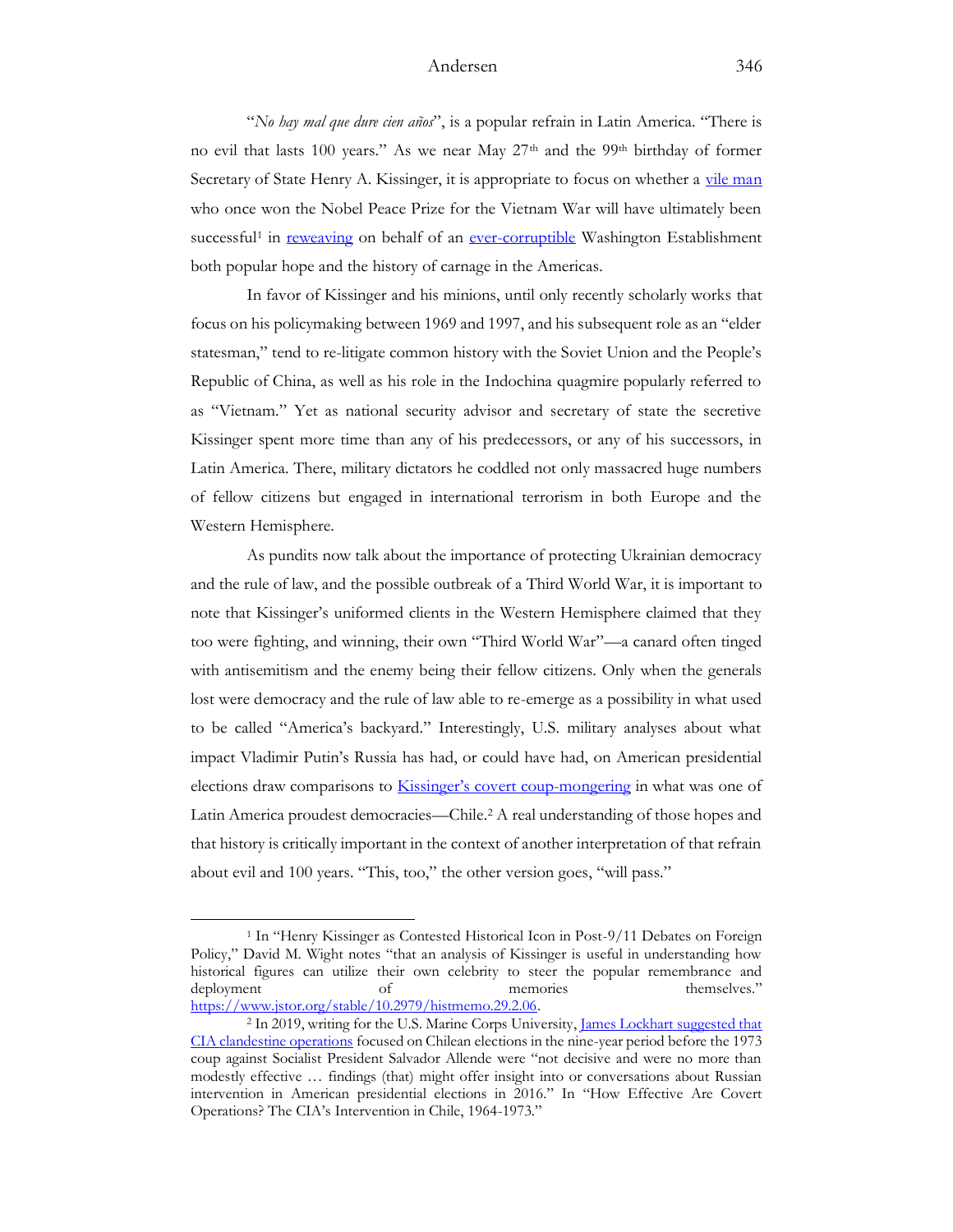As I write this, mainstream media centers on [Russian war crimes](https://www.state.gov/war-crimes-by-russias-forces-in-ukraine/) in Ukraine and the mortal passing of [a Kissinger replacement](https://thehill.com/opinion/white-house/599639-politics-never-trumped-my-40-year-friendship-with-madeleine-albright) at Foggy Bottom. Like Kissinger, [Madeleine Albright](https://www.npr.org/2018/04/03/599120190/madeleine-albright-warns-dont-let-fascism-go-unnoticed-until-its-too-late) was a European émigré whose [family was directly affected by Adolf](https://www.washingtonpost.com/history/2022/03/23/madeleine-albright-jewish/)  [Hitler and the Holocaust.](https://www.washingtonpost.com/history/2022/03/23/madeleine-albright-jewish/) It was Albright who, in a final Op-Ed published in *[The New](https://www.nytimes.com/2022/02/23/opinion/putin-ukraine.html)  [York Times](https://www.nytimes.com/2022/02/23/opinion/putin-ukraine.html)* the day before the Kremlin invasion of its democratic neighbor, described Putin as "small and pale" and "almost reptilian." Unlike her State Department predecessor, who proactively sought alliances around the world with even [neo-Nazi](https://www.jstor.org/stable/j.ctt6wq9vn) [military regimes,](https://www.academia.edu/60299692/Case_Study_on_Neo_Nazi_Infiltration_The_Pentagons_National_Defense_University_and_Vichy_Ann_Rondeau_et_al) Albright (an [admittedly uneven champion](https://theintercept.com/2022/03/25/madeleine-albright-dead-iraq-war-herbalife/) for human rights<sup>3</sup>) earlier also had starkly warned not to let fascism go "unnoticed until it's too late." In *[Fascism,](https://www.harpercollins.com/products/fascism-a-warning-madeleine-albright?variant=32128912916514)  [a Warning](https://www.harpercollins.com/products/fascism-a-warning-madeleine-albright?variant=32128912916514)*, (published in 2019), she correctly noted that: "We should be awake to the assault on democratic values that has gathered strength in many countries abroad and that is dividing America at home. The temptation is powerful to close our eyes and wait for the worst to pass, but history tells us that for freedom to survive, it must be defended, and that if lies are to stop, they must be exposed."

If Vladimir Putin in fact ever faces [charges before the International Criminal](https://foreignpolicy.com/2022/03/24/putin-war-crimes-prosecute-trial-ukraine/)  [Court](https://foreignpolicy.com/2022/03/24/putin-war-crimes-prosecute-trial-ukraine/) in The Hague for war crimes and/or crimes against humanity, it is to be assumed that the wily tyrant may, in offering a full defense, invoke both the legacy of a similarly wily Kissinger and the memorable words of [a long dead German comrade](https://cdn-0.therandomvibez.com/wp-content/uploads/2021/11/History-Repeats-Itself-Quote-By-Karl-Marx.jpg): "History repeats itself. The first as tragedy. Then as farce."

The former KGB agent and [host to the 2014 Olympics](https://apnews.com/article/winter-olympics-russia-getting-away-with-it-60f7e4f7c54ae3fe65d966ff5a159e9b) in Sochi, ["Dr. K's"](https://www.thecrimson.com/article/1978/10/13/the-amazing-doctor-k-phenry-kissinger/)  [response](https://www.thecrimson.com/article/1978/10/13/the-amazing-doctor-k-phenry-kissinger/) might compare his own and those of the Nobel Peace laureate's numbers of

<sup>&</sup>lt;sup>3</sup> In 1999, the [amazingly corrupt Argentine president, Carlos Menem,](https://www.nytimes.com/2015/12/02/world/americas/carlos-menem-ex-president-of-argentina-is-sentenced-in-embezzlement.html) who pardoned the [Argentine "dirty war" military junta leaders who served as CIA prox](https://acontracorriente.chass.ncsu.edu/index.php/acontracorriente/article/view/2088)ies in the secret wars in Central America, tangoed at a White House dinner [with Albright, "who gave him a big kiss](https://www.karenfeld.com/no-one-turns-dinner-white-house/) as they left the dance floor." Not unimportant was the fact that when he assumed office in 1989, the most important (not to say self-important) invited guest of honor was none other than Kissinger.

Under Menem, those *amnestied* were not only the generals given a green light by Kissinger and later convicted in the historic "mini-Nuremberg" 1985 trial. To "balance" the controversial gesture in a manner today seemingly from a page from the Putin handbook, so too was [an ersatz leftwing Montonero guerrilla who actually worked for the Argentine army 601](https://www.academia.edu/23492166/Double_Agent_Mario_Firmenich_Argentine_Montonero_guerrilla_leader_and_Army_Intelligence_operative_1_)  [intelligence battalion.](https://www.academia.edu/23492166/Double_Agent_Mario_Firmenich_Argentine_Montonero_guerrilla_leader_and_Army_Intelligence_operative_1_) (According to Robert Scherrer, the FBI legal attaché in Buenos Aires in the 1970s, Mario [Firmenich worked directly for General Alberto Valin,](https://www.academia.edu/23490080/Double_Agent_Mario_Firmenich_Argentine_Montonero_guerrilla_leader_and_Army_Intelligence_operative_2_) who went on to secretly [organize the Nicaraguan Contras](https://acontracorriente.chass.ncsu.edu/index.php/acontracorriente/article/view/2088/3413) for the Reagan Administration.) "[Firmenich is a traitor,](https://books.google.com/books?id=f6421CVuJugC&pg=PT286&lpg=PT286&dq=firmenich+es+un+traidor+Bonafini&source=bl&ots=0dlU3k8de3&sig=ACfU3U2m5_KcVXD4vGY57ZaUXcL273N1yQ&hl=en&sa=X&ved=2ahUKEwjro4mSoOrrAhX6hXIEHTzVCxgQ6AEwAnoECAgQAQ#v=onepage&q=firmenich%20es%20un%20traidor%20Bonafini&f=false) a cadaver, worse than (military dictator Rafael) Videla, a despicable being in every sense of the word," said Hebe de Bonafini, president of the Mothers of the Plaza de Mayo human rights organization. "Everyone knows that he was on the side of the military." Perhaps as revealing, the [significant progress made under](https://www.academia.edu/43590523/La_Policia_Pasado_presente_y_propuestas_para_el_futuro_Capitulo_8_Un_Comisario_del_Pueblo_Como_Yrigoyen_1983_1989_) Menem's predecessor Raul Alfonsín's government to reform what was a neo-Nazi [and extortive kidnapping hotbed called the Federal Police](https://www.academia.edu/28227717/Argentine_Police_and_the_Dirty_War_A_Study_of_What_Not_to_Do_and_When_Not_to_Do_It) was totally undone. The Kissingerian Menem claimed the late death-squad organizer and former Federal Police chief, Alberto Villar, an early dirty warrior, embodied the law enforcement model the country should embrace.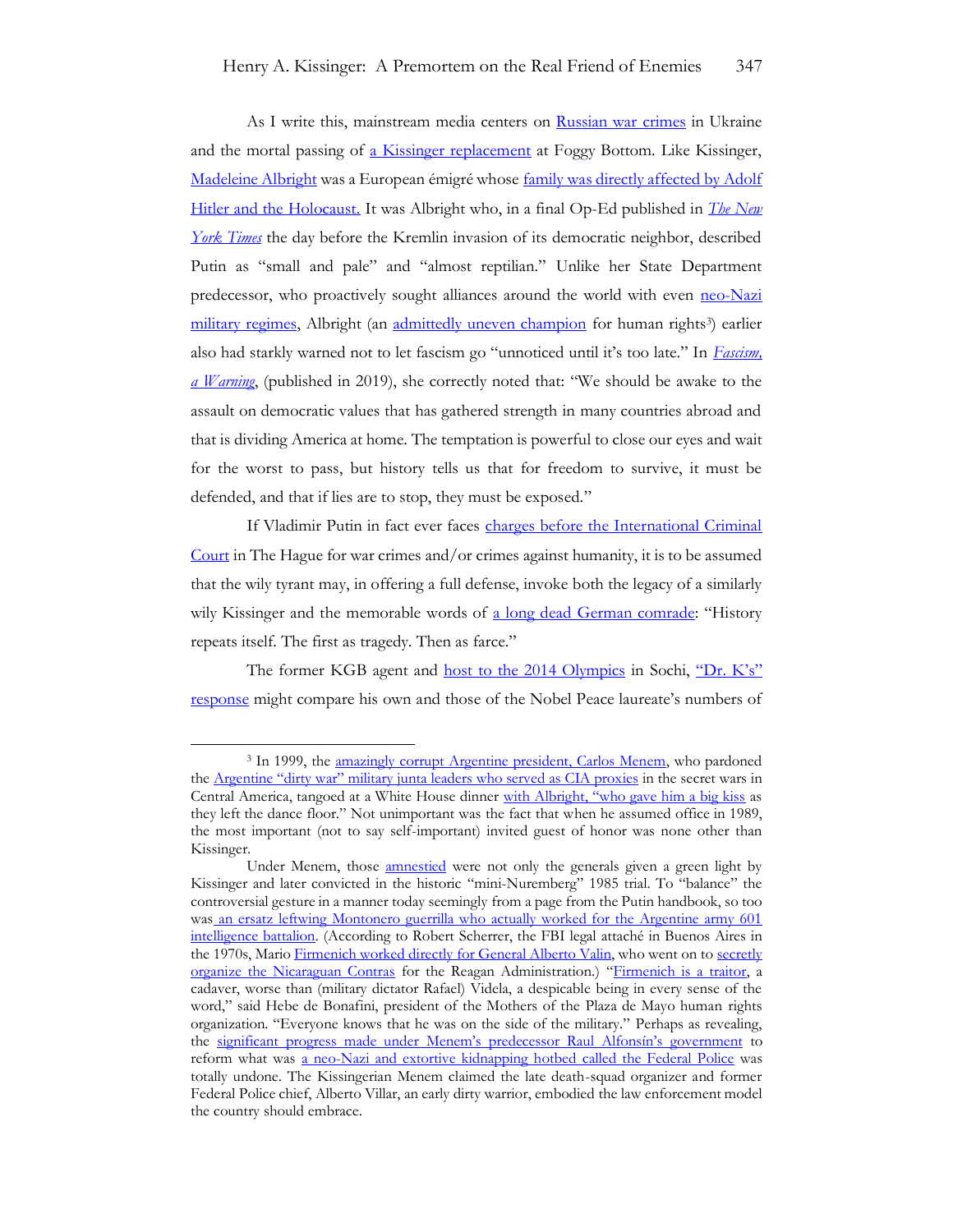people dead and of those [tortured in Nazi-like concentration camps.](https://www.theguardian.com/theguardian/1999/mar/24/guardianweekly.guardianweekly1) It might include as well, the relative roles of Russian "desinformaatsiya" in global efforts at map change versus the unimpeachable Richard Nixon-Donald Trump "disinformation" meant to mislead public opinion at home, abroad and on the front. In short, Putin might seek to draw an enticing mental map about who did what in pursuing what the late President John F. [Kennedy once called "following the Hitler line—](https://www.jfklibrary.org/archives/other-resources/john-f-kennedy-speeches/east-boston-ma-19470518)no matter how big the lie; repeat it often enough and the masses will regard it as the truth."

In his defense, for example, Putin could quote Brigadier General Telford Taylor, [a former U.S. chief prosecuting counsel at the Nuremberg Trials](https://www.nytimes.com/1998/05/25/nyregion/telford-taylor-who-prosecuted-nazis-at-nuremberg-war-crimes-trials-is-dead-at-90.html) in which the brutal Soviet Union (an also [victorious World War II ally\)](https://warontherocks.com/2020/06/setting-the-record-straight-on-the-soviets-at-nuremberg/) participated. Taylor unhesitatingly condemned the Kissinger-Nixon air strikes against villages suspected of harboring Vietnamese guerrillas as ["flagrant violations of the Geneva convention](https://books.google.com/books?id=UMzG_rnhw_AC&pg=PA798&lpg=PA798&dq=Telford+Taylor+Vietnam+flagrant+violations+of+the+Geneva+convention+on+civilian+protection.&source=bl&ots=9GTuQovdoY&sig=ACfU3U2hnesxidQHWmFkTPLBYyXZpZCqEw&hl=en&sa=X&ved=2ahUKEwjU8f2Fg-L2AhXAhHIEHVDlB0sQ6AF6BAgUEAM#v=onepage&q=Telford%20Taylor%20Vietnam%20flagrant%20violations%20of%20the%20Geneva%20convention%20on%20civilian%20protection.&f=false) on civilian protection."<sup>4</sup>

Or perhaps Putin will use, as a supportive amicus curiae brief, the surely recorded friendly chat he had with Kissinger in Moscow in 2016, when the American [was "elected"](https://www.themoscowtimes.com/2016/10/28/henry-kissinger-elected-member-of-russian-academy-of-sciences-a55930) to the Russian Academy of Sciences just two years after Russia violently annexed Ukraine's Crimea and Moscow-supported separatists shot down a Malaysia Airlines flight over eastern Ukraine.

Or perhaps the man in Moscow can count on evidence, sure to be handed over from the singular People's Republic of China, about a man who long before his 99<sup>th</sup> birthday was given the nickname by the political descendants of Mao Zedong and Zhou Enlai of "old friend of the Chinese people." Dr. K's record on China includes his [helping connect seniormost Chinese apparatchiks](https://qz.com/950103/at-age-93-henry-kissinger-appears-to-have-played-a-cruical-role-in-the-xi-jinping-donald-trump-summit/) with Trump's son-in-law Jared Kushner. This while the now twice impeached former [President's own Patron](https://www.spectator.co.uk/article/how-kissinger-was-played-by-china)-in-Chief [Sheldon Adelson](https://www.spectator.co.uk/article/how-kissinger-was-played-by-china) [personally lobbied](https://www.newyorker.com/magazine/2008/06/30/the-brass-ring) to kill a bill condemning China's human rights record. (As the Chinese regime assesses the strengths and weaknesses of Putin's attack on Ukraine, what is at stake is what will happen to Taiwan.)

"Since Kissinger established his consulting firm Kissinger Associates in 1982, Kissinger began to open doors for American companies in China—while actively dampening criticism of the Party amongst his massive network," noted critic Isaac

<sup>4</sup> Taylor was also known for his principled opposition to the activities of the far-right Wisconsin Republican Senator Joseph McCarthy, who made a career out of specious allegations about supposed federal government infiltration, both at the State Department and in the military, of Communists. In a 1953 speech to cadets at West Point, where honor code is "A Cadet will not lie, cheat, steal, or tolerate those who do," he called McCarthy "a dangerous adventurer."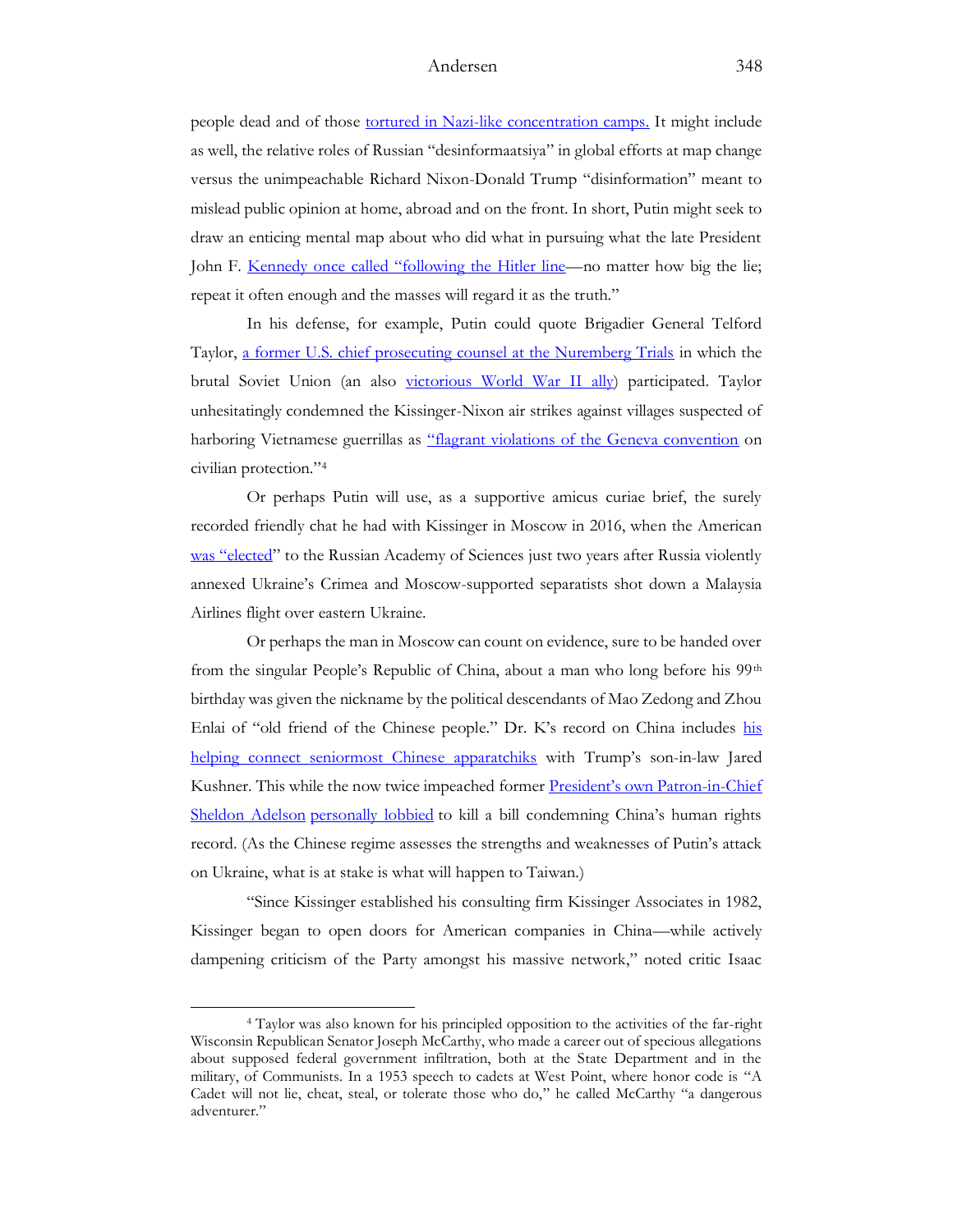Stone Fish, in [an article appropriately titled](https://www.spectator.co.uk/article/how-kissinger-was-played-by-china), "How Kissinger became an asset of China." If past is prologue one might reasonably expect the former secretary of state to offer the counterpoint to what the [top U.S. diplomat in Taipei, Sandra Oudkirk, said](https://www.reuters.com/world/asia-pacific/us-says-chinas-pressure-taiwan-threat-all-democracies-2022-03-31/) on March 30: "Continued efforts by Beijing to choke Taiwan's international space, pressure its friends, and interfere in Taiwan's democratic system represent a threat to all democracies."

The list of Dr. K's hands-on involvement in what President Joseph Biden calls, in Putin's case, the ["war crimes"](https://www.nytimes.com/2022/03/17/us/politics/biden-putin-war-criminal.html)<sup>5</sup> of an indiscriminate killer offers the Russian's defense counsel on a platter the question, "Who does Kissinger work for, exactly, and whose side is he on? They are hardly new questions for Kissinger, who has served as the unofficial voice of [the Chinese government](https://2017-2021.state.gov/ccpabuses/index.html) in the West since he left the Gerald Ford administration in January 1977."

Putin could [make the same case](https://www.theguardian.com/world/2002/apr/25/milosevictrial.petertatchell) as that made in 2002 in *The Guardian* by a notable human rights campaigner regarding the first European head of state, Sloboban Milošević (known as the ["Butcher of the Balkans"\)](https://www.history.com/this-day-in-history/milosevic-goes-on-trial-for-war-crimes), being prosecuted for genocide and war crime*,* "Why Milošević, but not Kissinger?" From today's perspective, it is in fact a coin of the realm with two sides, one applicable to Kissinger as well; on March 25, 2022, *The Hill Times* [ran an Op-Ed](https://www.hilltimes.com/2022/03/23/is-putin-following-the-self-destructive-path-of-slobodan-milosevic/351241), "Is Putin following the self-destructive path of Milošević?" The first half of that summary reads: "Like Putin, Milošević [and Kissinger] seemed indifferent to extreme human suffering and even dared the international response to the most serious international crimes that he and his military were committing." (On March 11, 2006, the former president of the now non-existent Yugoslavia Milošević died in his prison cell of a heart attack, while being tried for war crimes at the International Criminal Tribunal for the Former Yugoslavia in The Hague.)

The case against Kissinger (a virtuoso in playing the Washington bureaucratic revolving door) before an international criminal tribunal could offer an evidentiary trail extending from torture and murder to coups and genocide on at least three continents. On one hand, as *Forward* columnist **Benjamin Ivry wrote** last year...

Law experts insist there is scant chance that **[Kissinger](https://www.amazon.com/Age-I-Henry-Kissinger/dp/0316273805/?tag=thefor03-20)** will ever be tried as a war criminal, although some of his close political associates, including the [Chilean dictator General Augusto Pinochet,](https://www.amazon.com/Ghosts-Sheridan-Circle-Washington-Assassination/dp/1469653508/?tag=thefor03-20) did undergo that experience. Kissinger's policies were, after all, concocted in the White House, and the

<sup>5</sup> Mr. Biden later raised the stakes, calling Putin "a murderous dictator, a pure thug who is waging an immoral war against the people of Ukraine." Secretary of State Antony J. Blinken added: "Personally, I agree. Intentionally targeting civilians is a war crime."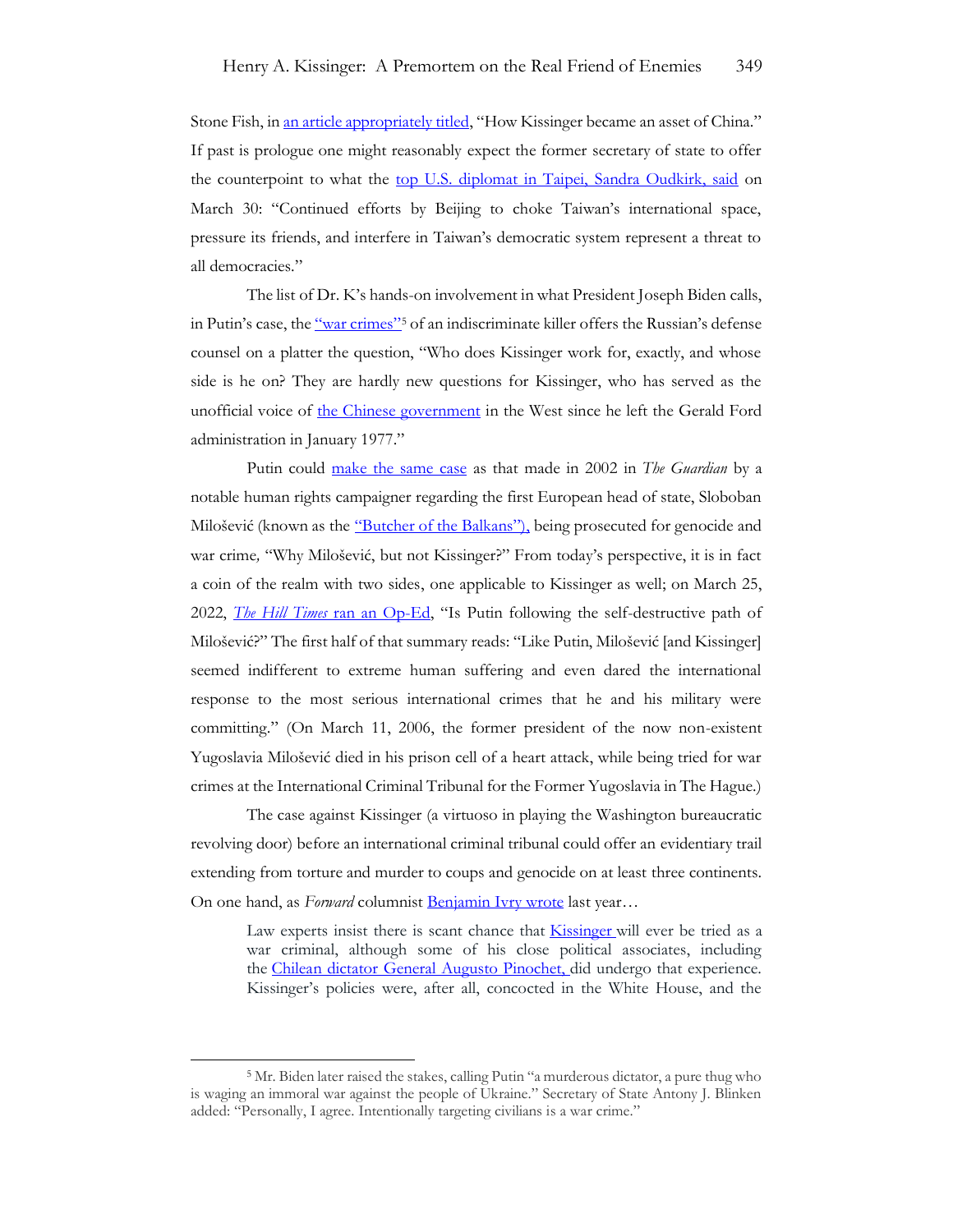historic legal immunity of that building for myriad crimes has become familiar to Americans over the past four years.<sup>6</sup>

Yet, it is also true that judges seeking accountability in Argentina, Chile, France and Spain have for more than two decades sought Kissinger's testimony on his personal and professional relationships with "friendly" dictators in South America. In April 2002, [Kissinger's travel to London](http://www.cnn.com/2002/WORLD/europe/04/24/uk.kissinger/index.html) was marked [by an \(ultimately unsuccessful\) effort](http://edition.cnn.com/2002/WORLD/europe/04/22/uk.kissinger/index.html) to get him arrested based on allegations of his complicity in war crimes in South America, and also in Vietnam, Laos, and Cambodia.

Also instructive, if unsuccessful, was a civil suit brought against him and former CIA director Richard Helms by the family of Chilean Army Commander-in-Chief Rene [Schneider, who was murdered](https://www.cbsnews.com/video/from-the-60-minutes-archives-schneider-v-kissinger/) in 1970 in an effort to block democratically elected Socialist Salvador Allende from taking office. It was the last of three kidnapping attempts by far-right paramilitaries to whom the CIA had provided weapons and other support that ended up with Schneider dead. According to *[Schneider V. Kissinger](https://www.justice.gov/osg/brief/schneider-v-kissinger-opposition)— [Opposition](https://www.justice.gov/osg/brief/schneider-v-kissinger-opposition)* filed with the Supreme Court by the U.S. Department of Justice in 2005: "As part of the efforts to prevent (President-Elect) Allende from taking power, the United States' ambassador…Edward Korry, was authorized to make contacts with the Chilean military and to encourage a coup. Ambassador Korry informed National Security Advisor Kissinger that 'General Schneider would have to be neutralized, by displacement if necessary,' if any coup were to succeed."

Anything but loyal to Nixon and his White House peers, according to Seymour Hersh, the celebrated national security reporter for *The New York Times*, "More and more subservient, even fawning, to his patron, Kissinger was increasingly vicious and outspoken outside the Oval Office. The backbiting grew intense…Secretary of State (William P.) Rogers was a 'fag' who had some strange hold over the President; (Defense Secretary) Mel Laird was a megalomaniac who constantly leaked anti-Kissinger stories to the press; and … Nixon was a secret drunk of dubious intelligence."

During the progression of my own career as a journalist, foreign policy bureaucrat, and human rights and national security whistleblower in Washington, D.C., more than one senior diplomat let me know that indeed Mr. K was concerned about what certain bombshell revelations about his dominant role in U.S. foreign policy between 1969 and 1977 meant to his own security and ability to travel overseas.

<sup>6</sup> Ivry added: "Even authors whose viewpoints are somewhere between the two extremes, from [Walter Isaacson](https://www.amazon.com/Kissinger-Biography-Walter-Isaacson/dp/0743286979/?tag=thefor03-20) to [Gil Troy,](https://www.amazon.com/Moynihans-Moment-Americas-Against-Zionism/dp/0199920303/?tag=thefor03-20) have presented troubling accounts of how Heinz Kissinger, born in Fürth, Germany, ruthlessly achieved worldwide fame and fortune."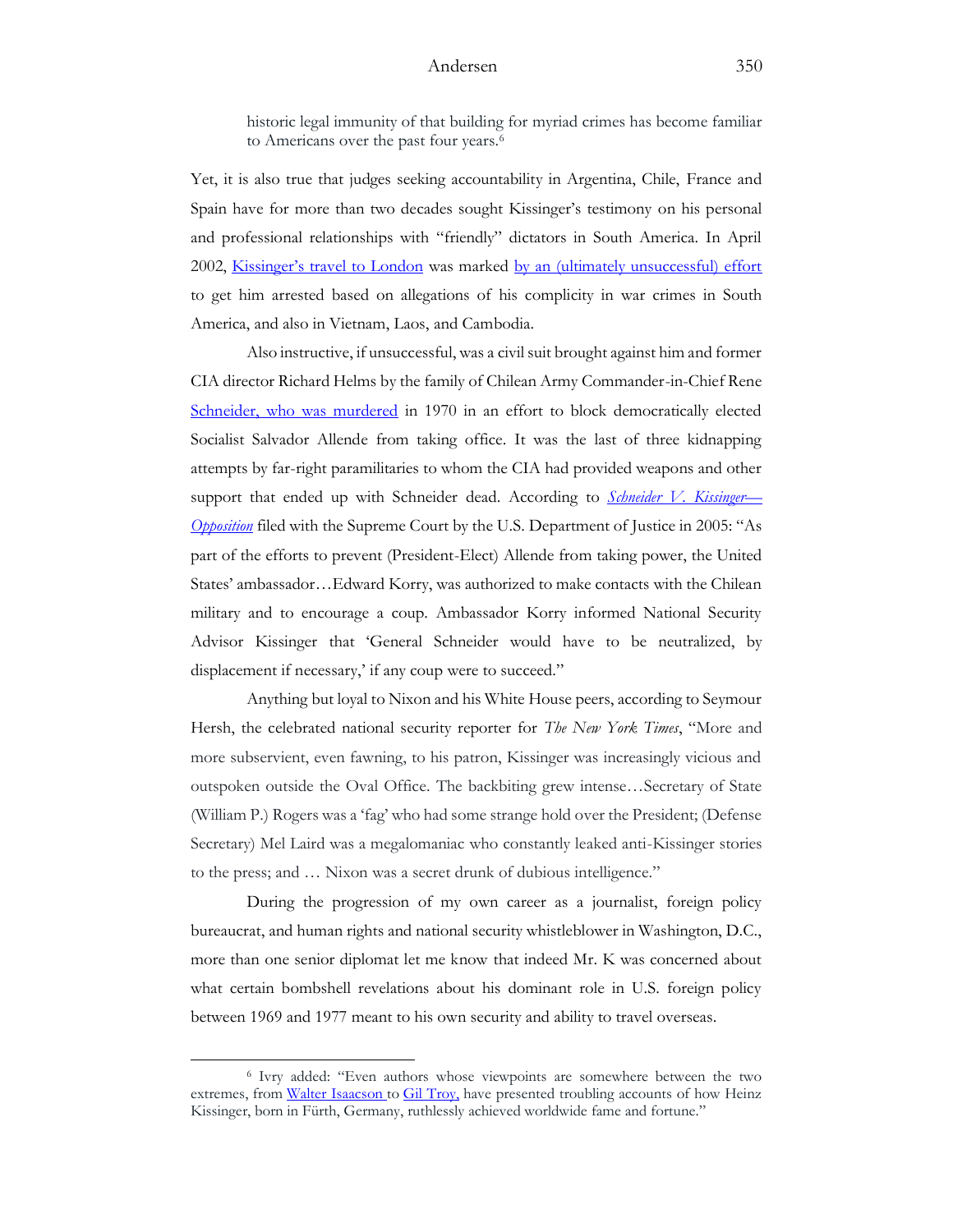There was a specific reason why I was the intended audience for such revelations. In his own biography, the editor and now publisher emeritus of *The Nation* magazine (in the words of journalist and humorist Calvin Trillin, "the wily and parsimonious") Victor Navasky related a conversation he had with Kissinger in early 1988.

"Tell me, Mr. Navasky," [Kissinger] said in his famous guttural tones, "how is it that a short article in an obscure journal such as yours about a conversation that was supposed to have taken place years ago about something that did or didn't happen in Argentina resulted in sixty people holding placards denouncing me a few months ago at the airport when I got off the plane in Copenhagen?"

The article in question, "Kissi[nger and the 'Dirty War](http://thenation.s3.amazonaws.com/pdf/11197743.pdf),'" written by me and published by Navasky on October 31, 1987, broke the story about how the Secretary of State nine years earlier had given Argentina's far-right "dirty warriors," many ardent Nazi sympathizers, the green light for their unfolding massacre. The Kissinger curse so dark and lonely was soon at the back door.

In his book *A Cook's Tour: Global Adventures in Extreme Cuisines* (2001), the late chef and best-selling author Anthony Bourdain, whose frequent travels to Southeast Asia allowed him to highlight the tragic legacy of the Vietnam War, served up Kissinger cold<sup>7</sup> on his role in the [secret massive bombing of Cambodia.](https://www.nytimes.com/roomfordebate/2016/02/13/henry-kissinger-sage-or-pariah/kissinger-was-a-courtier-to-atrocity) The dropping of more bombs in four years than the U.S. military had in the Pacific theater during World War II resulted in the deaths of at least a hundred thousand civilians and probably many more. According to one credible source, "United States and South Vietnamese aerial [bombings,](https://www.hrw.org/legacy/community/bookreviews/hitchens.htm) on Kissinger's watch, left approximately 350,000 Laotian civilians and 600,000 Cambodian civilians dead." Such realpolitik destabilized a traditionally neutral government, the result being the Khmer Rouge seizing power and launching a [genocidal](https://sfi.usc.edu/collections/cambodian-genocide)  [campaign](https://sfi.usc.edu/collections/cambodian-genocide) rivaling that of Adolf Hitler. (Those who ended up [taking power "u](https://www.culturalsurvival.org/publications/cultural-survival-quarterly/roots-genocide-new-evidence-us-bombardment-cambodia)sed the [devastation and massacre](https://www.culturalsurvival.org/publications/cultural-survival-quarterly/roots-genocide-new-evidence-us-bombardment-cambodia) of civilians as recruitment propaganda and as an excuse for its brutal, radical policies and its purge of moderate[s].")

During the Paris peace talks on the eve of the 1968 presidential election, as a consultant to the parley **Kissinger passed inside information** about the negotiations to the insurgent Republican's campaign. Faced with the fact that sitting Vice President

<sup>7</sup> Chief architect of the worst of U.S. war policy in Indochina, by late 1969, as the head of the Vietnam special studies group responsible for supervising the daily conduct of the war, then-Nixon National Security Advisor Kissinger was the final word on target selection. "Not only was Henry carefully screening the raids," [said the Joint Chiefs of Staff colonel](https://www.theguardian.com/world/2002/apr/25/milosevictrial.petertatchell) who served as the inter-agency group's air tactics expert, "he was reading the raw intelligence."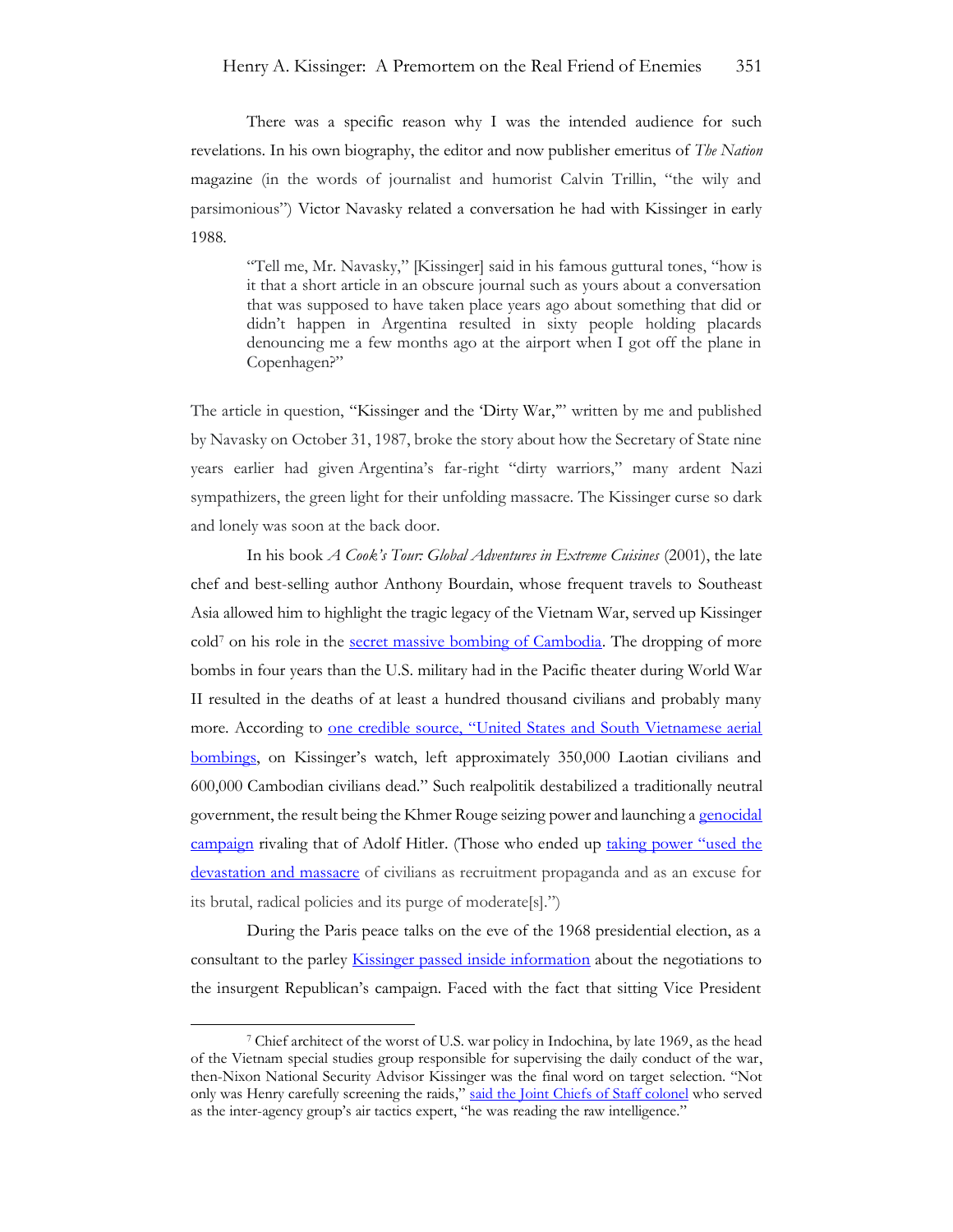Hubert Humphrey was steadily rising in the pre-election polls, proto-Nixon plumber Kissinger, inaugurating a behavior perhaps only matched by [national security leaker](https://www.academia.edu/27738673/Edward_Snowden_Leaker_Extraordinaire_in_the_Service_of_Putins_Gulag)  [Edward Snowden,](https://www.academia.edu/27738673/Edward_Snowden_Leaker_Extraordinaire_in_the_Service_of_Putins_Gulag) used the information in private talks with the South Vietnamese to keep them away from the negotiations.<sup>8</sup> Kissinger later called [the South Vietnamese](https://www.history.state.gov/historicaldocuments/frus1969-76v09/d13)  [government he pretended to help](https://www.history.state.gov/historicaldocuments/frus1969-76v09/d13) a "fig leaf" that needed to be propped up in order that the United States could retreat with face-saving honor. The Indochina massacres took place while [Kissinger "defended the Vietnam war in public](https://www.newyorker.com/magazine/2020/05/18/the-myth-of-henry-kissinger), [he] privately admitted … that the U.S. could not win."

In 2001, the same year as Bourdain's *Cook's Tour* hit the bookstands, the tireless maverick British American journalist and Kissinger biographer Christopher Hitchens did Bourdain several better with *The Trial of Henry Kissinger*, a work lauded for both its timeliness and its focus. As [noted by Publishers' Weekly](https://www.publishersweekly.com/978-1-85984-631-5),

The [arrest of Augusto Pinochet](https://www.theguardian.com/world/1998/oct/18/pinochet.chile) (in London) signaled a significant shift in [enforcing international law,](https://www.hrw.org/legacy/campaigns/chile98/index.htm) noticed by Henry Kissinger if not others. ... Hitchens … writes to remedy the awareness gap, focusing on specific charges of Kissinger's responsibility for mass killings of civilians, genocide, assassinations, kidnapping, murder and conspiracy involving [Indochina,](https://www.rollingstone.com/politics/politics-news/kissingers-indochina-obsession-will-he-bomb-again-237244/) [East](https://www.nytimes.com/2002/05/20/news/ford-and-kissinger-had-bigger-problems-we-will-understand-and-will-not.html)  [Timor,](https://www.nytimes.com/2002/05/20/news/ford-and-kissinger-had-bigger-problems-we-will-understand-and-will-not.html) [Bangladesh,](https://www.smithsonianmag.com/history/genocide-us-cant-remember-bangladesh-cant-forget-180961490/) [Cyprus,](https://www.theguardian.com/books/2001/feb/26/extract.features11) [Greece](https://www.nytimes.com/1974/09/09/archives/cyprus-recapitulation-how-u-s-policy-appeared-to-shift-course.html) and [Chile.](https://www.politico.com/magazine/story/2017/01/henry-kissinger-jimmy-carter-chile-214603/)

Most of the material (in the book) is known, but Kissinger's possible culpability has been overlooked for so long that Hitchens's stylish summation may be precisely what's required to bring resolution to a chapter in American foreign policy.<sup>9</sup>

<sup>8</sup> According t[o Seymour Hersh, an early Kissinger biographer](https://www.theatlantic.com/magazine/archive/1982/05/kissinger-and-nixon-in-the-white-house/308778/), as early as 1970 Nixon's national security advisor was shipping his most sensitive files to New York Governor Nelson Rockefeller's estate at Pocantico Hills, New York, for later use in an autobiography, should he be forced out of the National Security Council by senior White House aides.

<sup>9</sup> Useful links in the *Publishers' Weekly* quote, not there originally, have been added by the author for the reader's convenience.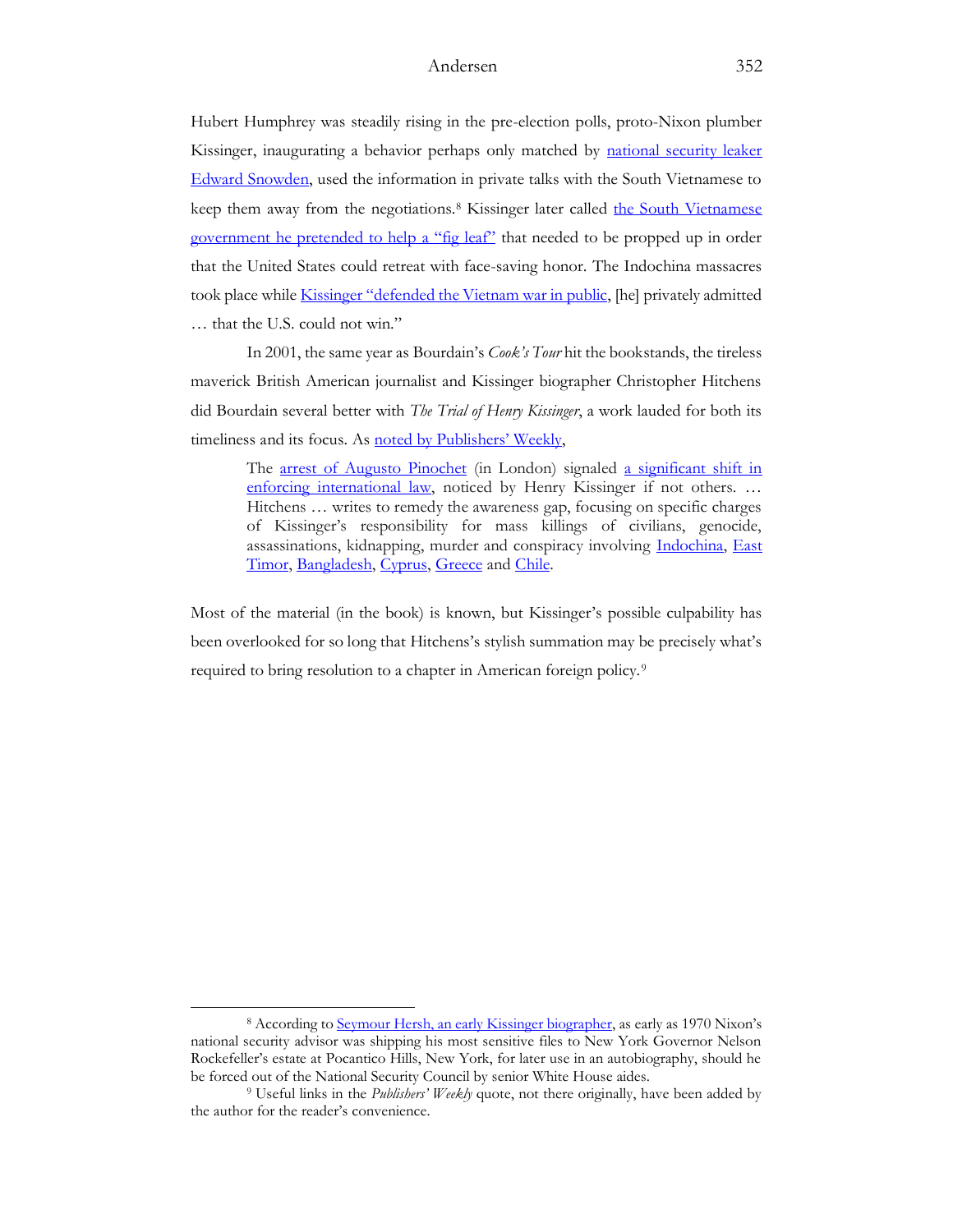

Hitchens later summarized his searing brief against the former Secretary of State:

the secret and illegal bombing of Indochina [was] explicitly timed and prolonged to suit the career prospects of Nixon and Kissinger. The pair's open support for the Pakistani army's 1971 genocide in Bangladesh, of the architect of which, Gen. Yahya Khan, Kissinger was able to [say](http://www.gwu.edu/~nsarchiv/NSAEBB/NSAEBB66/ch-41.pdf): "Yahya hasn't had so much fun since the last Hindu massacre." Kissinger's long and warm personal relationship with the managers of other human abattoirs in Chile and Argentina, as well as his role in bringing them to power by the covert use of violence. The support and permission for the mass murder in East Timor, again personally guaranteed by Kissinger to his Indonesian clients. His public endorsement of the Chinese Communist Party's sanguinary decision to clear Tiananmen Square in 1989. His advice to President Gerald Ford to refuse Alexander Solzhenitsyn an invitation to the White House (another favor, as with spitting on Soviet Jewry, to his friend Leonid Brezhnev). His decision to allow Saddam Hussein to slaughter the Kurds after promising them American support. His backing for a fascist coup in Cyprus in 1974 and then his defense of the brutal Turkish invasion of the island. His advice to the Israelis, at the beginning of the first intifada, to throw the press out of the West Bank and go for all-out repression. His view that ethnic cleansing in former Yugoslavia was something about which nothing could be done.

In ["Kissinger Declassified,"](https://www.vanityfair.com/news/2004/12/hitchens200412) published in *Vanity Fair* in 2004, the self-described "coldly

furious" [Hitchens,](https://www.theguardian.com/books/2011/dec/16/christopher-hitchens-obituary) who had no tolerance for totalitarian regimes of right or left<sup>10</sup>, wrote:

I want to write, now, exactly about the pornography of power. In South America today, the hidden resting-places of *los desaparecidos* are being found all the time. New and democratic governments, assisted by principled lawyers and judges and forensic investigators, are disinterring and identifying the maimed and twisted corpses of men and women, and of boys and girls, who were lost to their friends and families about a quarter of a century ago. (The critical

<sup>10</sup> As noted in the "Christopher Hitchens obituary" in *The Guardian* on December 16, 2011, "His loathing of tyranny was consistent: unlike many of the 1960s generation, he never harboured illusions about Mao or Castro."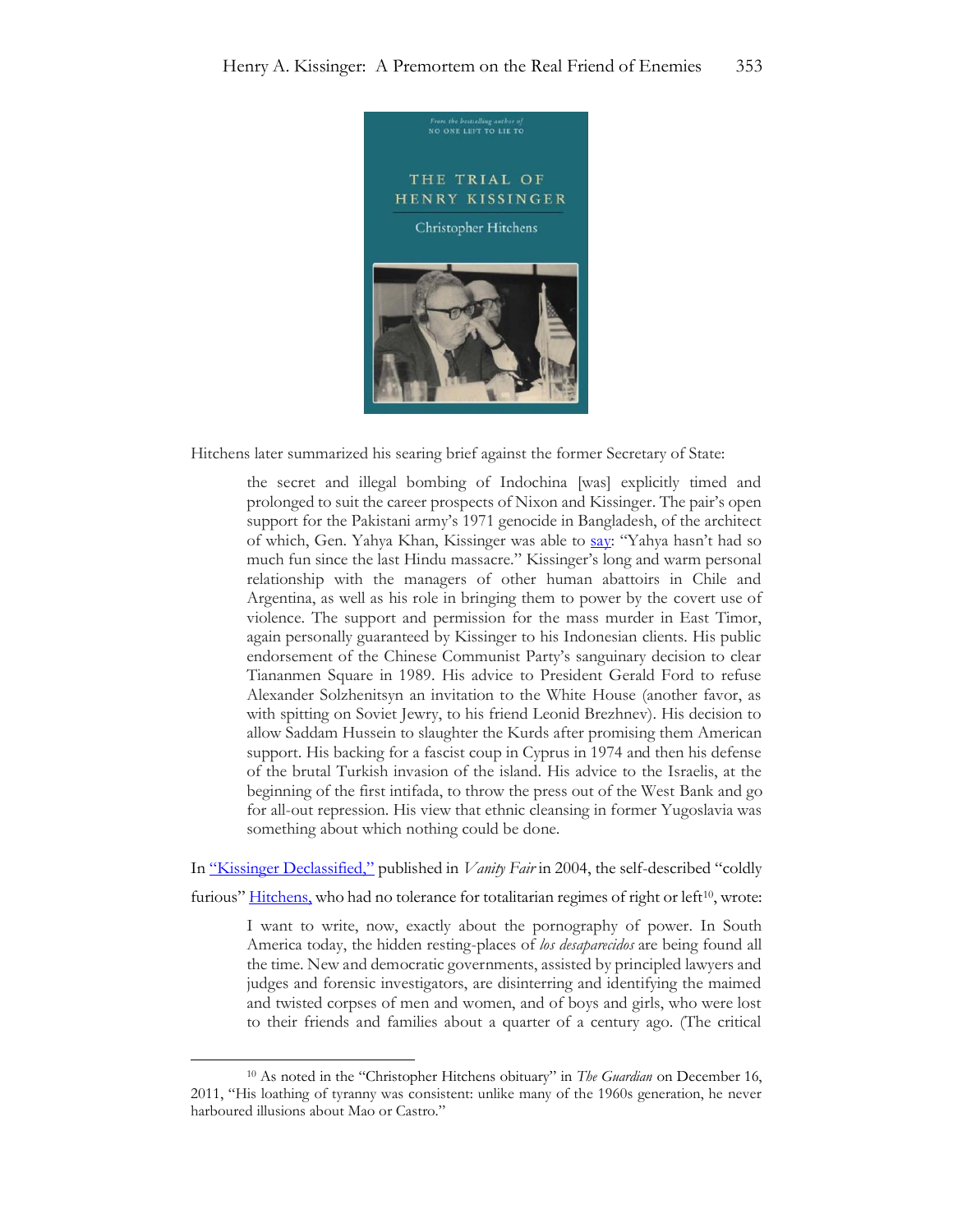resource for this and the rest of the story of Argentina is Martin Edwin Andersen's 1993 book, *Dossier Secreto.*) … From the standpoint of their victims, the death squads of Argentina and Chile were going about their busy work with the approval—no, the encouragement—of the secretary of state of the United States of America.

"It sickened me," former Assistant Secretary of State for human rights Patricia Derian told me in the home she shared in Alexandria, Virginia, with fellow Mississippi civil rights crusader Hodding Carter III, her husband and Jimmy Carter's State Department spokesman, "that with an imperial wave of his hand, an American could sentence people to death on the basis of a cheap whim. As time went on, I saw Kissinger's footprints in a lot of countries. It was the repression of a democratic ideal."

At the end of 1985 I traveled from Buenos Aires to Washington, D.C. to continue my research for *Dossier Secreto, Argentina's Desaparecidos and the Myth of the "Dirty War."* While there I stayed at the home of Déborah Benchoam and her husband. In July 1976, 16-year-old Déborah watched as plainclothes security officers burst into her family's home in Buenos Aires, killed her 17-year-old brother, then jailed the now international human rights attorney for more than four years.

Earlier in 1985, Derian walked into the packed courtroom in downtown Buenos Aires where the mini-Nuremberg trials of the dirty "war" junta members took place. Upon her entry all but one of the defense lawyers for the nine former military leaders stomped out of the courtroom in a macho display meant to snub Derian, a woman who intellectually and physically served on the front line of Carter's human rights policy. During her four-hour-long testimony, she carefully undermined the defense lawyers' claim that the military was not aware of, or could not control, the Hitlerian carnage created by their subordinates. (Nazi ideology permeated the Argentine security forces as they manned at least 340 secret concentration camps, where Hitler's speeches were played during torture sessions in which an estimated 12 percent of the victims were Jewish, in a country where Jews were less than one percent of the population.)

At the beginning of the Carter Administration Derian had traveled twice to Argentina, where she met with navy chief Emilio Massera at the naval mechanics school, one of the most notorious of the hundreds of concentration camps run by the military. "We talked about torture," she recalled. Massera claimed that the navy did not torture people. Rather he proffered that it was his Argentine army and air force colleagues that tortured people. "I said, 'I have seen a rough diagram of the floor below where we speak, and possibly while we are speaking people are being tortured.""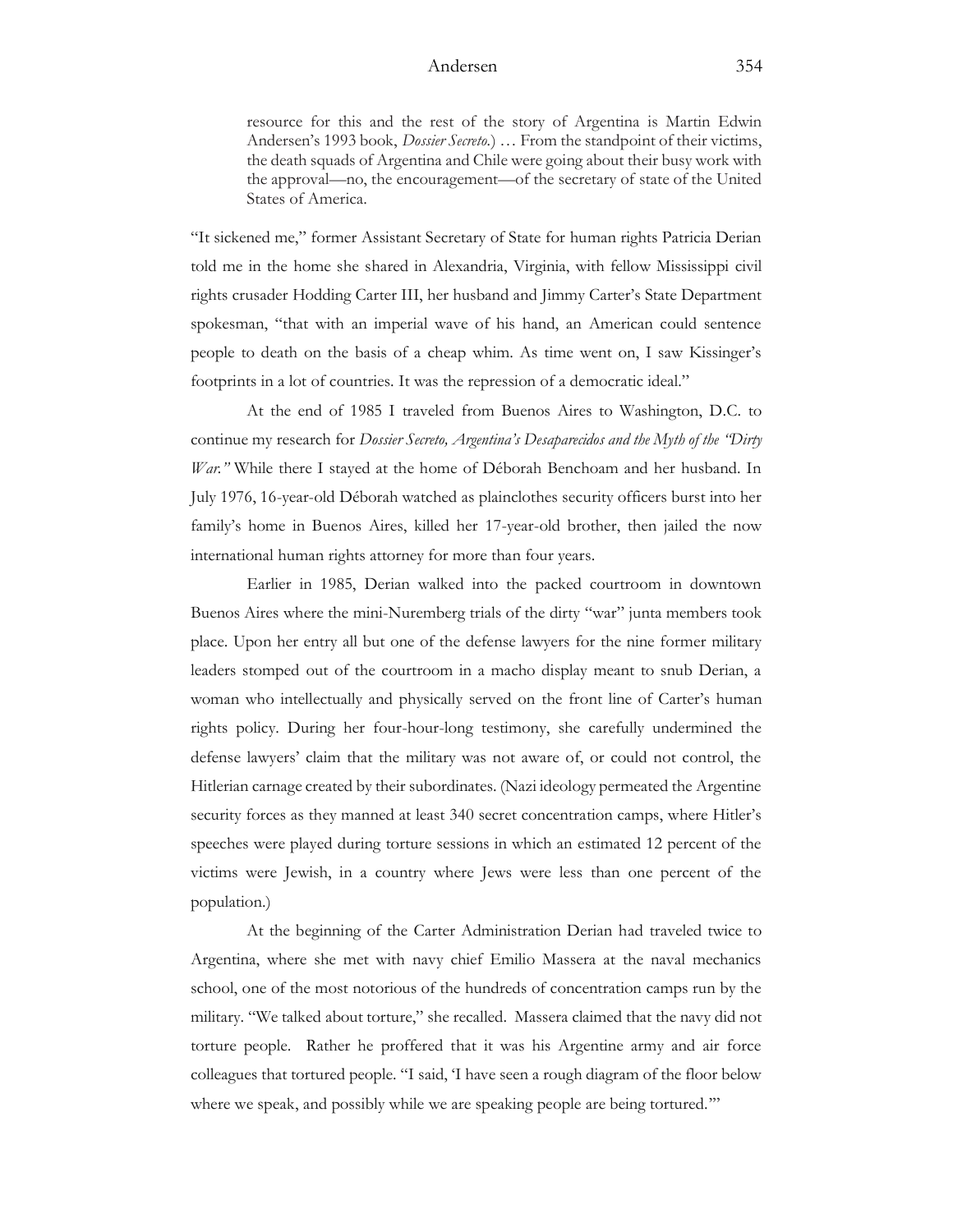"Then a stunning thing happened," she continued. "He smiled an enormous smile and made a gesture with his hands like this"—she rubbed her hands together— "and he said, 'You remember the story of Pontius Pilate, don't you?""

In a visit with Argentine Interior Minister **Albano Harguindeguy**, the extraordinarily corrupt army general complained bitterly about Carter Administration pressure at the United Nations, the Organization of American States (OAS), and various international banking groups to stop the clandestine murder operation. "He was very upset about my presence in his office," Derian testified, "and talked to me of the problems of terrorists and the problems that people like me cause." In his own oral history, [Fernando Enrique Rondon,](https://www.adst.org/OH%20TOCs/Rondon,%20Fernando%20E..toc.pdf) later the U.S. ambassador in Ecuador, recalled the exchange between Derian, who he found "very gracious," and one of those responsible for the death squads run out of the Federal Police:

I will never forget the moment during the conversation when Patt and the Minister seemed about to come to blows. They seemed about ready to stand up to trade blows when both interpreters put their hands on their respective boss' shoulders; it was an instinctive reflex action by both of us to try to stop matters before they really got out of hand. Then the conversation continued. I must say that Derian was not afraid to call "a spade a spade"; she was very clear about her views.

While interviewing her at her home, Patt handed me a memorandum of conversation written by Rondon based on her 1977 conversation in the Buenos Aires Embassy with then-Ambassador Robert Hill, a conservative five-time GOP ambassadorial appointee.

The memorandum spoke of a first meeting between Kissinger and Argentina Foreign Minister Admiral Cesar Guzzetti in June 1976 following the annual meeting of the OAS in Santiago, Chile. It showed the key role Kissinger played in assuring the military junta that their supposed "antiterrorist" campaign of mass disappearances, torture, and assassination of thousands of noncombatants, as well as a purposefully exaggerated guerrilla threat, would not be criticized by the United States on human rights grounds.

The Argentines were very worried that Kissinger would lecture to them on human rights. … Guzzetti and Kissinger had a very long breakfast, but the secretary did not raise the subject. Finally, Guzzetti did. Kissinger asked how long it would take … to clean up the problem. Guzzetti replied that it would be done by the end of the year. Kissinger approved. In other words, Ambassador Hill explained, Kissinger gave the Argentines the green light… Later … the ambassador discussed the matter personally with Kissinger [who] … confirmed the conversation.

Derian said later [she had been "nauseated"](https://www.academia.edu/37332116/Kissinger_and_the_Dirty_War_) to learn of Kissinger's role.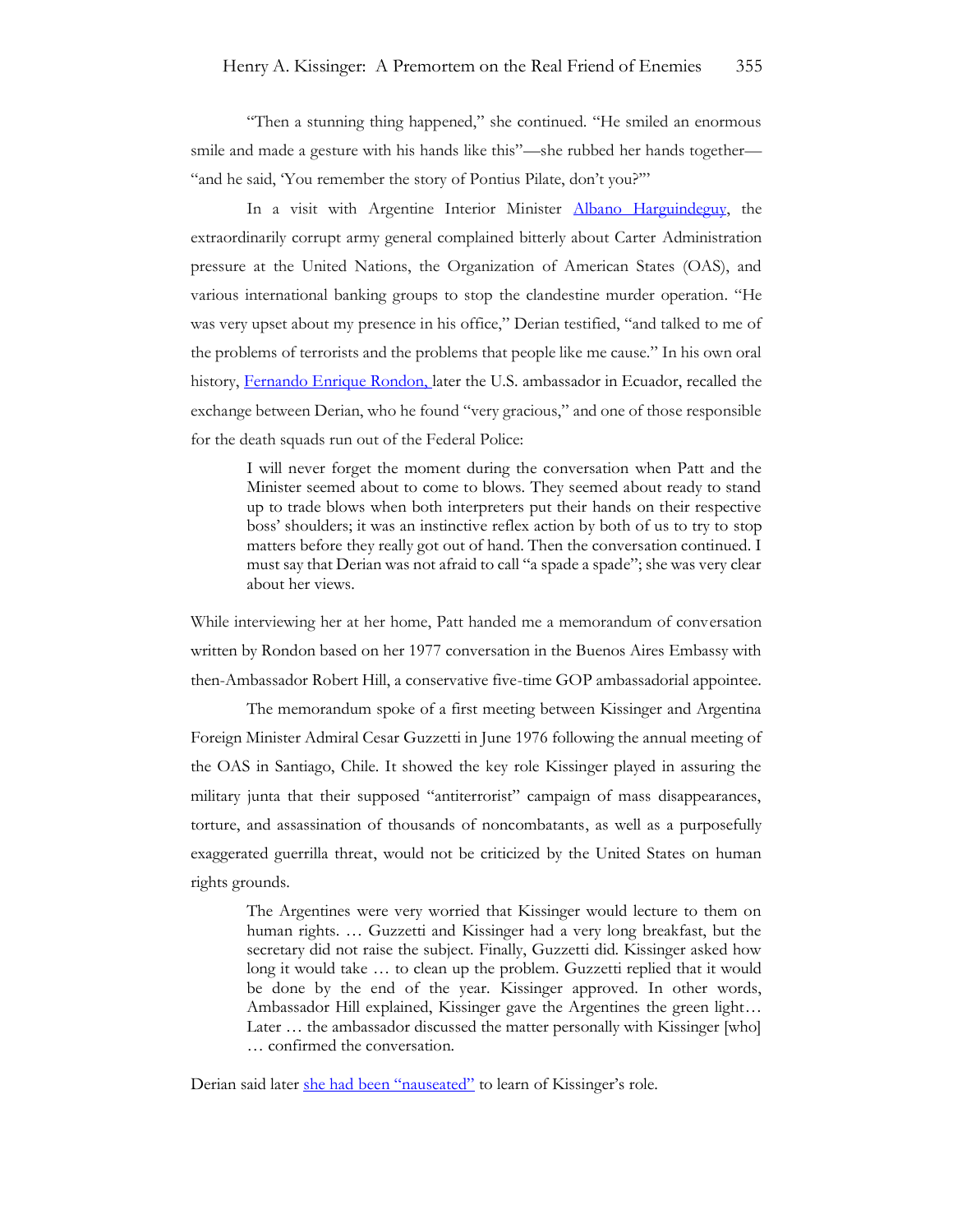

"Concerning Ambassador Hill, he was one of the most competent ambassadors I have ever had the pleasure to work with," former FBI legal attaché in Buenos Aires [Robert](https://www.academia.edu/23492166/Double_Agent_Mario_Firmenich_Argentine_Montonero_guerrilla_leader_and_Army_Intelligence_operative_1_)  [W. Scherrer wrote](https://www.academia.edu/23492166/Double_Agent_Mario_Firmenich_Argentine_Montonero_guerrilla_leader_and_Army_Intelligence_operative_1_) in a February 9, 1987 letter before meeting with me for an interview at FBI headquarters in November the same year. "The Ambassador did everything in his power to stop repression by the police and intelligence agencies without compromising the sources of intelligence concerning rightwing terrorists provided by the various Embassy components." Two years later Scherrer would receive the Letelier-Moffitt Human Rights Award commemorating the exiled former Chilean foreign minister Orlando Letelier and [his aide, Ronni Moffitt](https://www.washingtonpost.com/sf/national/2016/09/20/this-was-not-an-accident-this-was-a-bomb/), killed at Pinochet's direction in a car bomb attack in the worst modern terrorist attack on American soil until September 11, 2001.

In the run-up to the publication of "Kissinger and the 'Dirty War'" in *[The](https://www.academia.edu/37332116/Kissinger_and_the_Dirty_War_)  [Nation](https://www.academia.edu/37332116/Kissinger_and_the_Dirty_War_)* in October 1987, the former Secretary of State had refused to take my phone call. Kissinger's spokeswoman denied Hill's claims. Deputy Assistant Secretary for Inter-American Affairs William D. Rogers, who attended the Santiago meeting with Kissinger and Guzzetti, said that he did "not specifically remember" a meeting with Guzzetti, but added that Kissinger would have told the Argentine that the military should carry out the fight against terrorism "without abandoning the rule of law." Guzzetti could not be interviewed, having suffered lasting brain damage years earlier from an attack by leftist guerrillas.<sup>11</sup>

<sup>11</sup> In addition to the several interviews I had—both before and after meeting with Patt at her home in Alexandria, Virginia—with senior Argentine military officials, all of whom said that Kissinger had indeed given the "green light," Juan de Onis, who was *The New York Times* South America correspondent at the time, told me that he, too, had heard the story of Kissinger's role from his sources in Buenos Aires in 1976-1977. Two career U.S. diplomats also confirmed the story.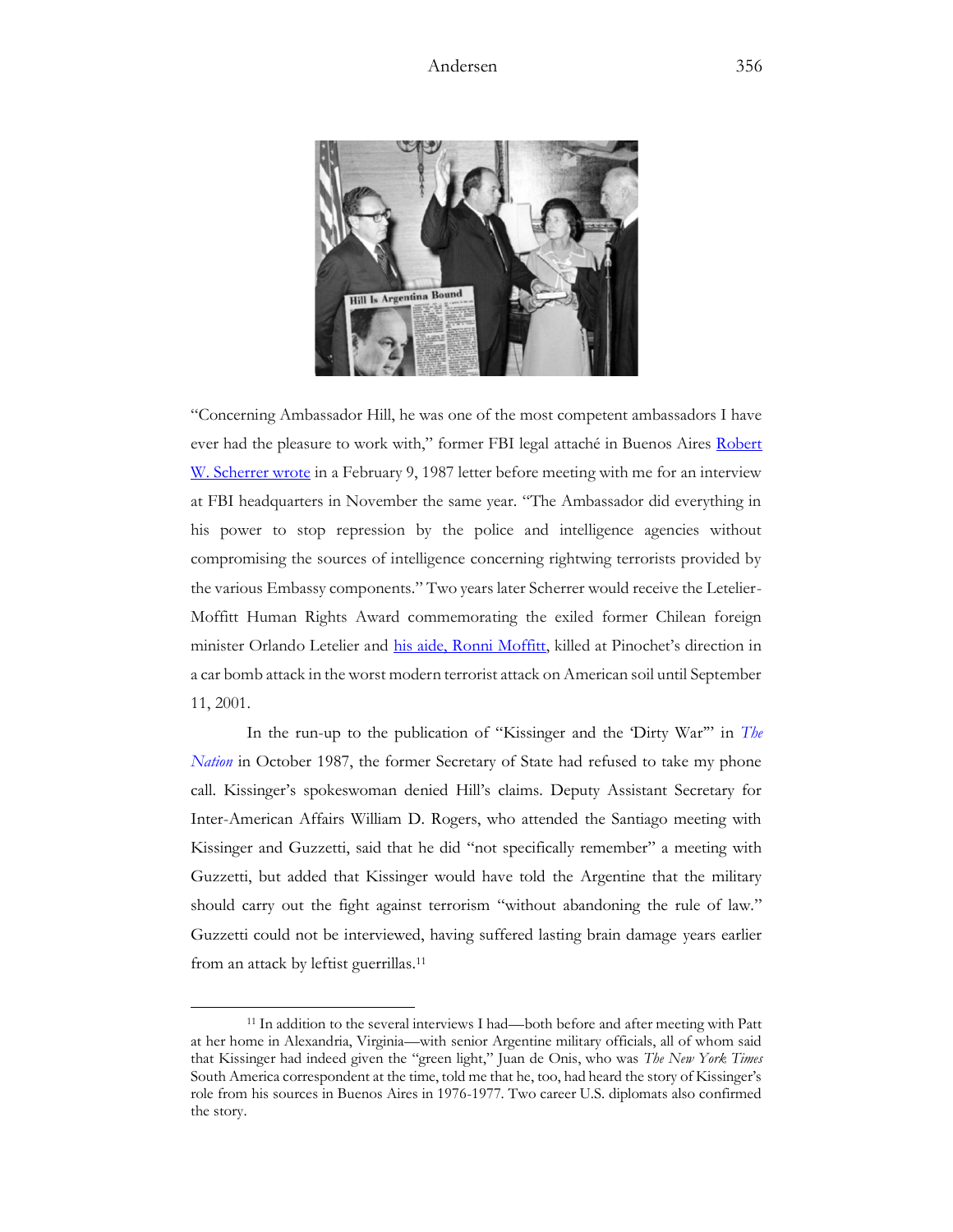Hill, who died in 1978, bravely waged a behind-the-scenes struggle against Kissinger's secret stamp of approval for those who had earlier staged the coup, refusing to back off when Kissinger's aides warned Hill he might be fired as he sought to save lives in Argentina. This even though the New Hampshire native and his family were themselves the object of several assassination attempts by armed leftists, beginning from the time they arrived in that country in mid-1974. Hill also knew that the guerrilla threat was deliberately overblown, and the slaughter justified by a far-right military disinformation machine not unlike sophisticated psyops machinery used by Putin, inheritor of a Soviet apparatus that, despite ideological differences, remained in the Argentine generals' graces.<sup>12</sup>

Upon publication of *The Nation* article, the Kissinger cabal went to high-gear damage control in a situation in which the State Department documents were still classified. For the most part, headline seeking reporting and academic and policy analyses on what the Argentine military regime had done seemed to ignore what FBI legal attaché [Scherrer \(an investigatory hero](https://www.academia.edu/23492166/Double_Agent_Mario_Firmenich_Argentine_Montonero_guerrilla_leader_and_Army_Intelligence_operative_1_) in the Letelier-Moffitt murder, a first-ever state terrorism attack in the Washington, D.C., less than a mile from the White House) said was false news:

(Leftist) terrorism was a convenient vehicle for irresponsible elements of the military and their civilian counterparts to seek retaliation against real or imagined wrongs. … At no time did terrorism ever represent a threat to the stability of the [democratic] government. … a considerable portion of the murders, kidnappings and extortions attributed to the guerrillas were caused by other elements.

Following publication of the expose, the former Secretary of State claimed in his letter to Navasky that no one ever remembered Hill as a "passionate human rights advocate." [Luigi Einaudi,](https://news.cornell.edu/stories/2017/01/diplomat-luigi-einaudi-honored-defense-education-work) a former Kissinger aide and at the time still a State Department official, dutifully told Foggy Bottom associates he had been in the Santiago, Chile, hotel room (where the okay was in fact given to the Argentine generals) and that Hill's version was [wrong.](https://www.nytimes.com/2004/08/27/world/papers-show-no-protest-by-kissinger-on-argentina.html)

The version offered by Einaudi (who decades later still defamed the dead Hill) to defend Kissinger was at odds with a cable published on June 11, 1976, in the Argentine newspaper *La Nación* from *ANSA*, the Italian news agency:

<sup>&</sup>lt;sup>12</sup> A [1989 RAND "Note" prepared for the U.S. Army](https://www.rand.org/content/dam/rand/pubs/notes/2009/N2916.pdf) underscored that, "Strong trade relations between Argentina and the Soviet Union over the past two decades have forced officials in Buenos Aires to become sensitive to the interests of their trading partner. Similarly, Soviet support on the side of Argentina during the 1982 Malvinas/Falklands War strengthened diplomatic relations between these two countries."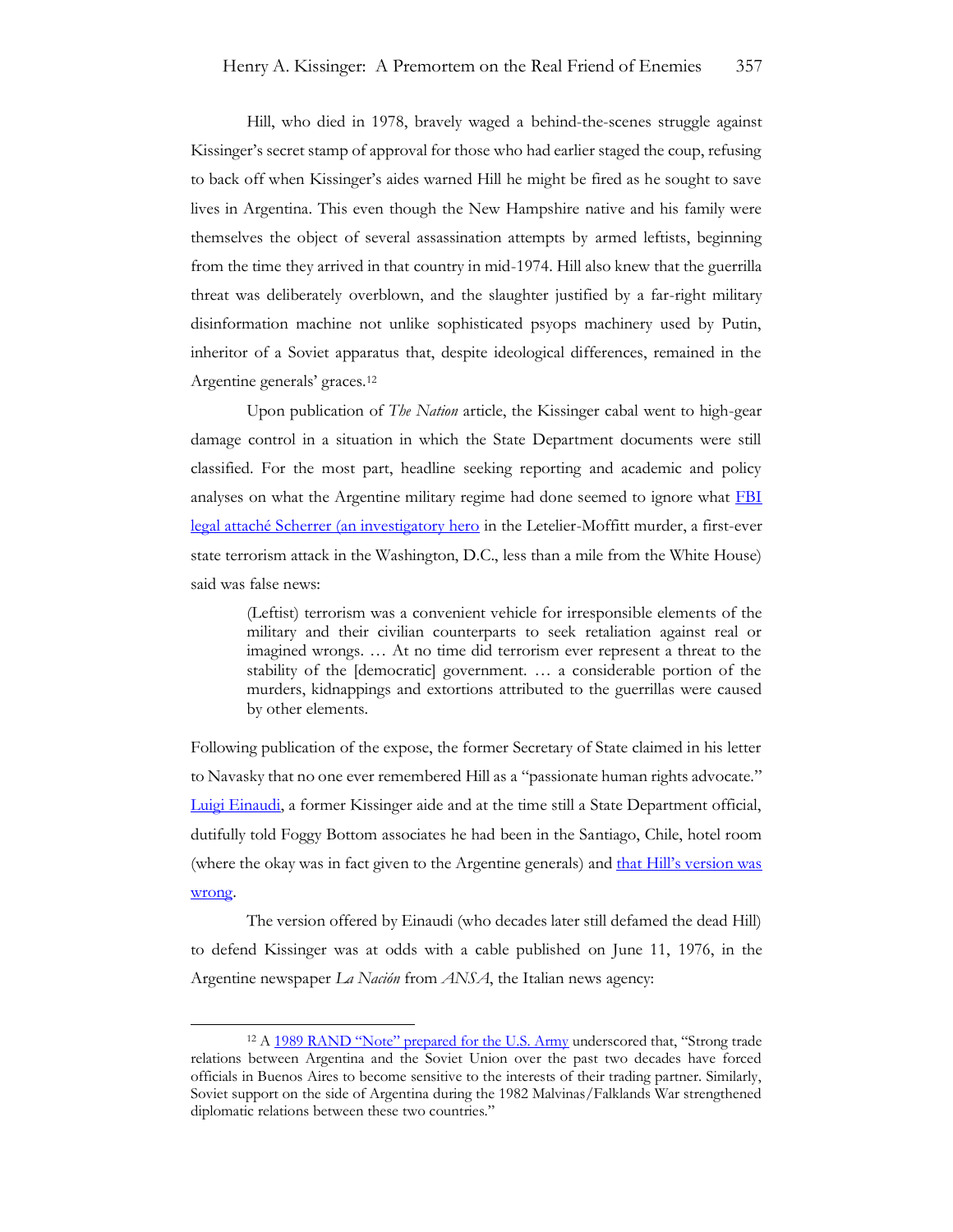A few hours before leaving for Mexico, after a period of intense activity in Santiago, Kissinger held his longest interview with a foreign minister, that of Argentina, Admiral Cesar Guzzetti. The meeting took place at a very early hour in the Hotel Carrera, where Kissinger was staying. Both Kissinger and his colleague spoke in their own languages, but Guzzetti demonstrated a good knowledge of English. … The most serious part of the conversation can be synthesized into two points: a) a frank understanding by Kissinger of the current Argentine political stance; b) his promise to support the Argentine economic plan. … During the meeting, attended by four American officials, including … William D. Rogers, *Kissinger spoke alone with Guzzetti for a few minutes.*  (Italics added.)

A second letter written by his aide William Rogers that Kissinger passed on (invoking "confidentiality") to *The Nation* publisher was far more revealing. In it, the most important point Rogers made about the five-time conservative (and now dead) political ambassadorial appointee was the claim: "Hill never told us during the last six months of 1976, while he was working the human rights issue so energetically, that you had misled Guzzetti, or that the junta was under a dangerously misguided impression about your attitude." 13

Rogers wrote to *The Nation* on behalf of Kissinger, denying any such thing had happened. …

<sup>13</sup> In a June 5, 2004 letter to *The New York Times reporter* Diana Schemo, Chile expert and investigative journalis[t John Dinges wrote:](https://www.johndinges.com/condor/NYT%20letter.htm)

<sup>…</sup> At the heart of the issue raised by Rogers is historical accuracy, not opinion or surmise (as Rogers and perhaps [Foreign Affairs editor James] Hoge would have it). By leaving stand Rogers statements attempting to dismiss the evidence of U.S. foreknowledge and failure to act in advance of the Letelier assassination, *Foreign Affairs* has allowed a distorted and inaccurate picture of the actual documentary record on this issue to go unchallenged. …

The second item I could have passed on to you is that Rogers did something similar on behalf of Kissinger in 1987. Martin Andersen wrote a piece in *The Nation* (October 31, 1987) saying the US ambassador to Argentina Robert Hill felt that Kissinger had undercut him on human rights in a secret meeting with the Argentine foreign minister. He said the minister, Admiral Guzzetti, met with Kissinger in 1976, during the height of the repression, and Kissinger told him not to worry about getting US human rights criticism as long as Argentina got the repression over with as soon as possible--by the end of 1976. This was a green light to the massive killing underway, Andersen wrote. The Ambassador was furious and told his story later to another State Department officer, who gave Andersen a memo of the conversation. …

Rogers' letter was seriously misleading, not to say outright false. Andersen's piece was accurate and solid. The cables did exist, and I now have them and write about the whole incident in Chapter 12 of my book and in a long note on pp. 291-292. There were two meetings between Kissinger and Guzzetti, and a series of cables from Ambassador Hill complaining bitterly about them.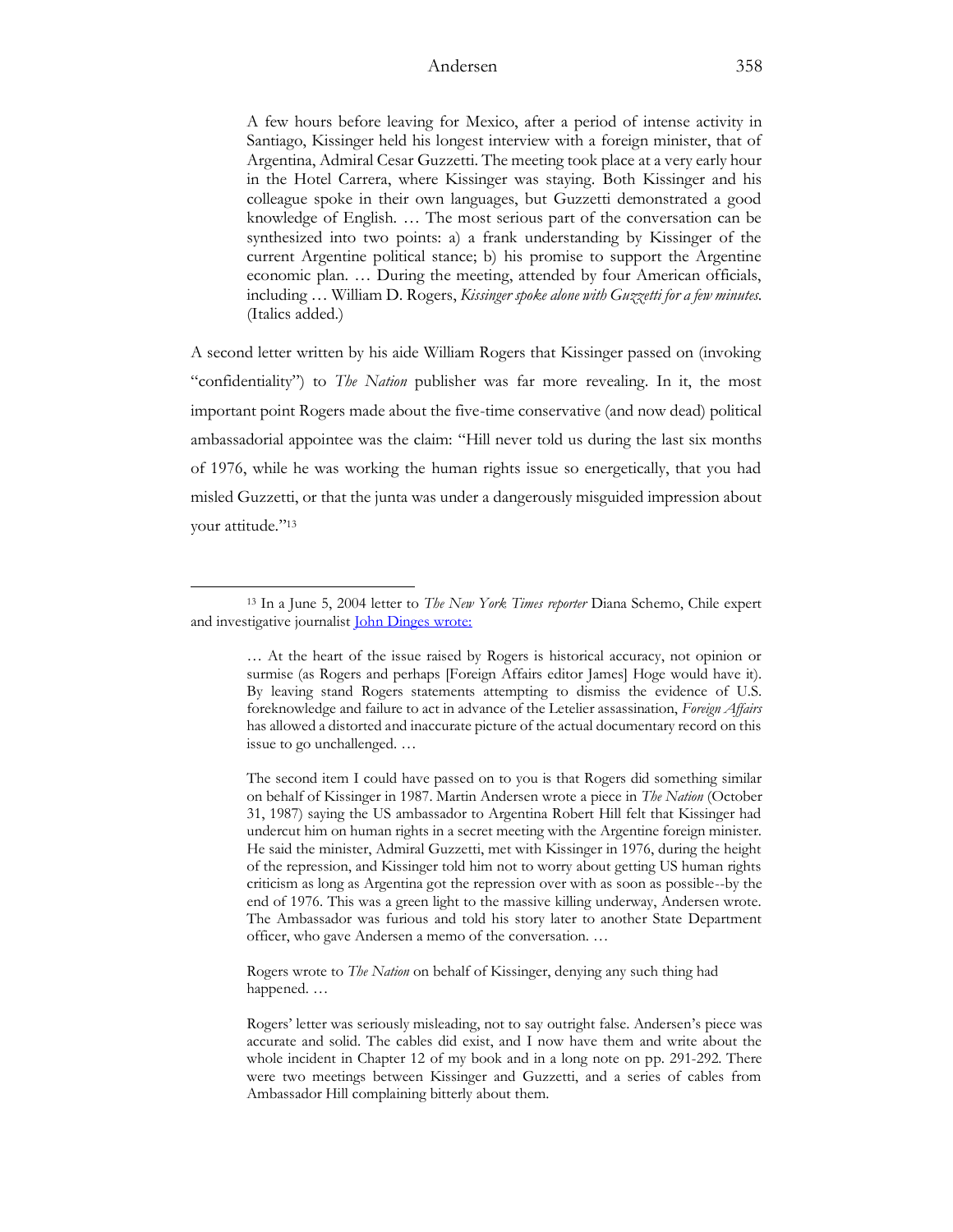The scurrilous backfill, including the slandering of the long-dead Hill, by Einaudi and Rogers was later directly contradicted in what once and future Kissinger aide Henry Shlaudeman, later ambassador to Buenos Aires, told William E. Knight, an oral historian working for the Association for Diplomatic Studies and Training Foreign Affairs (ADST) Oral History Project:

It really came to a head when I was Assistant Secretary, or it began to come to a head, in the case of Argentina where the dirty war was in full flower. Bob Hill, who was Ambassador then in Buenos Aires, a very conservative Republican politician—by no means liberal or anything of the kind—began to report quite effectively about what was going on, this slaughter of innocent civilians, supposedly innocent civilians, this vicious war that they were conducting, underground war.

He, at one time in fact, sent me a back-channel telegram saying that the Foreign Minister, who had just come for a visit to Washington and had returned to Buenos Aires, had gloated to him that Kissinger had said nothing to him about human rights. I don't know—I wasn't present at the interview.

Perhaps most authoritatively, the U.S. government Web site, intelligence.gov, now [includes](https://www.intelligence.gov/argentina-declassification-project/history) in its "Argentine Declassification History" summary, the following:

> In July, the U.S. Embassy in Buenos Aires reported to Washington that estimates of the number of people who had been illegally detained "run into the thousands and many have been tortured and murdered." In response to the dramatically increasing volume of such cases, U.S. Ambassador to Argentina Robert C. Hill protested to the Argentine government concerning human rights abuses in May 1976. In July, Assistant Secretary of State Harry Shlaudeman told Kissinger that the Argentine "security forces are totally out of control" and that the U.S. would "have to wait until somebody surfaces to get a handle on this."

> In September, Hill protested again, directly to (the head of the military junta, General Jorge R.) Videla, that "not one single person has been brought to justice or even disciplined" for violations of human rights. In response, Videla said that "Kissinger understood their problem and had said he hoped they could get terrorism under control as quickly as possible."

Years after *The Nation* published its "scoop," a Freedom of Information request yielded [a declassified memcon](https://nsarchive.gwu.edu/document/21755-document-02) and the fact that, seemingly for the first time, it was at the June 10, 1976 meeting with Guzzetti that Kissinger learned (although he pretended he had not) of Operation Condor, an infamous secret alliance of South American military

I have Rogers' letter, which is now shown as a clear factual distortion of the cable record that existed in State Department files, and which he had every reason to know existed.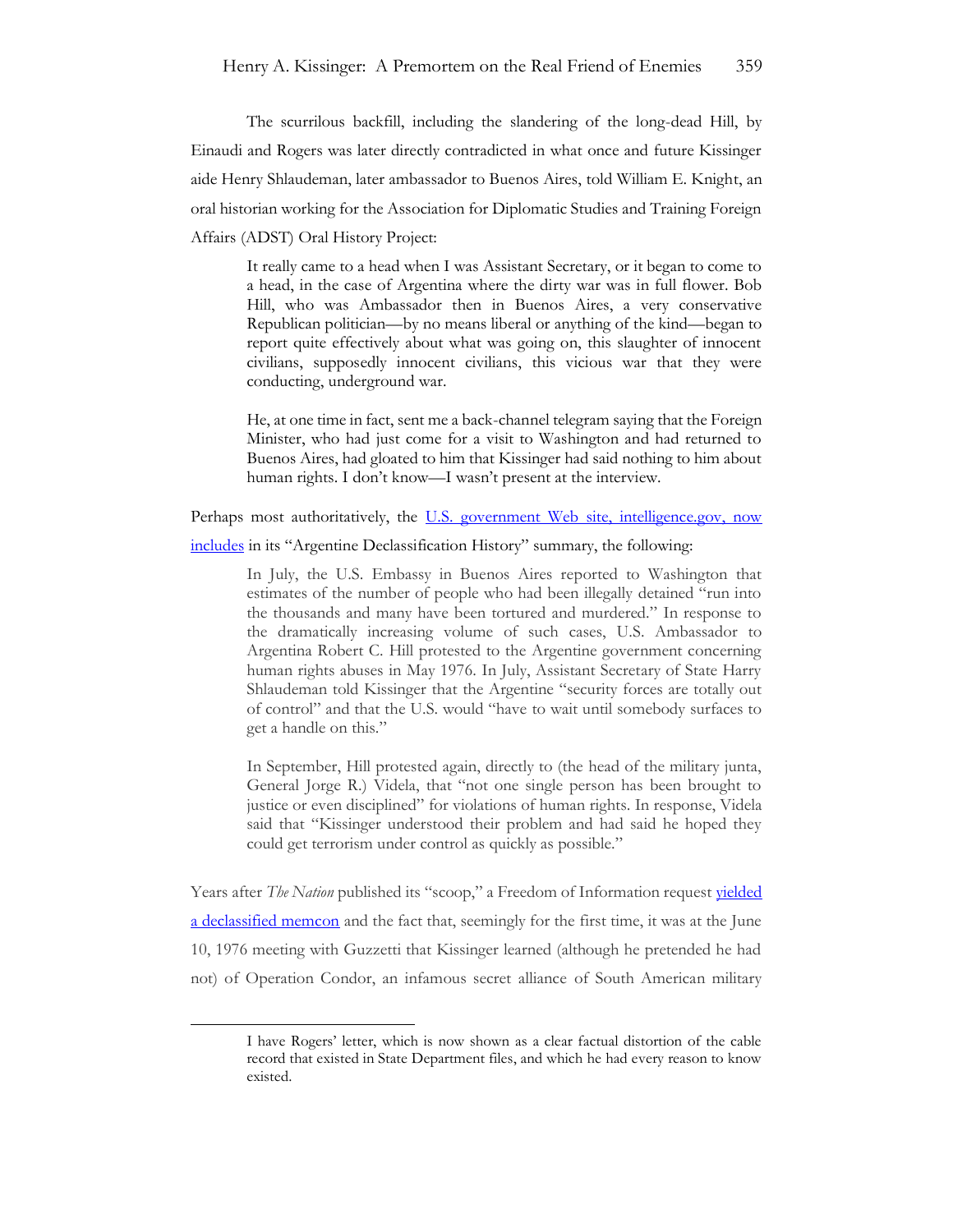regimes for the surveillance, rendition and repression in the mid and late 1970s. Kissinger not only gave Guzzetti his infamous "green light" for the far-right dirty warriors, but also endorsed "joint efforts" to address, along with their Southern Cone neighbors, "the terrorist problem." This after the Argentine admiral told him, in a diplomatic gaffe, that Buenos Aires wanted "to integrate with our neighbors … All of them: Chile, Paraguay, Bolivia, Uruguay, Brazil."

Kissinger returned to Argentina as the generals' "guest of honor" at the 1978 World Cup soccer games, some of them not far from a few of the hundreds of death camps holding *los desaparecidos* (the missing). Forty years later, as Russia hosted that year's games, "[Remembering Argentina 1978: The Dirtiest World Cup of All Time,](https://www.esquire.com/uk/culture/a21454856/argentina-1978-world-cup/)" was published in *Esquire*. "On the pitch, it was as if nothing was wrong. Elsewhere, political opponents were being murdered by the state. Does this sound at all familiar?"

The head of the junta, Videla, "like many world leaders, had little interest in football. But he saw an opportunity, and he was prepared to spend huge sums on infrastructure to get it right. In 1976, the chairman of Argentina's World Cup organizing committee, General Omar Actis, was assassinated while travelling to his first press conference, where he was expected to criticize the rapidly escalating sums being spent on hosting the tournament. … (F)ormer US secretary of state Henry Kissinger, both a … fan and a tacit supporter of the junta regime, joined General Videla on a pre-match parade." (Actis' murder was conveniently attributed to leftwing guerrillas, by that time deeply penetrated by Argentine army intelligence battalion.)

Earlier an avid supporter of [Peru's military dictatorship](https://www.nytimes.com/1992/12/27/opinion/americas-dance-with-a-dictator.html)s, after the 1982 Falkland/Malvinas war Einaudi was, in his own words, invited by former Kissinger aide and then U.S. Ambassador in Buenos Aires Shlaudeman "as part of an effort to reopen contacts with the military" later the focus of historic mini-Nuremberg prosecutions in civilian courts. And years later he was still engaged in a one-man bureaucratic and ideological dog fight against the Carter human rights policies.

In [his own extensive oral history with the ADST](https://www.adst.org/OH%20TOCs/Einaudi.Luigi.pdf) Einaudi complained about how colleagues who—then and later—purposely dragged their feet in the re-alignment of foreign policy goals under [Carter's human rights banner](https://millercenter.org/president/carter/foreign-affairs) were, according to him, supposedly treated. A professional diplomat who prides himself on finesse, Einaudi charged that the work of those who even he admitted were "totally unprepared" was "easily disrupted by *militant* human rights advocates newly placed strategically within the Administration. These included Patt Derian, the political appointee assistant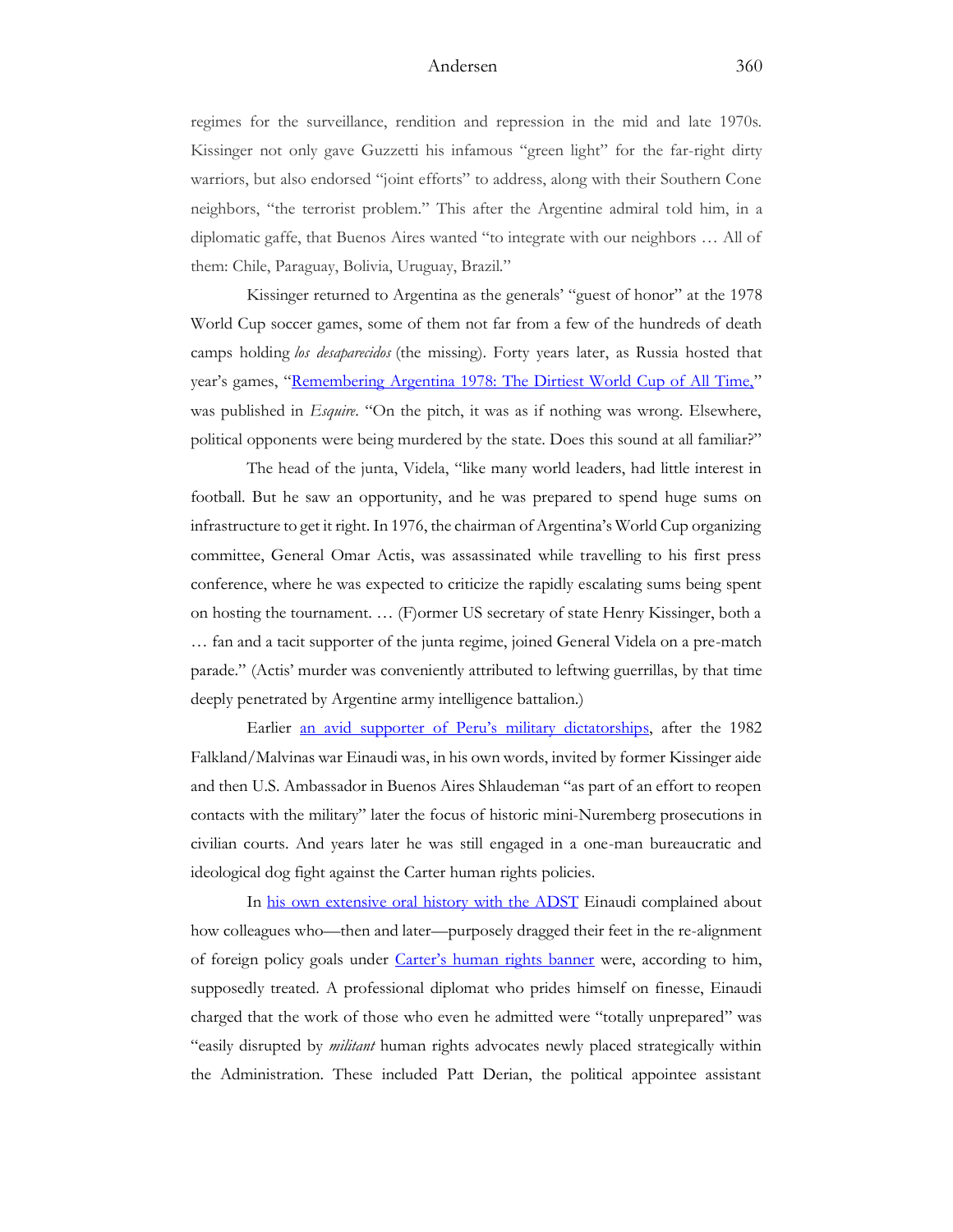secretary for (human rights) … and Bob Pastor, just 29 years old when he came from Harvard to become Carter's main Latin America advisor at the NSC."<sup>14</sup> (Italics added.) In his oral history Einaudi spoke expansively of his role in the 1950s traveling throughout Latin America as a representative of the National Student Association; "hence," he added, "[a representative] of the United States." His choice of words was indeed diplomatic. In a 2015 story written by [Aryeh Neier](https://www.project-syndicate.org/commentary/ordinary-russians-responsible-for-supporting-putin-by-aryeh-neier-2022-03) in *The American Prospect*, "When the Student Movement was a CIA Front," the legendary human rights activist noted that the [Agency's manipulation](https://prospect.org/culture/books/student-movement-cia-front/?fbclid=IwAR2aSS3JbfPmoEj06lj1KSzUiJ1fqbD9VNB5H2gteNefv-9LkzBT8uIs7y0) of the other NSA (not the National Security [Agency\)](https://www.britannica.com/topic/National-Security-Agency) "foreshadowed other forms of Cold War blowback that comprised democracy at home. … Whatever one thinks about the importance of having had such means to wage the battles of the Cold War, it seems difficult to justify the deception that was central to its operation." The "number of young CIA collaborators" Neier listed included Luigi Einaudi, "an American diplomat who served as acting secretary general of the OAS."

"Kissinger, who has maintained [close ties](http://www.politico.com/story/2016/12/trump-kissinger-russia-putin-232925) to Russian President Vladimir Putin, is now positioning himself as an intermediary between the Kremlin and the incoming Trump administration," warned Zach Dorfman, a senior fellow at the Carnegie Council for Ethics in International Affairs, in a [January 6, 2017 article in](https://www.politico.com/magazine/story/2017/01/henry-kissinger-jimmy-carter-chile-214603/) *Politico:*

To the best of my knowledge there has never, before now, been proof of Kissinger's secret interference in U.S. politics *after* he left public service. The paper trail for Kissinger dries up; there are no more U.S. government documents subject to declassification. Indeed, we know very, very little about Kissinger's political affairs after 1977. Since 1983, he has run an international consulting firm, Kissinger Associates, that has facilitated contacts between major corporations and a number of authoritarian regimes. During much of this time, he or other members of Kissinger Associates have sat on the President's Intelligence Advisory Board, a little-known civilian panel tasked with intelligence oversight duties where members have access to highly classified data.

In his article Dorfman put in evidence an "extraordinary memo" written by Pinochet's foreign minister, Hernan Cubillos, found among the personal papers that the pinochetista had donated to the Hoover Institute archives of Stanford University. A bookend to his 1968 role in helping scuttle the Paris peace talks on Vietnam on the eve of U.S. elections, the Chilean's memorandum of conversation showed, Dorfman said, how Kissinger used "his considerable influence with foreign leaders—in this case, the

<sup>14</sup> Derian was one of three people to whom I dedicated *Dossier Secreto*. Pastor subsequently wrote the Prologue to my *Peoples of the Earth, Ethnonationalism, Democracy, and the Indigenous Challenge in "Latin" America.*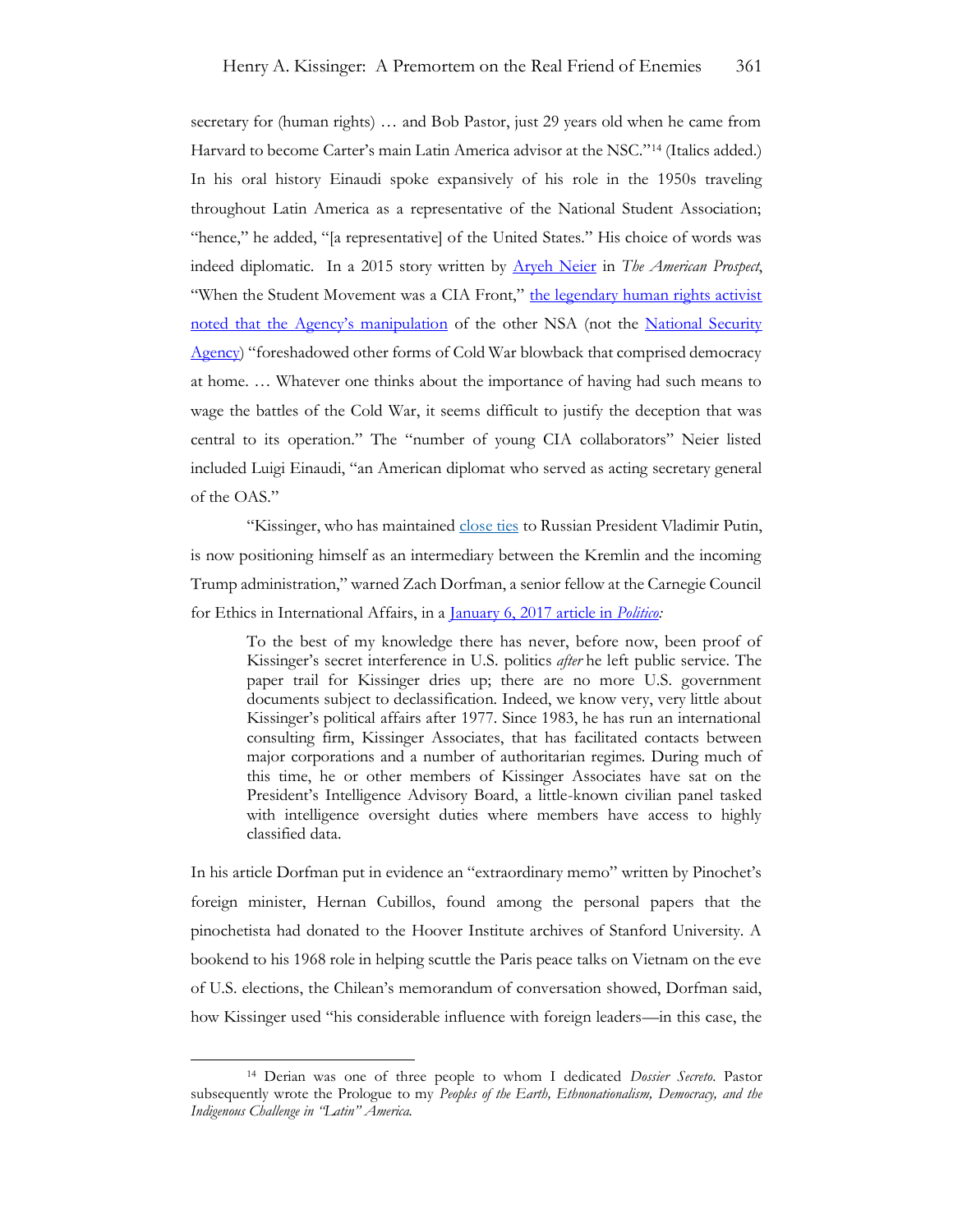Pinochet regime—to undermine his domestic political opponents, including a sitting president of the United States." The Cubillos memorandum focused on a discussion he had with the former Secretary of State after the American hosted him at his home at the River Club in Manhattan which Pinochet's diplomat described as "fruitful and interesting."

When Cubillos asked Kissinger how Chile should handle its relationship with the United States, the latter claimed it was a "very difficult question to answer, since the Carter government has '*begun making enemies of all its friends and making friends of all its enemies*'" (italics added). In an extensive discussion of the Letelier case, Kissinger added that his only advice was that we treat the current U.S. administration with "brutality." He suggested "this is the only language they understand," repeating "this same idea several times during the conversation." The former Secretary, earlier hailed in the U.S. and foreign paparazzi (and even an often-fawning mainstream) press as a womanizer, added that, in this opinion, "Pat (*sic*) Derian was 'stupid' and should receive rough treatment."

"How inappropriate, how borderline subversive, Kissinger's counsel to Cubillos was," Dorfman noted. "Not only did he laud Chile's decision to stymie a murder trial related to a major act of international terrorism carried out in the U.S. capital, but the former secretary of state also actively encouraged the regime ostensibly responsible for that crime to take a hard line with the U.S. government, in order to further stonewall U.S. prosecutors—that is, the Justice Department." (The Nobel Peace Prize laureate's advocacy of "brutality" and the "rough treatment" of a woman was given to senior official of a neo-Nazi regime that had incorporated international state terrorism in its clandestine quiver. In 1976, Cardinal Raul Silva, a crusading Catholic Archbishop of Santiago, when asked [warned Kissinger](https://history.state.gov/historicaldocuments/frus1969-76ve11p2/d229) that the military in power in Chile had a "Nazi mentality.")

Ten months after Dorfman's exposé, the U.S. Ambassador to the United Nations, [Nikki Haley called interference in U.S. elections by another nation "warfare,"](https://www.politico.com/story/2017/10/19/nikki-haley-russia-meddling-warfare-243942) saying to the Russians, "Well, don't interfere in our elections and we won't be anti-Russian." She added, "I think we have to be so hard on this and we have to hold them accountable."

The slow drip of State Department and other documents finally declassified began to threaten a gaping hole in Kissinger's public relations armor. On October 4, 2004 the former secretary of state defended his dealings with Latin American [strongmen](https://www.michigandaily.com/uncategorized/kissinger-defends-1970s-latin-america-policy/) during his time at Foggy Bottom by claiming that, in order to be effective,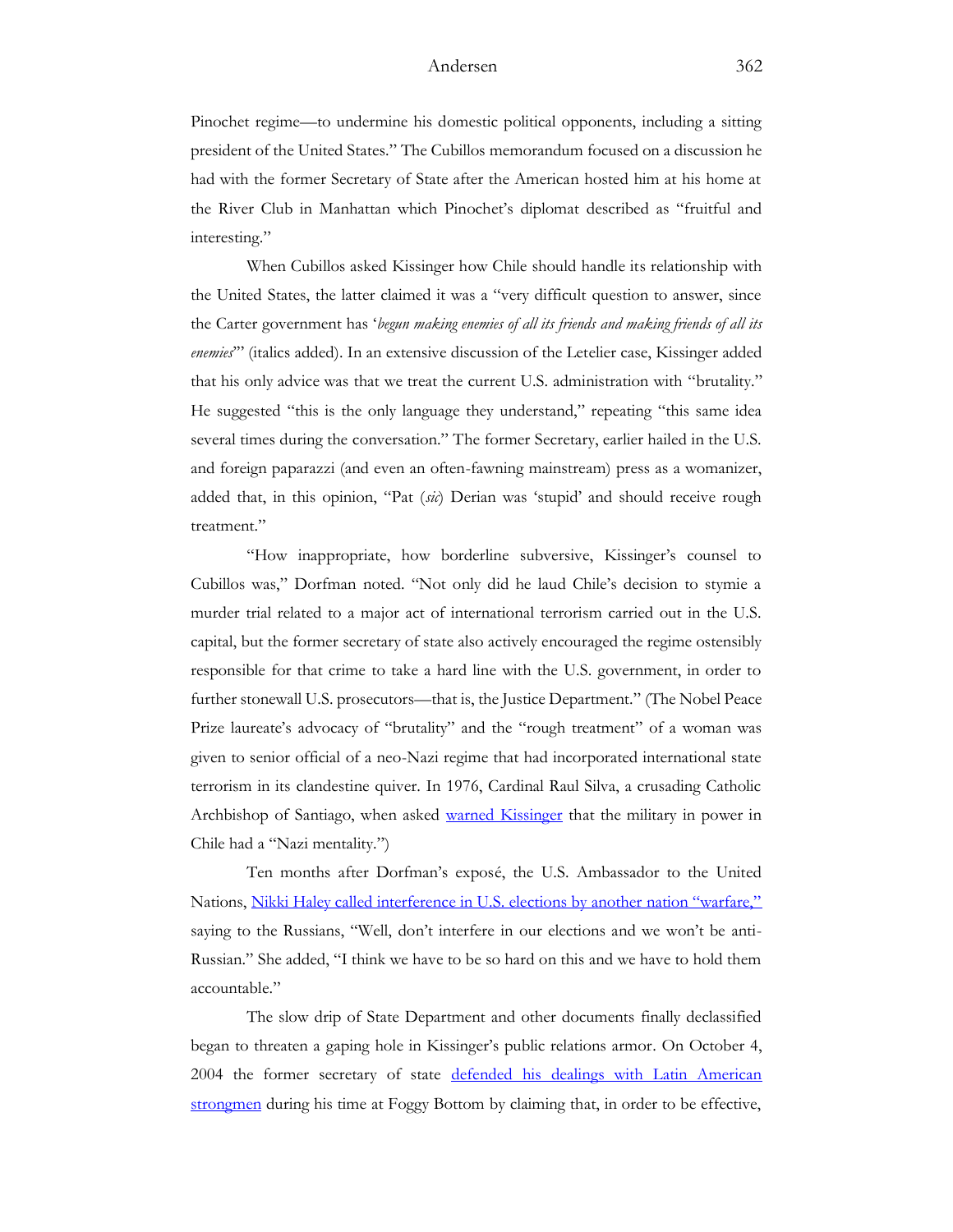he had deliberately eschewed "personal attacks" in the fight against rights abuses. He claimed that the declassified documents used by the media and by his critics failed to reflect the totality of his diplomatic efforts.

To the general public such arguments may initially have appeared to have some validity, particularly given the still fawning and flatulent coverage in much of the major U.S. media. The reality was, however, that Kissinger did purposely and often engage both in deception and in character assassination—against those who criticized the secretary of state's favorite military dictators, or their American benefactor. Sometimes it was done privately with the likeminded and bureaucratic hangers-on, or even foreigners, such as Chile's Cubillos. But other times, it occurred in ways that could not escape public view.

As Watergate leeched into the public's consciousness, Seymour Hersh, a *New York Times* reporter who had in 1970 won the Pulitzer Prize for his reporting on the My Lai massacre and subsequent attempted cover-up in the Pentagon, reported that in May 1969 Kissinger played [a hands-on role in the extensive secret wiretapping](https://www.nytimes.com/1973/05/17/archives/broad-role-cited.html) of his own NSC staff, as well as several reporters. This after *The Times* published an article that American B-52s were bombing Cambodia. Kissinger not only arguably matched Snowden's record as a leaker, at the same time he exercised blanket authority for national security wiretaps without a court order—the type of transgression that [Snowden, now in Putin's Russia](https://news.cgtn.com/news/2022-02-16/Snowden-questions-veracity-of-reports-about-invasion-of-Ukraine-17GQHqbF3NK/index.html), claimed he was fighting at the National Security Agency (the authentic NSA).

The case of diplomat Archer Blood, who wrote a "dissent" cable about Nixon-Kissinger policy in East Pakistan (Bangladesh), a story that later served as the basis for Gary J. Bass's prizewinning history, "The Blood [Telegram:](http://www.nytimes.com/2013/09/29/books/review/the-blood-telegram-by-gary-j-bass.html) Nixon, Kissinger and a [Forgotten](http://www.nytimes.com/2013/09/29/books/review/the-blood-telegram-by-gary-j-bass.html) Genocide," is also instructive. The Blood trail included his finding out his having used supposedly institutional means for telling truth to power meant irreparable damage to his career.

After British author William Shawcross published the meticulously documented and terrifying *Sideshow: Kissinger, Nixon and the Destruction of Cambodia,* a *New York Times* [book editor asked Kissinger](https://www.nytimes.com/1979/12/30/archives/book-ends-kissinger-vs-shawcross.html?searchResultPosition=30) what he thought. He replied, "It's a shoddy, outrageous work that is filled with inaccuracies." The editor noted, "Usually, Mr. Kissinger has invoked his old State Department prerogative of speaking 'on deep background only,' but on Mr. Shawcross, he added, 'And you can quote me.'"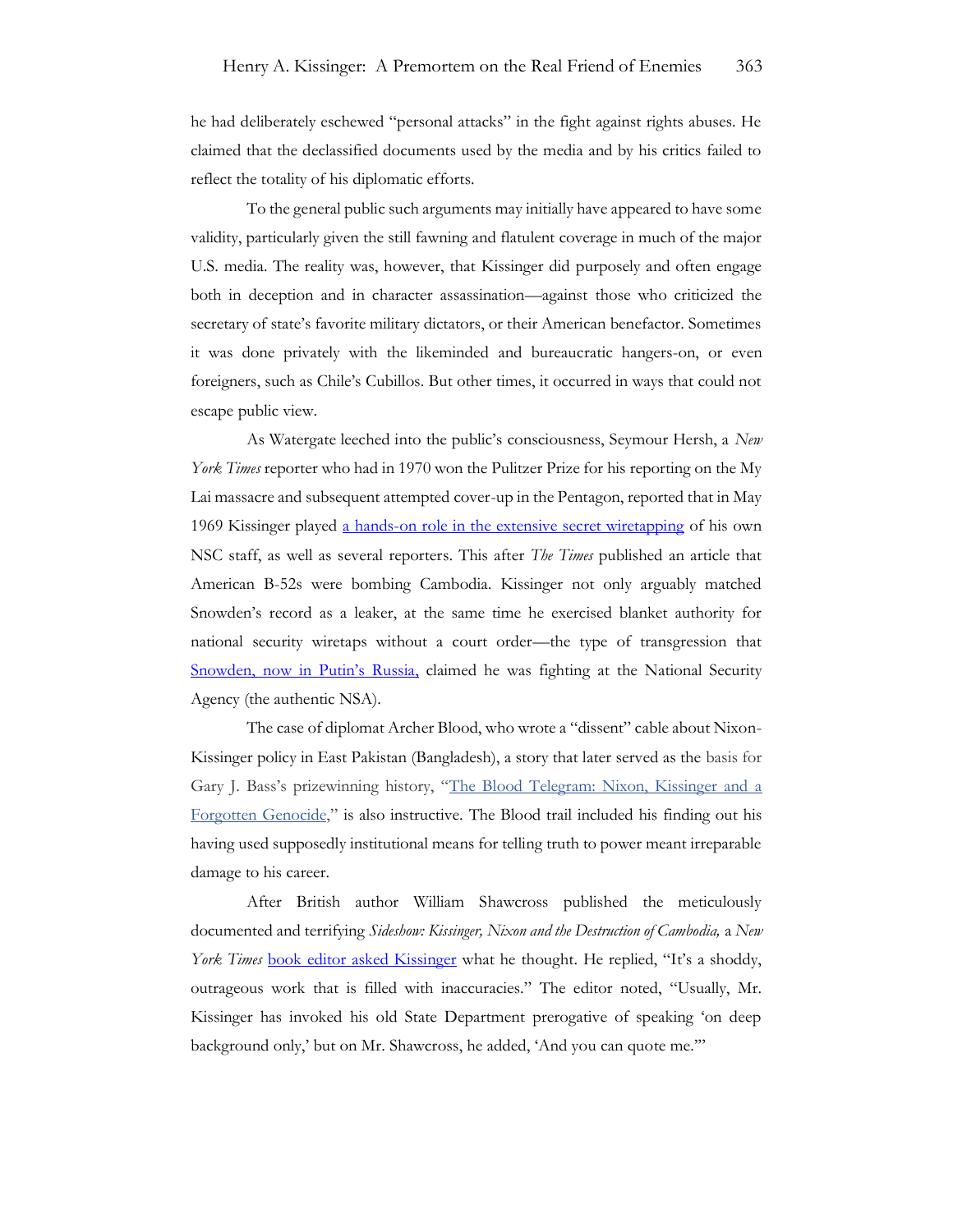The *Times* man added, in reference to the former secretary of state's own *White House Years*, "Mr. Kissinger also said that he had handled the Shawcross accusations about his and President … Nixon's involvement in the secret bombing of Cambodia only 'in a few footnotes.' But an examination of the changes he made in the galleys of his book disclosed that he had made extensive revisions."

When telling Pinochet's mini-Goebbels that "Pat (sic) Derian was 'stupid,'" Kissinger was talking about a woman who in 1963, as a nurse and civil rights activist in viciously segregated Mississippi, arrived the morning after civil rights champion Medgar Evers was shot and killed outside his home to comfort his wife and small children on the blood-stained yard.<sup>15</sup> While fighting for integrated public schools in arguably the most dangerous state in the Union, she herself [suffered death threats](https://books.google.com/books?id=jIzooiFd6IoC&pg=PA154&lpg=PA154&dq=Patricia+Derian+Klu+Klux+Klan&source=bl&ots=hu6ITjGafQ&sig=ACfU3U000DiRtQiHPIHAzlV9jF5Hc411zw&hl=en&sa=X&ved=2ahUKEwj_y9TNge_2AhWNqHIEHRgeA8YQ6AF6BAgDEAM#v=onepage&q=Patricia%20Derian%20Klu%20Klux%20Klan&f=false) from the Ku Klux Klan.

And when faced with Hitchens' international array of data points of criminal culpability, Kissinger [claimed, "It's so over the top.](https://www.nzherald.co.nz/world/dark-legacy-of-latin-america-haunts-kissinger/ARPFGZSF7KECHQZCKE427BQBIY/) I have not answered it, and I won't answer it." He then [accused Hitchens of being a Holocaust denier and an antisemite,](https://www.theguardian.com/books/2011/dec/16/christopher-hitchens-obituary) a charge he quickly withdrew after the British journalist, whose mother was Jewish, threatened him with a libel suit.

As a newly-minted CIA director, [William Colby,](https://www.justsecurity.org/68065/how-late-dci-william-colby-saved-the-cia-and-what-that-can-teach-us-today/) whose previous postings had not focused on Latin America, at first followed NSC chief Kissinger's lead in the runup and immediately following the September 11, 1973 overthrow of Salvador Allende. [The Kissinger brief](https://books.google.com/books?id=0uSuDwAAQBAJ&pg=PT54&lpg=PT54&dq=William+Colby+Allende+squalid&source=bl&ots=uuNuJLTgDi&sig=ACfU3U1xFqiW3ovG7msUIXCp5CKHQJxMYA&hl=en&sa=X&ved=2ahUKEwj2yoLp--72AhUoU98KHehCCj8Q6AF6BAgVEAM#v=onepage&q=William%20Colby%20Allende%20squalid&f=false) not only included making sure that U.S. officials were on the same script in "deny(ing) any CIA involvement," but also in spreading squalid personal postmortems on the now-dead Allende.

It was also Colby, however, who in the wake of Watergate voluntarily submitted to Congress a list of 693 single-spaced pages known as "the family jewels," or "the skeletons," that showed how the agency had violated its charter for 25 years by spying on Americans, tapping their telephones, opening their mail, and reading their tax returns. Included in such jewels were plots to murder foreign leaders such as Fidel Castro and how the agency conducted LSD "mind control" experiments on both unwitting and willing American human guinea pigs.

<sup>15</sup> In 1976, Ambassador Robert [White earned Kissinger's wrath](https://www.politico.com/magazine/story/2015/04/robert-white-diplomat-el-salvador-117089/) for speaking out against Pinochet's human rights violations at the OAS meeting in Santiago. ("Kissinger told Pinochet he would have to make reference to human rights in his speech," White told me, "but that's all he would hear on the subject." After issuing an official reprimand, Kissinger backed down when White threatened to resign.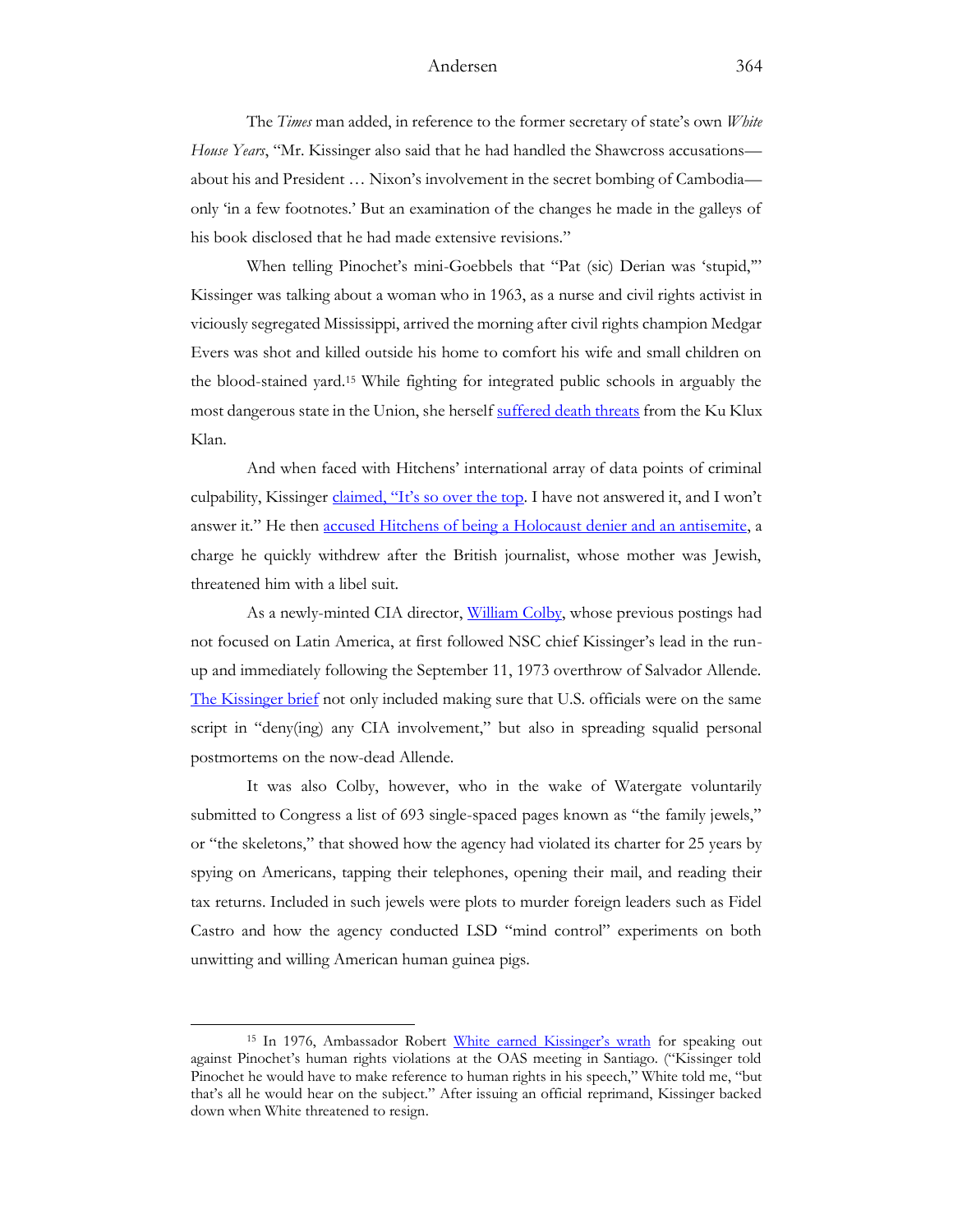On April 11, 1974 the CIA director told Kissinger that the presidents of Brazil were directly involved in summary executions; at the NSC he had made sure that reports about Brazil had any references to torture removed. Faced with the new information Secretary Kissinger did nothing.<sup>16</sup> On December 31 the same year, [Colby's briefing](https://nsarchive2.gwu.edu/NSAEBB/NSAEBB222/family_jewels_wilderotter.pdf) to the Justice Department about the scandals included 18 issues deemed to be of legal concern. These, he reported, were due to a very "compartmentalized" organizational structure used by his predecessor, Richard Helms, in which it was possible for units within the agency to have no knowledge about what other units were doing. In January 1975, Colby fired James Jesus Angleton after *New York Times* reporter Sy Hersh [revealed](https://www.nytimes.com/1974/12/22/archives/huge-cia-operation-reported-in-u-s-against-antiwar-forces-other.html?_r=0) the conspiratorial counterintelligence chief had overseen a massive spy program to monitor Americans involved in anti-war and black nationalist movements, violating the CIA charter.

The morning of March 5, 1975, Kissinger complained to President Gerald Ford that Colby "is now blackmailing me on the assassination stories." He went on to explain: "Nixon and I asked [then CIA director Richard] Helms to look into possibilities of a coup in Chile in 1970 [against the newly elected Marxist president Salvador Allende]. Helms said it wouldn't work. Then later the people who it was discussed with tried to kidnap [army commander Gen. Rene] Schneider and killed him."

It was only in 2000 that the CIA reported to Congress that the agency and the U.S. government as a whole (meaning Kissinger and Nixon as well) agreed with multiple potential coup plotters in Chile that Schneider's devotion to the Chilean Constitution meant his "abduction … was an essential step in any coup plan." CIA claimed, "We have found no information, however, that the coup plotters' or CIA's intention was that the general be killed in any abduction effort." Yet after the fact, the CIA doled out \$35,000 to the murderers. And it was only in 2015 that the public learned of a June 1975 telephone conversation, in which Kissinger, who was worried about the Colby's willingness to cooperate with congressional investigations of past agency malpractice and misdeeds, [referred to him](https://www.washingtonpost.com/news/powerpost/wp/2015/08/19/more-fun-eavesdropping-on-henry-kissinger-telephone-conversations/) as a "psychopath."<sup>17</sup> According to the telephone

<sup>&</sup>lt;sup>16</sup> Four months before he gave the Argentine military the "green light" for their dirty war, Kissinger traveled to Brazil. "The embassy had previously recommended that he raise the issue with General Geisel. Words like 'flatterer,' 'sycophant,' 'toady,' and 'fawner' could not accurately characterize who Kissinger acted in Brazil," [wrote Stephen G. Rabe](https://networks.h-net.org/node/28443/discussions/7848722/h-diplo-roundtable-xxii-46-rabe%C2%A0-kissinger-and-latin-america) in his biography (100).

<sup>&</sup>lt;sup>17</sup> In "Colby: The Man Who Told the Secrets," **[David Wise noted](https://www.latimes.com/archives/la-xpm-1996-05-05-op-704-story.html)** that, "In the 20 years since President … Ford fired him as director of the CIA, William E. Colby was shunned and reviled by many of his former colleagues because he cooperated with congressional and other investigations of illegal and improper activities by the spy agency. There is great irony in this, because Colby, by his actions at the time, probably saved the CIA from self-destructing."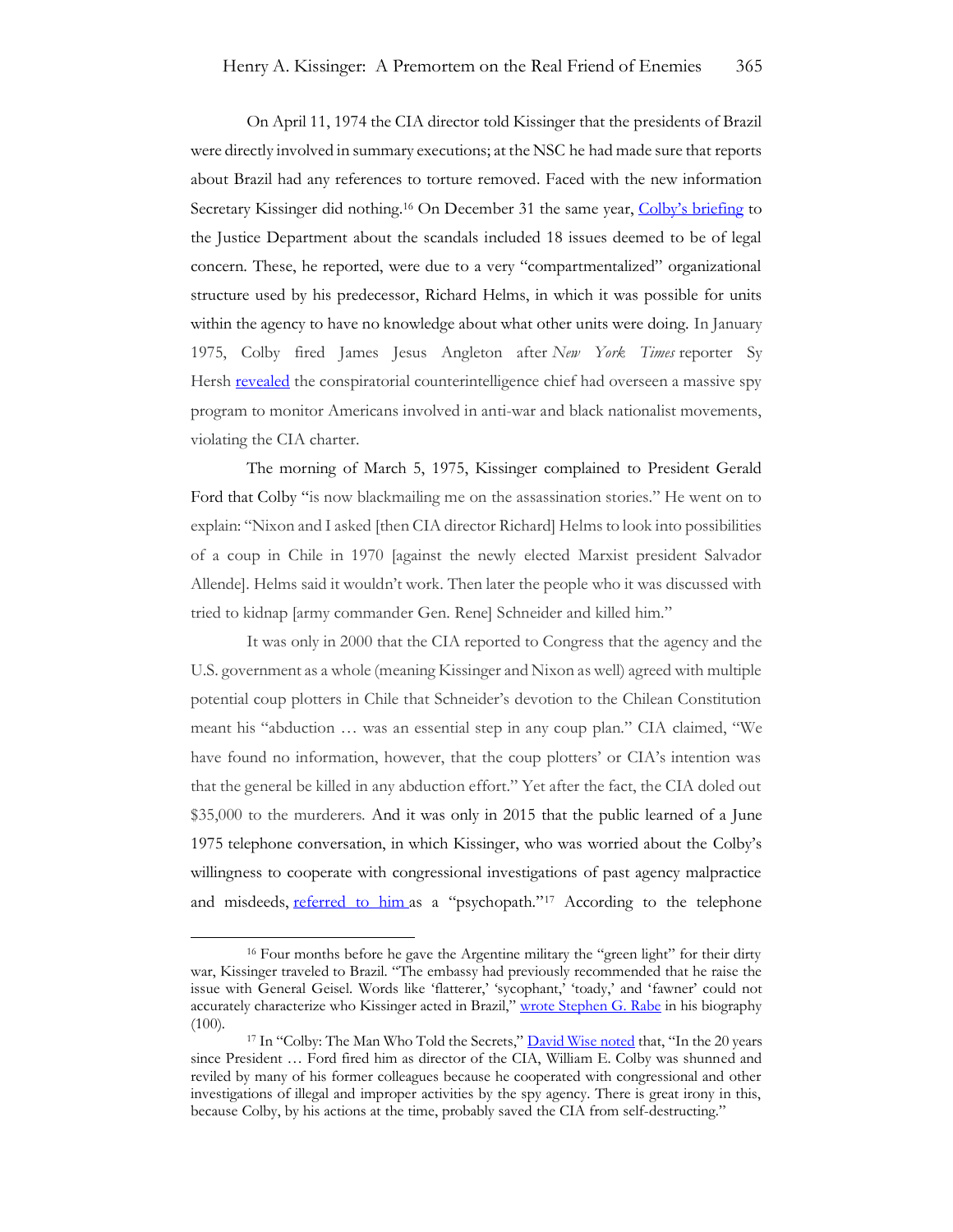transcript Kissinger complained, "On top of it you have the pysopath (*sic*)/running the CIA. You accuse him of a traffic violation and he confesses murder."

Two years ago Stephen G. Rabe provided, in *Kissinger and Latin America; Intervention, Human Rights, and Diplomacy,* [the first full-length history](https://networks.h-net.org/node/28443/discussions/7848722/h-diplo-roundtable-xxii-46-rabe%C2%A0-kissinger-and-latin-america) about the amount of time Kissinger dedicated to the countries south of the border. The now historian emeritus at the University of Texas at Dallas and author of *The Most Dangerous Area in the World; John F. Kennedy Confronts Communist Revolution in Latin America* (University of North Carolina Press, 1999) brings to this latest work a treasure trove of recently declassified materials. In some important respects his focus on Kissinger is a biographic distillation of his *The Killing Zone: The United States Wages Cold War in Latin America*  (Oxford University Press, 2012) and its convincing argument that covert and other interventions in Latin America by the United States from 1952 to 1990 resulted in brutal dictatorships that killed hundreds of thousands, a Cold War triumphalism dismissing the dead as "collateral damage."

As Thomas C. Field, Jr., of Embry-Riddle Aeronautical University noted, in *Kissinger and Latin America*, Rabe [importantly highlighted how Dr. K "systematically](https://networks.h-net.org/node/28443/discussions/7848722/h-diplo-roundtable-xxii-46-rabe%C2%A0-kissinger-and-latin-america)  [harangued](https://networks.h-net.org/node/28443/discussions/7848722/h-diplo-roundtable-xxii-46-rabe%C2%A0-kissinger-and-latin-america) his own countrymen who used their State Department posts to speak out against the murder and mayhem being perpetrated by Washington's allies. When Foreign Service Officers filed broadside complaints via the newly created "Dissent Channel," Kissinger dismissed them as "frustrated missionaries" (100), who wanted "to make revolution in Chile" and elsewhere in Latin America.

In Rabe's balanced (if dysfunctional) perspective, he details "successes" emanating from Kissinger's time at the National Security Council and the State Department. Rabe gives credit to the Nobel laureate for resolving nettlesome commercial issues with Ecuador; Mexico (on a Colorado River salinity issue that had long troubled relations which Robert Hill tried but failed to resolve when he served as ambassador there during the Eisenhower Administration); Peru, and Venezuela, and for launching novel initiatives with Panama and Cuba. However, given Kissinger's legacy and that of his associates in Latin America, their inclusion brings to mind the

Following the publication of *Dossier Secreto*, where I laid out Operation Condor's links to European neo-Nazis, including the Italians who took part in the infamous Bolivian narcocoup in 1979, working with the Argentine 601 intelligence unit, I had a private conversation with Colby in Washington. In it, he congratulated me on my research and expressed regret that [Operation Gladio,](https://www.washingtonpost.com/archive/politics/1990/11/14/cia-organized-secret-army-in-western-europe/e0305101-97b9-4494-bc18-d89f42497d85/) a secret paramilitary organization created by the CIA during the 1950s to organize resistance in the event of a Soviet bloc invasion of Western Europe, came to be dominated, in Italy at least, by a fractious and violent far right.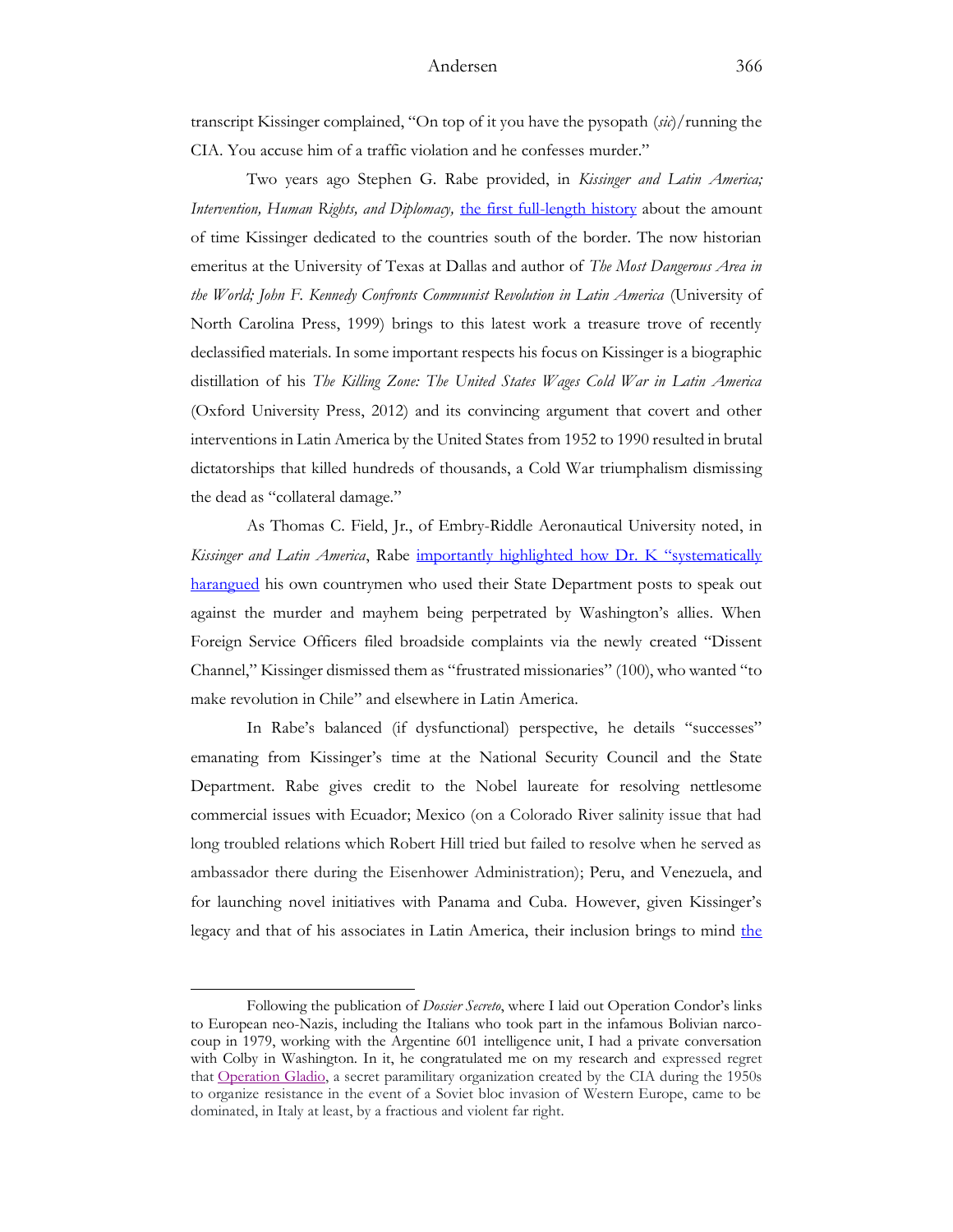[excuse made for the brutal Italian dictator](https://www.independent.co.uk/voices/rear-window-making-italy-work-did-mussolini-really-get-the-trains-running-on-time-1367688.html) Benito Mussolini, that while he and his henchmen were not "nice people," they did get things done: "Say what you like about Mussolini, he made the trains run on time."

For that reason and others, it is important to note that nowhere in the text does Rabe quote or otherwise cite the otherwise ubiquitous National Student Associate [alum Luigi Einaudi,](https://www.adst.org/OH%20TOCs/Einaudi.Luigi.pdf) whose grandfather was the Italian representative for the Rockefeller Foundation and the first elected president of the postwar Italian Republic. In other latitudes, Einaudi might enjoy the mention of Mussolini. His father's youngest brother, Giulio Einaudi, had the first book he wrote panned in the press by <u>Il Duce</u> himself (while another uncle became a partner in a steel firm in Argentina).

Immediately after breaking the story for *The Nation*, I was the Latin American and Caribbean project director for the National Democratic Institute (NDI), where my work put me in direct contact with Einaudi while he served as director of policy planning for Inter-American Affairs at the State Department. He warned common friends I was a dangerous "radical."<sup>18</sup> Later, Einaudi's own staff from that time who became friends let me know that [my fellow Italian American](https://investigativereportingworkshop.org/news/kenosha-deals-with-complex-past-present-healing/) was well aware of the fact that I became the first in the national security category to receive the U.S. Special Counsel's "Public Servant Award" for [blowing the whistle](https://apnews.com/article/8d11e45f3cfd462809aa358095cb68bb) during my time as a senior advisor for policy planning at the Criminal Division on Justice Department failures to protect CIA classified information, senior Division management leaving itself open to blackmail in proto-Putin Russia, and myriad violations of other rules, regulations, and law.

Einaudi was serving as Acting Secretary of the OAS when the crusading Italian [judge Giancarlo Capaldo](https://www.antimafiaduemila.com/libri/autori/751--giancarlo-capaldo.html) asked me in 2005 to serve as an expert witness for the Italian government in its case against Pinochet and Operation Condor. The famed antiorganized crime prosecuting magistrate was the guest of honor at a dinner at my home the day I testified before him at the Office of the U.S. Attorney in Baltimore. (This February, nearly 17 years later, the Italian Supreme Court [confirmed the life sentence](https://elcomercio.pe/politica/francisco-morales-bermudez-tribunal-supremo-italiano-confirma-cadena-perpetua-expresidente-peruano-plan-condor-rmmn-noticia/)

<sup>18</sup> It should be noted that, just months before publishing *The Nation* expose on Kissinger and as a result of a bald effort to recruit me, I got into a shouting match at the Cuban embassy in Buenos Aires with a supposed diplomat on the fate of what he claimed were "nonexistent" political prisons on the island. (In the first paragraph of an article that he published in the July 17, 1986, *New York Review of Books*, Aryeh Neier, a founder of Human Rights Watch, [had written:](https://www.nybooks.com/articles/1986/07/17/castros-victims/) "Since Fidel Castro took power in 1959, Cuba has confined large numbers of political prisoners for longer periods than any other country in the world. No one outside Cuba knows how many, but Fidel Castro himself has said publicly that at one time there were as many as fifteen thousand, and he reportedly told one of his biographers that the number was twenty thousand.")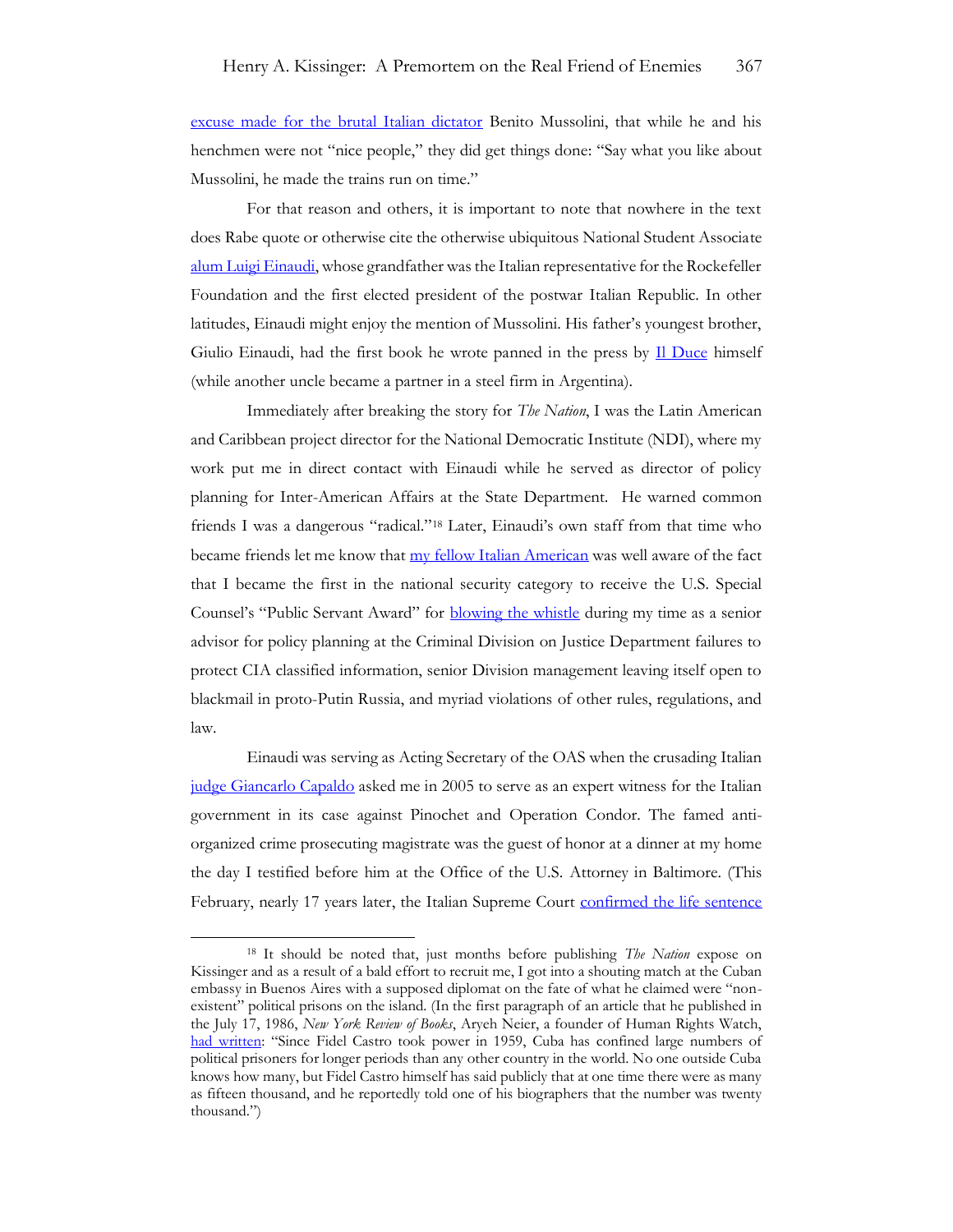for the now nearly 100-year-old former Peruvian dictator Francisco Morales Bermúdez—once so favored by Kissinger<sup>19</sup> and his former National Student Association "militant" aide—for his role in the disappearance of Italians and their descendants in Condor. Last Augus[t Italy asked Chile to extradite](https://www.batimes.com.ar/news/latin-america/italy-asks-chile-to-extradite-operation-condor-criminals.phtml) three former military officers already sentenced to life imprisonment by European courts for murdering two Italians, including a priest, in 1973.)

A year after Einaudi left the OAS to become a Distinguished Visiting Fellow at the Institute for National Strategic Studies<sup>20</sup> at the National Defense University (NDU), I was in the midst of an admittedly frantic conversation about becoming the principal aide of OAS Secretary for Political Affairs, [Dante Caputo, a friend](https://www.academia.edu/41523257/_Democracies_Are_the_Best_Defense_Inteview_Dante_Caputo) and former Argentine foreign minister during the government of Raul Alfonsin. As an assistant professor at the NDU, I had uncovered that the organization where I worked—now called the William Perry Center for Hemispheric Defense Studies—was a haven for the far-right, including torturers and murderers from the time of Pinochet and Videla. The slated move to the OAS came four months after I first raised the possibility that fellow [NDU professor Jaime Garcia Covarrubias](https://www.academia.edu/60299692/Case_Study_on_Neo_Nazi_Infiltration_The_Pentagons_National_Defense_University_and_Vichy_Ann_Rondeau_et_al) was responsible in several cases of torture and murder while working for Pinochet in Chile.

Dante and I agreed that I was to leave my job immediately, so as not to find myself having to again be a whistleblower, or if I was, that I would be out of the line of fire. Yet late one Friday, literally three days before I was to take up the new job, Dante told me that Jose Miguel Insulza, the OAS secretary general, a former Chilean defense

<sup>19</sup> In Rabe's book, he writes about how while visiting Lima in February 1976, Kissinger toasted to US-Peruvian friendship with Morales Bermúdez by drinking a glass of pure pisco, the powerful alcoholic drink, remarking jokingly, "After this I will agree to everything you ask."

<sup>20</sup> The NDU's Institute for National Strategic Studies has its own uneven history. For example, in October 1996 and in the wake of the Mexican campesino rebellion in Chiapas, Donna Lee Van Cott [published a 105-page INSS McNair Paper,](https://apps.dtic.mil/sti/pdfs/ADA316741.pdf) *Defiant Again: Indigenous Peoples and Latin American Security.* At the time promoted in U.S. military circles as something of a thematic breakthrough, the study focused on what at the time were called "ethnic policies" in Brazil and Colombia, including counterinsurgency. *Defiant Again* mentions Guatemala only in passing. Yet, as Rabe noted,

In the case of Guatemala, Kissinger, then the national security adviser, ruled in 1971 that there would be no discussion of curtailing covert assistance to the regime of [Carlos](https://www.nytimes.com/2003/12/09/world/c-arana-osorio-85-guatemala-ex-leader.html)  [Arana Osorio](https://www.nytimes.com/2003/12/09/world/c-arana-osorio-85-guatemala-ex-leader.html) (1970-1974), even though both aides and the CIA had informed Kissinger that President Arana directly participated in the drawing up of "death lists." U.S. complicity in the political violence in Guatemala points to the reality that any discussion of Kissinger and Latin America inevitably raised the "war criminal" allegation that has dogged him (6, 153).

In 2009, a year after Kissinger received his NDU award, Van Cott committed suicide when her role in a plagiarism scandal at the University of Connecticut was about to go public.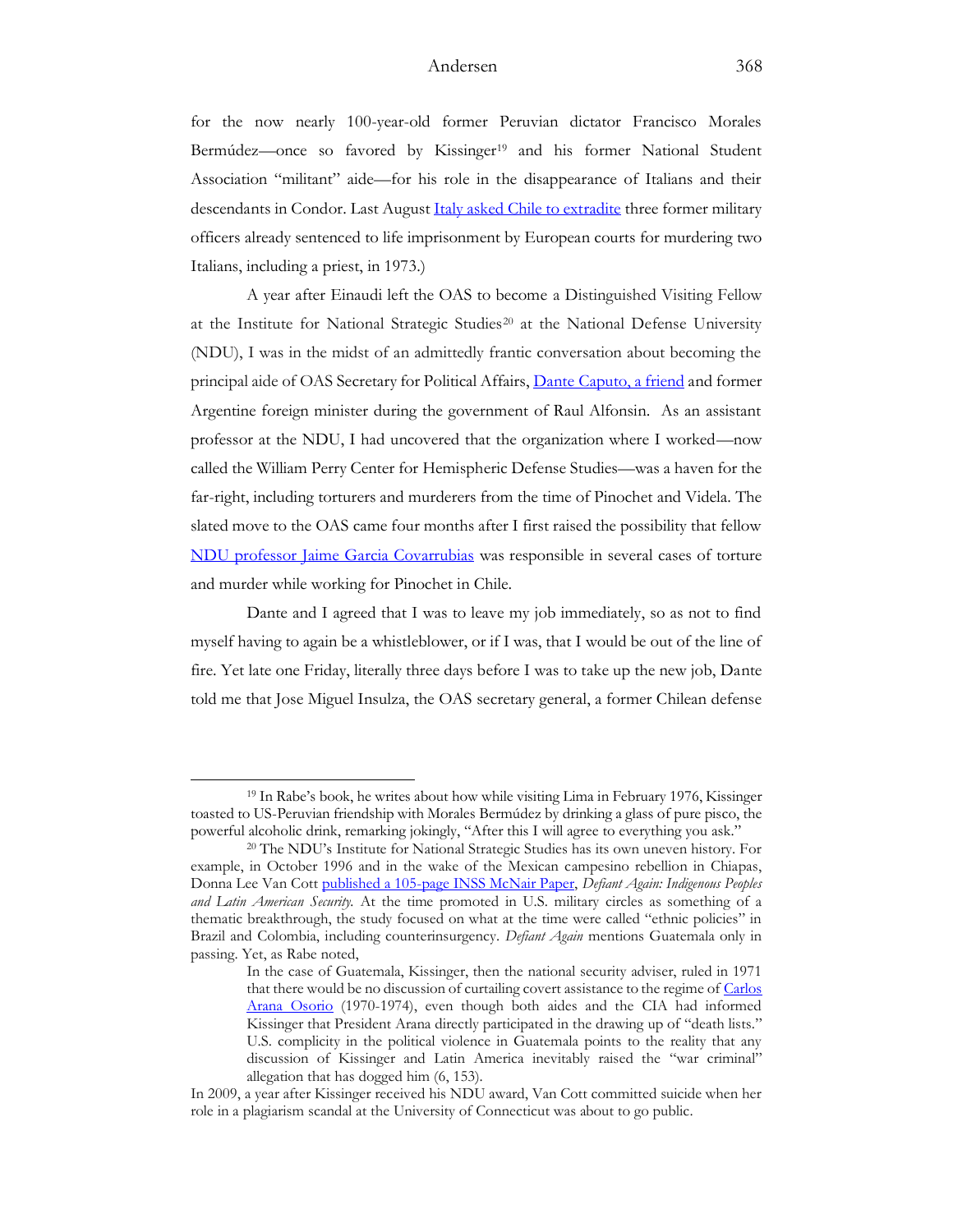minister and a good friend of Garcia Covarrubias, told him that I was not to be hired. The reason? I supposedly worked for the CIA.

I never worked for the Agency but the accusation was a purposefully lobbed **bombshell**; if I protested publicly I was likely to forfeit my CHDS position while allowing others to continue to make specious accusations that were likely a professional death sentence in the international democratic development arena that had become one of my job specialties. The ersatz claim came after I asked hard questions not only about Garcia Covarrubias but also about Argentine dirty warrior Julio Cirino, a former U.S. embassy informant who was purposefully and vigorously promoted by the NDU and later convicted in Buenos Aires for crimes against humanity. Seven years later, as the Pentagon University scandal made headlines in Washington as well as Santiago, a former NDU senior official defended Garcia Covarrubias' hiring by publicly suggesting that the pinochetista got the job due to his work with the CIA.<sup>21</sup>

At the end of 2008, with anti-torture Barack Obama victorious over the even more vigorous anti-torture candidate John McCain in the presidential contest, and with what became a vicious cover-up of the role of Garcia Covarrubias in Pinochet's DINA just at the beginning, Kissinger was awarded the NDU American Patriot Award, "in recognition for his distinguished career in public service."

It was not until after I was forced to leave my position at the NDU due to my whistleblowing that [Garcia Covarrubias, a former head of counterintelligence for](https://www.academia.edu/68562942/Pentagon_university_neo_Nazi_and_other_extremist_infiltration_Case_against_Ann_E_Rondeau_Glenn_Fine_et_al)  [Pinochet's](https://www.academia.edu/68562942/Pentagon_university_neo_Nazi_and_other_extremist_infiltration_Case_against_Ann_E_Rondeau_Glenn_Fine_et_al) international terrorist organization (DINA) was actually convicted in two separate cases of torture and murder during a regime that, as Rabe reported (p. 80), had "plunged the nation into the darkness of a Nazi Germany." In August 2020, the NDU professor was one of those found guilty in the September 1973 murder of unarmed detainee and math teacher [Rubén Eduardo Morales Jara.](https://www.vicariadelasolidaridad.cl/sites/default/files/2022-01/VS0000390.pdf) The other case involves Chilean lawyer *Jaime Emilio Eltit Spielmann*, who was detained and went missing on the 13th of September of the same year. It is important to note that Eltit Spielmann was Jewish, and that key partners in a DINA in which Garcia Covarrubias was a rising (and

<sup>21</sup> Margaret Daly Hayes, the first director of what is now called the Perry Center and the person who hired Garcia Covarrubia[s, claimed that the Chilean](https://www.mcclatchydc.com/news/nation-world/national/national-security/article24781345.html#storylink=cpy) had been "vetted by the U.S. government, by the (U.S.) Embassy. They obviously didn't have anything either or he wouldn't have been hired." She then appeared to contradict her own tale by saying that he would have been too young to be "in any kind of command position" in DINA, his membership, she said was not itself a disqualifier, depending "on what he might have been doing at the time." "Someone who has previously worked with the CIA might not have been excluded from hiring," Daly Hayes told a McClatchy reporter, seeming to suggest that the Agency had no role in the vetting process. (Asked by reporters whether Garcia Covarrubias had ever worked with the agency, a CIA spokesperson replied: "No comment.")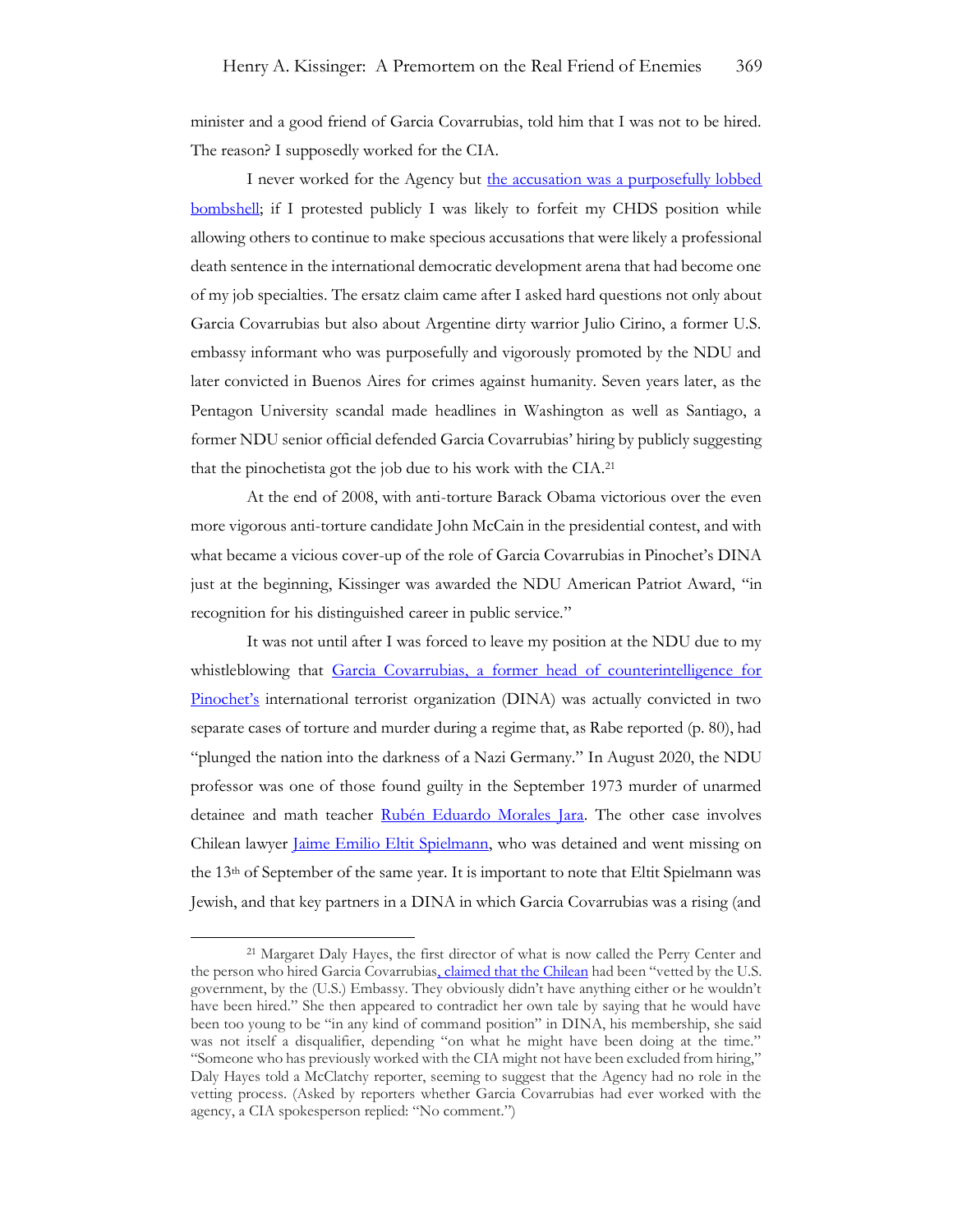increasingly powerful) star were intimately linked to a group of German Nazis in hiding in Chile.

Posted on March 31, 2021 by the National Security Archive,<sup>22</sup> a letter dated [August 27, 1974 from the head of the DINA,](https://www.academia.edu/60299692/Case_Study_on_Neo_Nazi_Infiltration_The_Pentagons_National_Defense_University_and_Vichy_Ann_Rondeau_et_al) Director of National Intelligence Manuel Contreras, to the Chilean deputy foreign minister, requested official passports for a trip to Brazil for 12 Chilean military officers, including state terrorism agents later involved in the car-bomb murders of the exiled democratic General Carlos Prats in Argentina and former foreign minister Letelier in Washington, D.C. Among those listed in the Contreras communication was Garcia Covarrubias; the others included those who ran myriad DINA national and international terrorist operations, including the terrorist unit at Colonia Dignidad, an isolated hamlet of Germans and Chileans created after World War II in Chile by emigrant German Nazis. Under the leadership of fugitive Third Reich soldier Paul Schäfer, the colony later became notorious for the secret internment, torture, and murder of dissidents during the Pinochet regime.



<sup>22</sup> <https://nsarchive.gwu.edu/document/20764-11>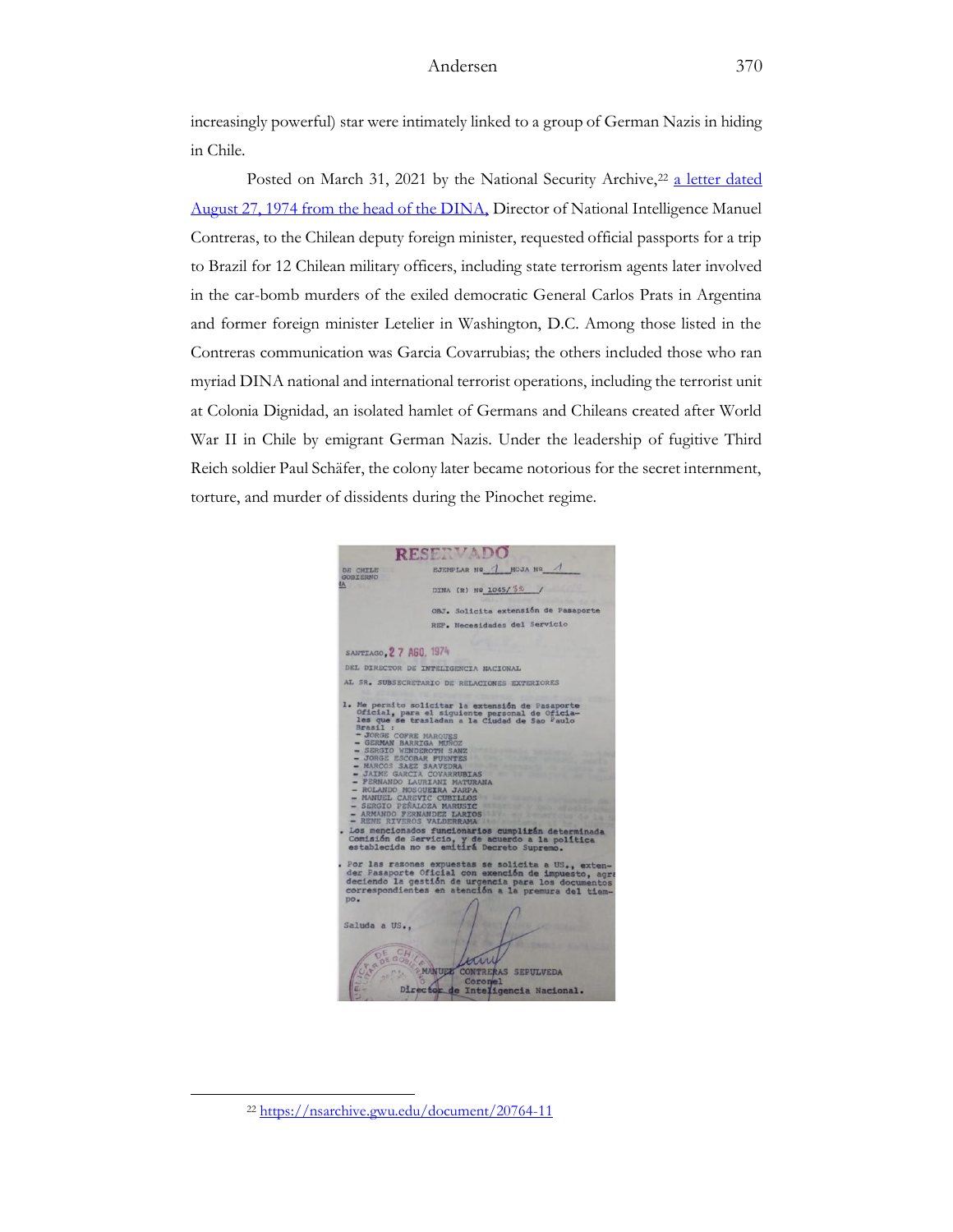Having finished writing *Peoples of the Earth* in 2009, I began work on what I thought would be two fantastic bookends: biographies of conservative Republican Robert Hill and personal idol, the "militant" (as Einaudi called her) Patricia Derian. Tex [Harris, the crusading human rights officer](https://www.justsecurity.org/68980/legacy-of-late-state-department-human-rights-champion-tex-harris-reverberates-today/) in the embassy in Buenos Aires during the Carter Administration, noted: "Ambassador Hill is a hero to Patt Derian. He briefed her on Argentina early in her tenure. … [It] put Argentina early on her list of concerns."

Einaudi and Garcia Covarrubias worked well together at the NDU. The same could not be said for me. After the OAS experience and with the U.S. economy plummeting to lows unheard of since the Great Depression, I held on to my job as best as I could (my annual performance evaluations were all "outstanding") as I worked quietly behind the scenes to find a way to have the situation addressed while keeping copious notes.

On December 14, 2010, a few months after Einaudi told me in the hallway at the NDU—without explaining why—that Hill was one of the "sleaziest" U.S. diplomats he had ever met, I tried to interview him about his former colleague for the books I planned to write. By that time, having already been "outed" as a potential once and future whistleblower focused on his friend Garcia Covarrubias, a more cautious Einaudi claimed he could not remember Hill. It was an interesting but not unexpected gambit by Einaudi, who remembered enough to begin recording his own [345-page oral](https://www.adst.org/OH%20TOCs/Einaudi.Luigi.pdf)  [history](https://www.adst.org/OH%20TOCs/Einaudi.Luigi.pdf) in May 2013. He went on to receive NDU's prestigious William J. Perry Award [\(a trophy](https://www.williamjperrycenter.org/content/2016-perry-award-ceremony-individual-category) for which I used to be the selection coordinator) just two years before the Center for Hemispheric Defense Studies gave it to Mexican General Salvador [Cienfuegos Zepeda,](https://www.brookings.edu/blog/order-from-chaos/2020/11/23/cienfuegos-and-the-us-mexico-firestorm/) already well known for his role in cases of torture, forced disappearance, and extrajudicial executions.

I was never able to move forward on the dual biographies. After more than three years of quietly lobbying senior DoD officials to address the case of Garcia Covarrubias and a plethora of other violations at the NDU of rules, regulations and laws, after I went public the Chilean's NDU defenders, a number denizens of the old and infamous [School of the Americas, the U.S. army facility](https://www.washingtonpost.com/archive/politics/2000/12/17/school-of-the-americas-closes/92746b1f-cf46-4763-a73d-5f558ea48a47/) critics labeled a school for dictators, torturers and assassins, [knowingly orchestrated illegal](https://www.academia.edu/49657089/LinkedIn_the_worlds_largest_professional_networking_platform_and_the_case_before_the_International_Criminal_Court_Adm_Ann_Rondeau_et_al) reprisals that cost me my job and tarnished my professional reputation.

When Kissinger and Guzzetti met in Santiago, where in the name of the U.S. government the American gave the Chilean the blessing for Argentina's dirty war and where Guzzetti abruptly went off script and mentioned Operation Condor, a third and equally complicitous subject was also addressed. As shown in the <u>official memorandum</u>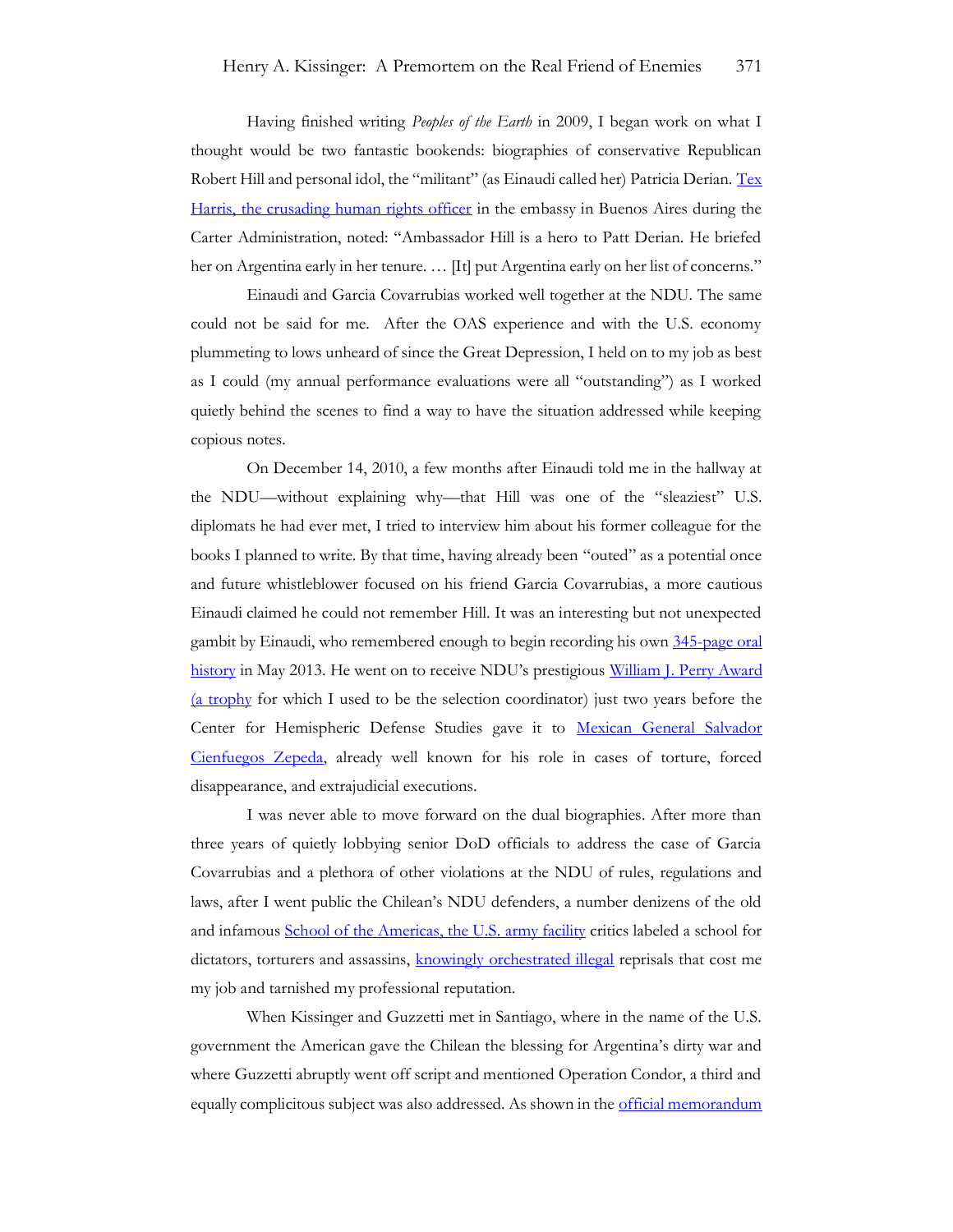[of conversation](https://history.state.gov/historicaldocuments/frus1969-76ve11p2/d48) of the more than hour-long meeting, Kissinger aide William Rogers gushed about having been in "close consultations throughout" with the junta's economy minister José Alfredo Martinez de Hoz. Asked by Guzzetti to receive him, Kissinger replied, "I will see him for 15 minutes as a symbolic gesture," to which Guzzetti responded, "Yes, thank you very much. That would help our image greatly." Kissinger then replied: "The private sector can be of great assistance. I will call David Rockefeller," as Rogers, later a Kissinger business partner, chimed in, "Yes. Chase could be very helpful." The Secretary responded: "And I will call his brother, the vice president."

While earlier biographies of Kissinger focused on his difficult relationship with Nixon and senior White House staff, it is important to remember that his real patron was Nelson Rockefeller, a point well made by Rabe. In *Kissinger and Latin America*, the biographer offers an important part of the conversation that is often purposefully ignored by the Washington-New York establishment. By examining the former Vice President's role, however, is to understand the extent to which Kissinger continued to essentially service the Rockefeller family fortune in Latin America, and just how much he influenced the ideas held and strategies undertaken by the chief of the National Security Council and then the State Department. It is no accident that the Council on Foreign Relations "honors two distinguished Americans who were influential in the development of U.S. policy in the Western Hemisphere during the past half-century." In 1969, the New York Governor made four ill-fated "good will" or "fact finding" trips to Latin America on behalf of the new Nixon Administration as a "de facto secretary of state for Latin American affairs." Calling on heads of state and foreign ministers, the visits to 20 countries were unmitigated and tumultuous failures that inspired violent anti-American clashes in several countries. In his book, Rabe notes that the Rockefeller family's Standard Oil of New Jersey "was perceived by many Latin Americans as an exploitative enterprise. The company's history in countries such as Mexico, Peru, and Venezuela had been controversial." In Argentina, Rabe noted, "[Rockefeller was also](https://www.youtube.com/watch?v=qS6T46nmWLo)  [enthusiastic about military rule](https://www.youtube.com/watch?v=qS6T46nmWLo) when he met with (Lieutenant General Juan Carlos) Onganía for a two-hour conversation in Buenos Aires." Onganíahad come to power in Argentina in 1966 after overthrowing an elected, although minority, government, replacing it with a regime that regularly used violent repression by the military (and the [police who were subordinate to them\)](https://www.academia.edu/43590653/La_Policia_Pasado_presente_y_propuestas_para_el_futuro_Capitulo_5_La_Marcha_de_la_Bronca_1955_1973_) of social protest. (Rockefeller's visit there resulted in a wave of urban riots and other violence that included the destruction of a chain of six supermarkets controlled by his family's fortune.)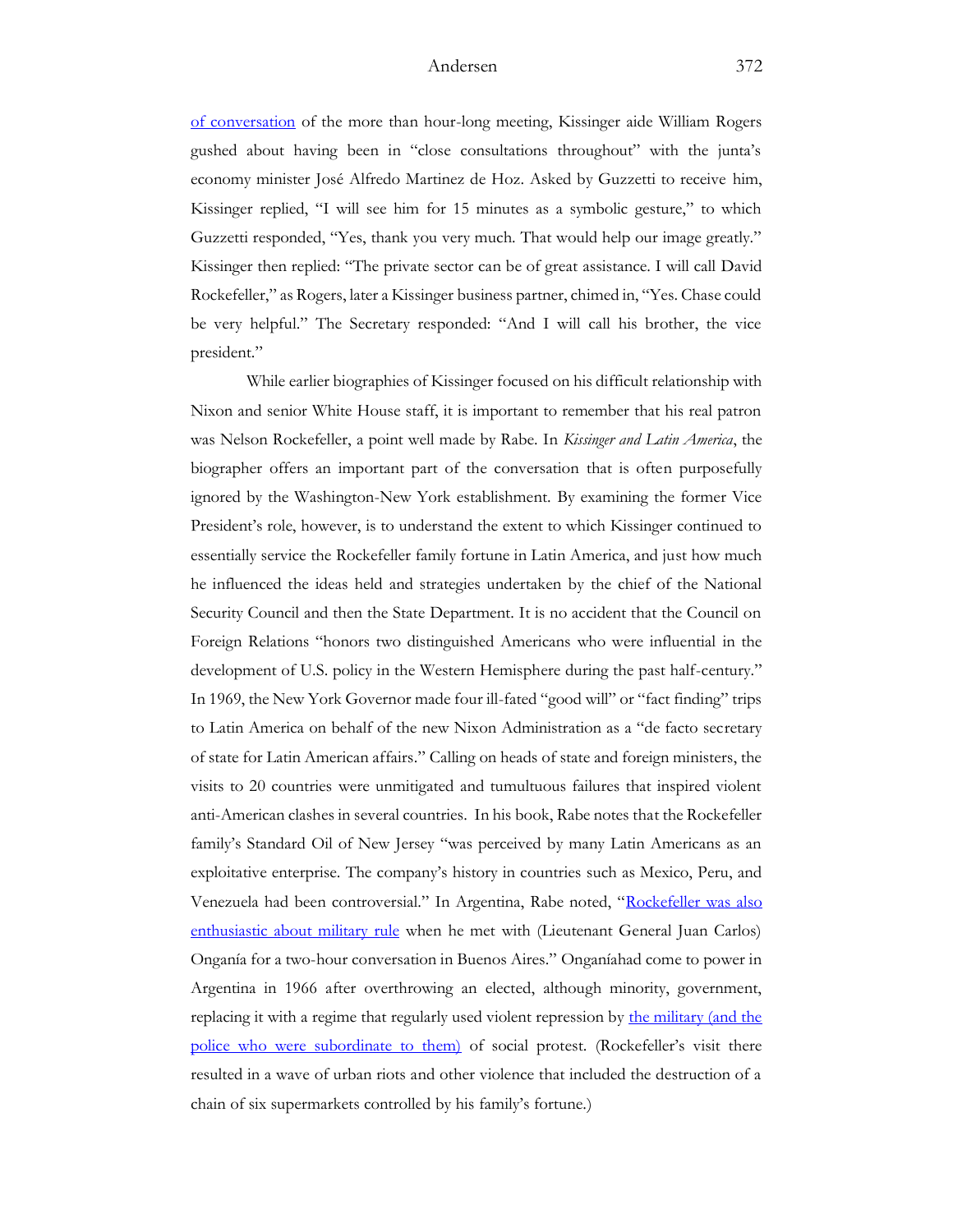"What captured public notice," Rabe wrote (43), "and became a central feature of the Nixon-Kissinger approach to Latin America was the remarkable assertion in the Rockefeller report that military rule could be in the best interests of Latin America. The 'new military man' was prepared to adapt his authoritarian tradition to the goals of social and economic progress." This new military man would be "a major force for constructive social change in the American republics." Outside of the U.S. military, "no other agency of the U.S. government had 'a comparable rapport or integration in its sphere of activity," read one report. Retired U.S. military argued that the Latin American officer corps "was no longer composed of sons of wealthy owners of haciendas and plantations. Latin American officers were now urban men, drawn from the middle class, educated and possessing technical expertise." According to a retired commander in chief of U.S. Southern Command, "They are dedicated to nationbuilding and improvements in the living conditions of the lower classes." Rabe noted that Rockefeller claimed that "None of these dictators down there—the military dictators so-called—that I saw are the old-style dictator, the pawn of the oligarchy. These guys are all coming from the people and are sympathetic toward and concerned about the people" (44).

Not since Joseph Stalin's New Soviet Man canonizing *homo sovieticus*, supposedly indestructible men in a state of continual subservience to the leader and his party, has such a specious iconic archetype been foisted into an international arena. As [Peter Fritzsche and Jochen Hellbeck show](https://www.cambridge.org/core/books/abs/beyond-totalitarianism/new-man-in-stalinist-russia-and-nazi-germany/3B43D650BA116B4A641F79893AD17B38) in *The New Man in Stalinist Russia and Nazi Germany*, "Taken together, the visions and policies of these regimes represented a radical and total rejection of liberalism and its pursuit of the freedoms and rights of the individual"—precisely what the Latin American militaries, and especially in the Southern Cone, tried to foist on their captive populations. (Much later, at a cocktail party held at the home of a Johns Hopkins School of Advanced International Studies [SAIS] professor who both taught occasionally at CIA headquarters at Langley and who had a part-time job as an advisor on Latin America for the Rockefeller's Chase Manhattan bank, Colby told me that in his opinion, not a single country in Latin America needed a military, except Colombia and "perhaps Peru." The other countries, he said, could take care of any problems they faced by having well-armed, well-trained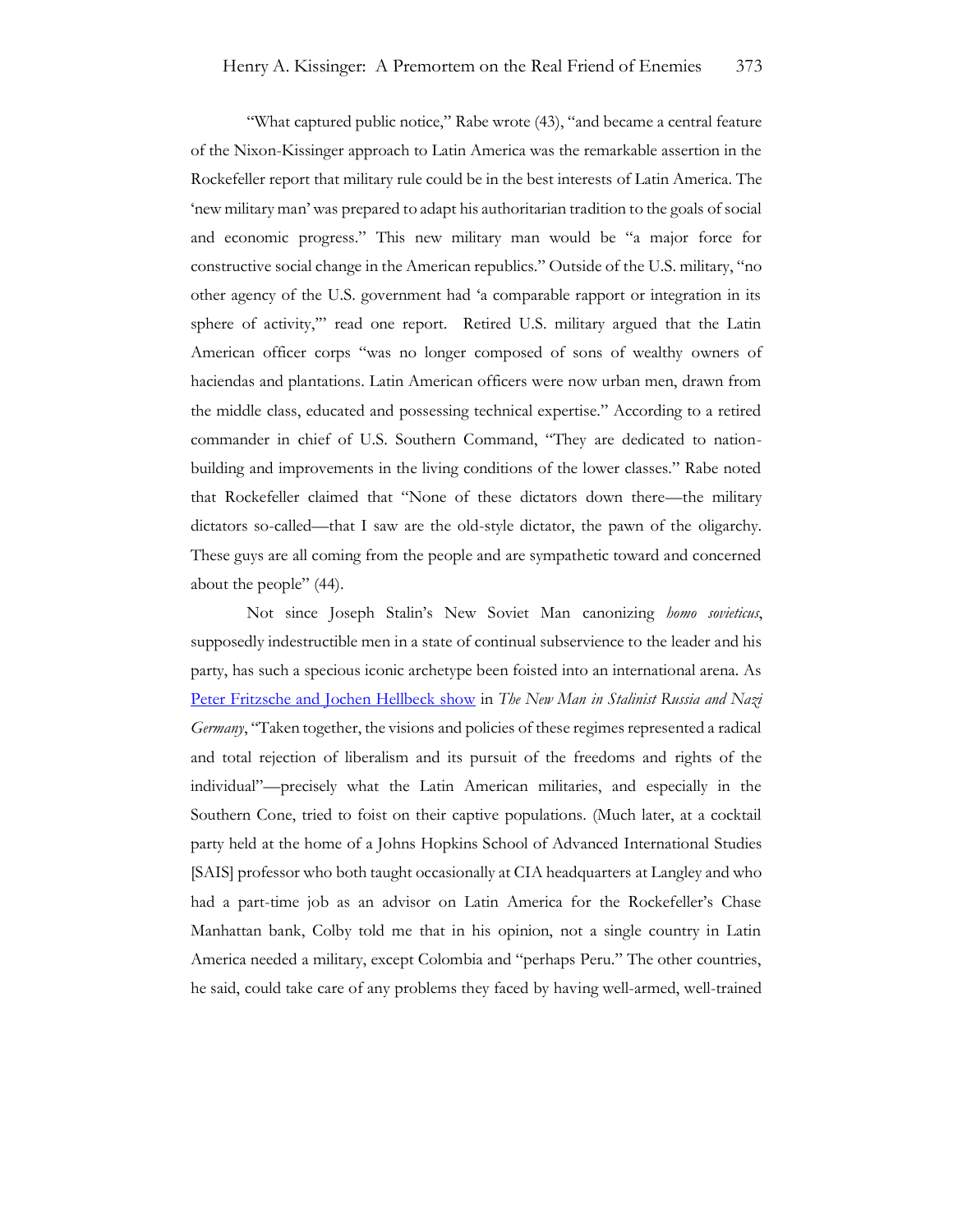and well-paid national gendarmes, in essence a community-based police with military capabilities, for the maintenance of public order.23)

"The aim of the (military government) is the profound transformation of consciousness," declared General Videla the year he took power in Argentina. "We know that in order to repair so much damage we must recover the meanings of many embezzled words," added notorious fellow junta member Admiral Emilio Massera the same year. "Unfaithful to their meanings, words perturb our powers of reason."

"The Dirty War, though unprecedented in its extent and cruelty, did not erupt from a vacuum," Marguerite [Feitlowitz wrote in her](https://archive.nytimes.com/www.nytimes.com/books/first/f/feitlowitz-terror.html?_r=1&oref=slogin) *A Lexicon of Terror; Argentina and the Legacies of Torture* (1998). Rather, it drew on a reservoir of beliefs, phobias, obsessions, and rhetoric that have filtered down through a variety of ultraconservative movements, tendencies. and regimes. Resonating through the speeches, articles, and proclamations are echoes ranging from the Inquisition to the Opus Dei, from the Praetorian Guard to the Nazis, from the *ancien régime* to the French war for Algeria. For all their shadings and variations, these elements had long coexisted in Argentine politics. In one guise or another, extreme archaic conservatives have always been a force—now in shadow, now casting the light.

Rabe offers a more than serviceable documentary rendition of just how fictitious Rockefeller's Pentagon-promoted bureaucratic notion in fact was. For example, after visiting Nicaragua, where the corrupt West Point-educated dictator and head of the National Guard Anastasio Somoza Debayle ruled with an iron fist, Rockefeller received a missive from Pedro Joaquin Chamorro, publisher of the opposition newspaper *La Prensa*. Nicaragua, he wrote, suffered from "an annihilated, rotten, and obsolete political system. … The situation in our country is tense and I fear that it is nearing collapse more rapidly than some people expect." As things started to collapse in the Central American kleptocracy, "Kissinger issued no objection to the continuation of the dictatorship." When Somoza visited Washington a month after the coup in Buenos Aires, the Vice President reiterated U.S. support, using talking points

<sup>23</sup> During the conversation, I had told Colby that, based on the experience in Argentina, where former President Raul Alfonsín's government had successfully pushed the military out of [internal security](https://www.academia.edu/43590523/La_Policia_Pasado_presente_y_propuestas_para_el_futuro_Capitulo_8_Un_Comisario_del_Pueblo_Como_Yrigoyen_1983_1989_) roles and quietly reformed the gangster-like federal police (an authentically U.S. [model](https://www.academia.edu/39030421/Why_military_and_civilian_shouldnt_mix) was already being promoted, with support from the FBI, in El Salvador), I thought that the U.S. should be pushing its regional allies to do the same hemisphere wide. After hearing his suggested solution, I jokingly replied that in the post-Soviet era, the world had indeed been turned on its head, as the former Director of National Intelligence had a far more "radical" view on hemispheric security reform than someone accused of the same at the State Department, although I did not specifically mention Luigi Einaudi by name.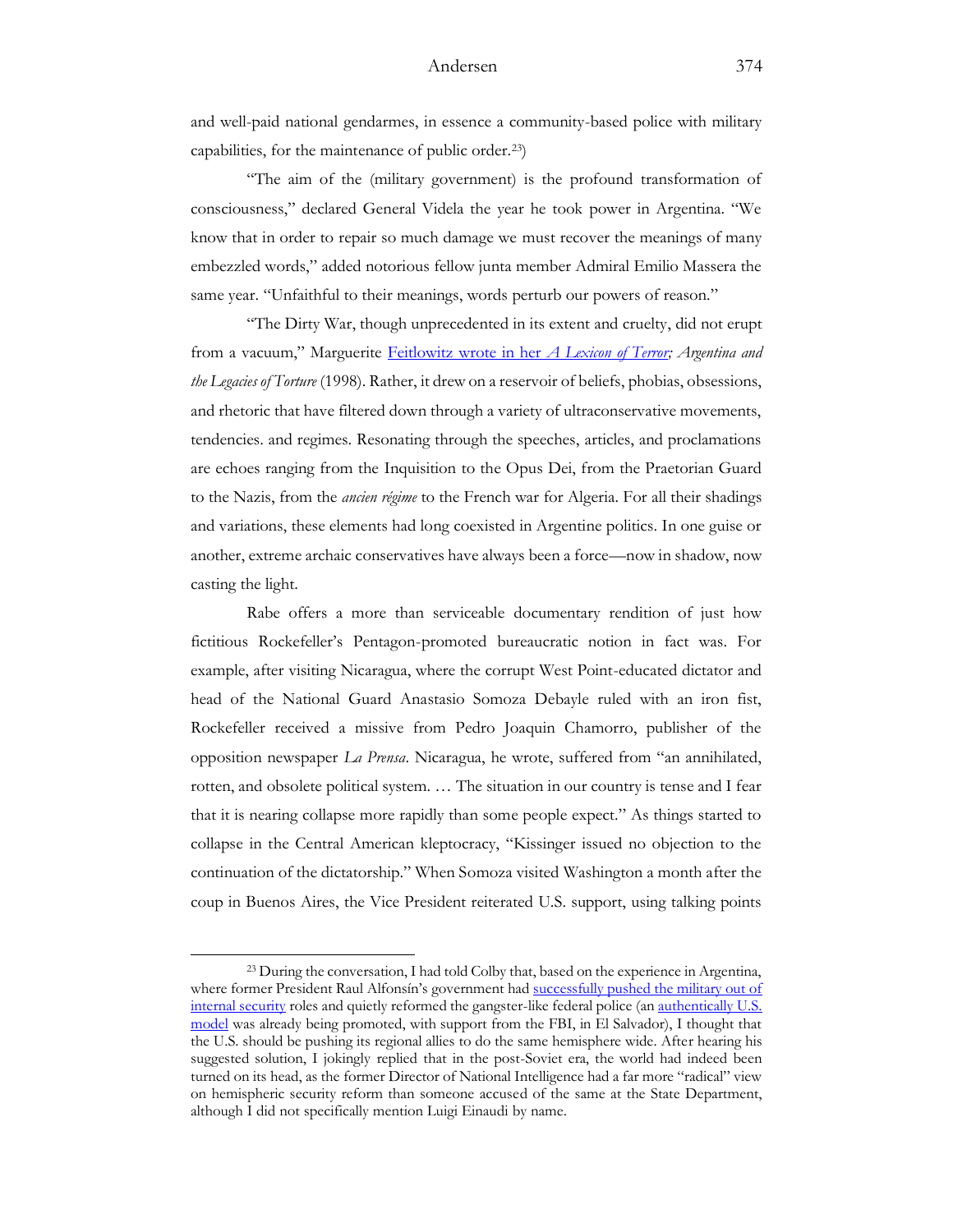that read: "We have neither any reason not the intention to make any fundamental change in our relations with Nicaragua" (pp. 166, 169)

#### In Guatemala,

By the time an international commission negotiated a peace agreement in 1996 between warring factions, a minimum of 200,000 Guatemalans had died in political violence. Most victims were indigenous people, descendants of the ancient Maya… to characterize what happened in Guatemala as civil war can be misleading. … The Guatemalan Commission for Historical Clarification (1999), an international "truth commission," determined that government forces and their allied death squads were responsible for 93 percent of the deaths in Guatemala's "civil war." The commission held the armed left responsible for 3 percent of the casualties. … Henry Kissinger did not create the U.S. alliance with Guatemala's murderous criminals and racists, but he deepened and strengthened those ties (p. 156).

Argentina offers the most comprehensive rebuttal of the Rockefeller-Kissinger thesis of the role of the military, one that is also rooted in nearly two and a half centuries of U.S. experience in [civilian control of the military dating to George Washington,](https://www.nytimes.com/2010/02/15/opinion/15miller.html) and [the unquestioned primacy of civilian law enforcement](https://www.academia.edu/28227717/Argentine_Police_and_the_Dirty_War_A_Study_of_What_Not_to_Do_and_When_Not_to_Do_It) over the military in terms of internal security. The 1976 coup was followed by the military crushing organized labor and carrying out a cultural war against intellectuals. The media was effectively silenced, while proto-Putin military organs vastly overstated the threat from leftwing guerrillas while doing nothing to shed light on neo-Nazi links to the armed forces and their intelligence apparatus.

In selecting Martinez de Hoz as Argentina's economy czar, the generals were indeed picking an oligarch, one about whom much was already known. The Etoneducated scion of one of Argentina's most prominent families, he was also a large landowner and a member of the board of Pan American Airways and ITT. As I explained in *Dossier Secreto*, in 1975, as the head of an Argentine subsidiary of U.S. Steel, his subordinates paid hundreds of paramilitary goons to kidnap 200 union activists, many of whom were tortured in the company's basement; [nearly 70 remain disappeared.](https://canalabierto.com.ar/2018/03/20/villazo-el-aviso-de-martinez-de-hoz/) One of those who worked in the torture chamber, one of the first clandestine detention centers in the country, went on to become <u>one of the most important neo-Nazi</u> [paramilitary](https://www.nytimes.com/1987/09/15/obituaries/anibal-gordon-guilty-of-argentine-killings.html) figures employed by the generals when they took power. His name was [Anibal Gordon,](https://www.nytimes.com/1987/09/15/obituaries/anibal-gordon-guilty-of-argentine-killings.html) and he went on to participate in the extortive kidnapping of businessmen as the "dirty war" came to a close.

When Kissinger traveled to Argentina for the 1978 World Cup, he was photographed in a ranch in Tandil standing next to Martinez de Hoz. As I wrote in *The*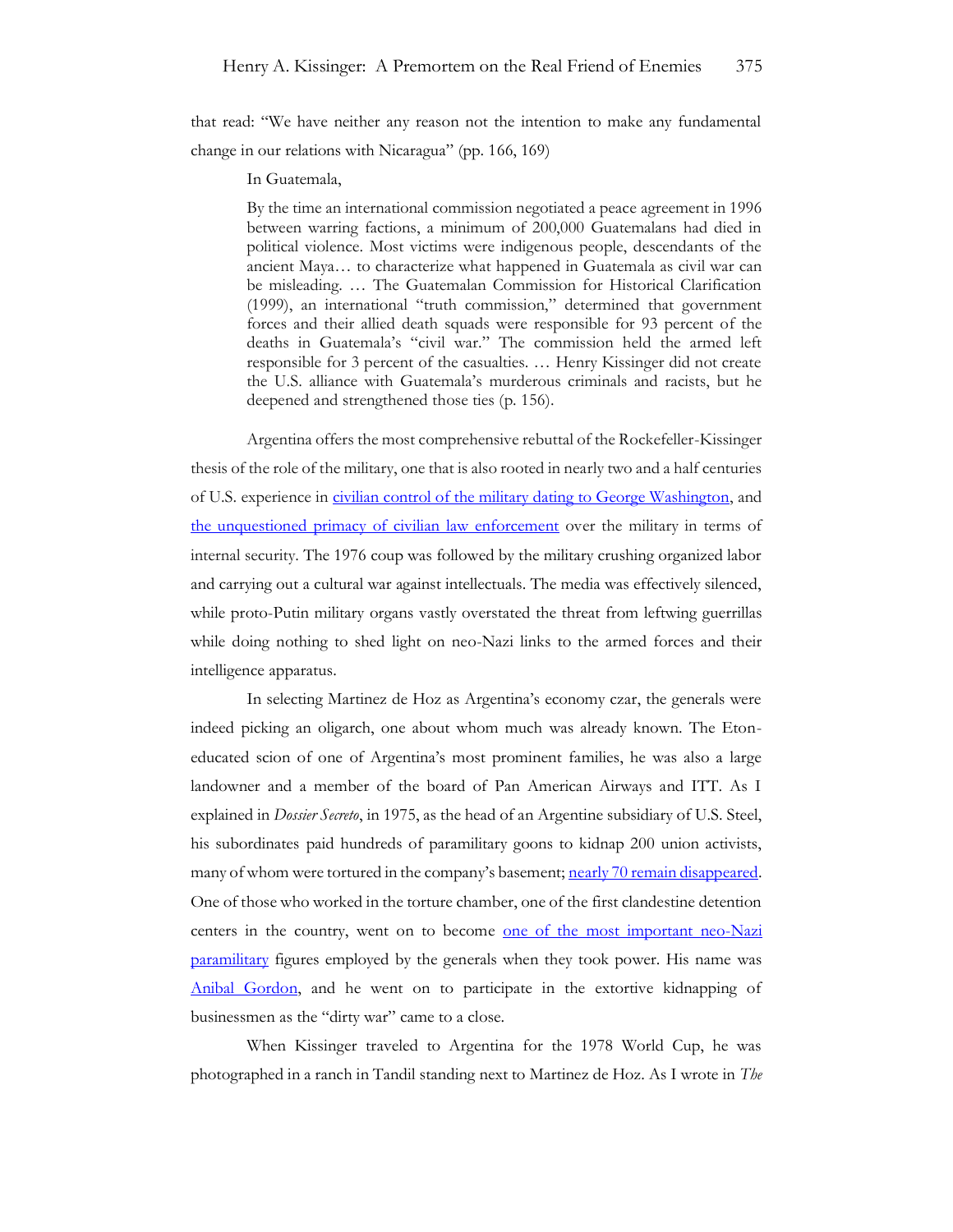*Nation* in 1987, when I blew the whistle on Kissinger's green light for the far-right generals,

long after the Argentine military's policy of creating massive disappearances had been conclusively demonstrated, making the country an international pariah, Kissinger was the guest of … Videla during the World Cup … The generals used the visit to show they enjoyed the sympathy of the onetime superstar of U.S. diplomacy. At the end of the tournament Kissinger held a news conference in which he criticized the Carter Administration for not understanding that human rights were a necessarily casualty in the battle against terrorism. He also spent much time in public in the company of the regime's Minister of Economy—and David Rockefeller's friend—Jose Martinez de Hoz. Known as "the Wizard of Hoz," his policies were the ideological framework for the murder of hundreds of labor activists unconnected to the guerrillas.

And as Federico [Finchelstein later noted:](https://books.google.com/books?id=0g01DQAAQBAJ&pg=PA124&lpg=PA124&dq=Kissinger+World+Cup+Martinez+de+Hoz&source=bl&ots=UkUhIO62v3&sig=ACfU3U3StUJmMrzSFkFyggOVmKn_5XKlGA&hl=en&sa=X&ved=2ahUKEwiX4L20qfT2AhU2knIEHSh7A7oQ6AF6BAgXEAM#v=onepage&q=Kissinger%20World%20Cup%20Martinez%20de%20Hoz&f=false) "Ford and Citibank … collaborated with the disappearance of workers who had been involved in the demands of left-wing trade unions. Guillermo Walter Klein, the right hand of … Martinez de Hoz … would put things in their proper place. He stated quite explicitly that the dictatorship's economic policy was 'incompatible with any democratic system and only applicable if backed by a de facto government.' Large corporations and international credit institutions supported the dictatorship and its economic plan, as did 'developed' countries."

As chairman of Chase Manhattan bank, David Rockefeller did indeed visit Argentina, where he stressed that U.S. human rights policy should not be allowed to interfere with relations between Washington and Buenos Aires. He praised what he maintained was the strength of Argentina's economy, then in the throes of crisis, calling the [Martinez de Hoz's s](https://www.reuters.com/article/argentina-martinezdehoz/argentinas-dictatorship-economy-chief-martinez-de-hoz-dies-idUSL1N0BZFD520130316)trategy that was plunging the country into massive foreign debt "brilliant, solid and absolutely realistic." Rockefeller and other international bankers had lent money to the regime several points above the prime interest rate, the loans helping to finance the nearly \$1 billion security apparatus, including the clandestine repression, and undermining U.S. human rights policies.

Ironically, in offering praise for Kissinger's role in the run-up to the Panama Canal treaty, Rade apparently forgot to mention how the former Secretary of State and David Rockefeller helped create an international incident that directly precipitated the [Iran hostage crisis.](https://www.jimmycarterlibrary.gov/research/hostage_crisis_in_iran) Through contacts at the State Department Kissinger, Rockefeller and the banker's aides persuaded President Carter to admit the already-overthrown Shah of Iran, Mohammad Reza Pahlavi, [a brutal ruler whose](https://www.history.com/this-day-in-history/shah-flees-iran) secret police used as state policy torture and executions in order to stifle political dissent, into the United States for hospital treatment for lymphoma. Earlier, the Carter State Department had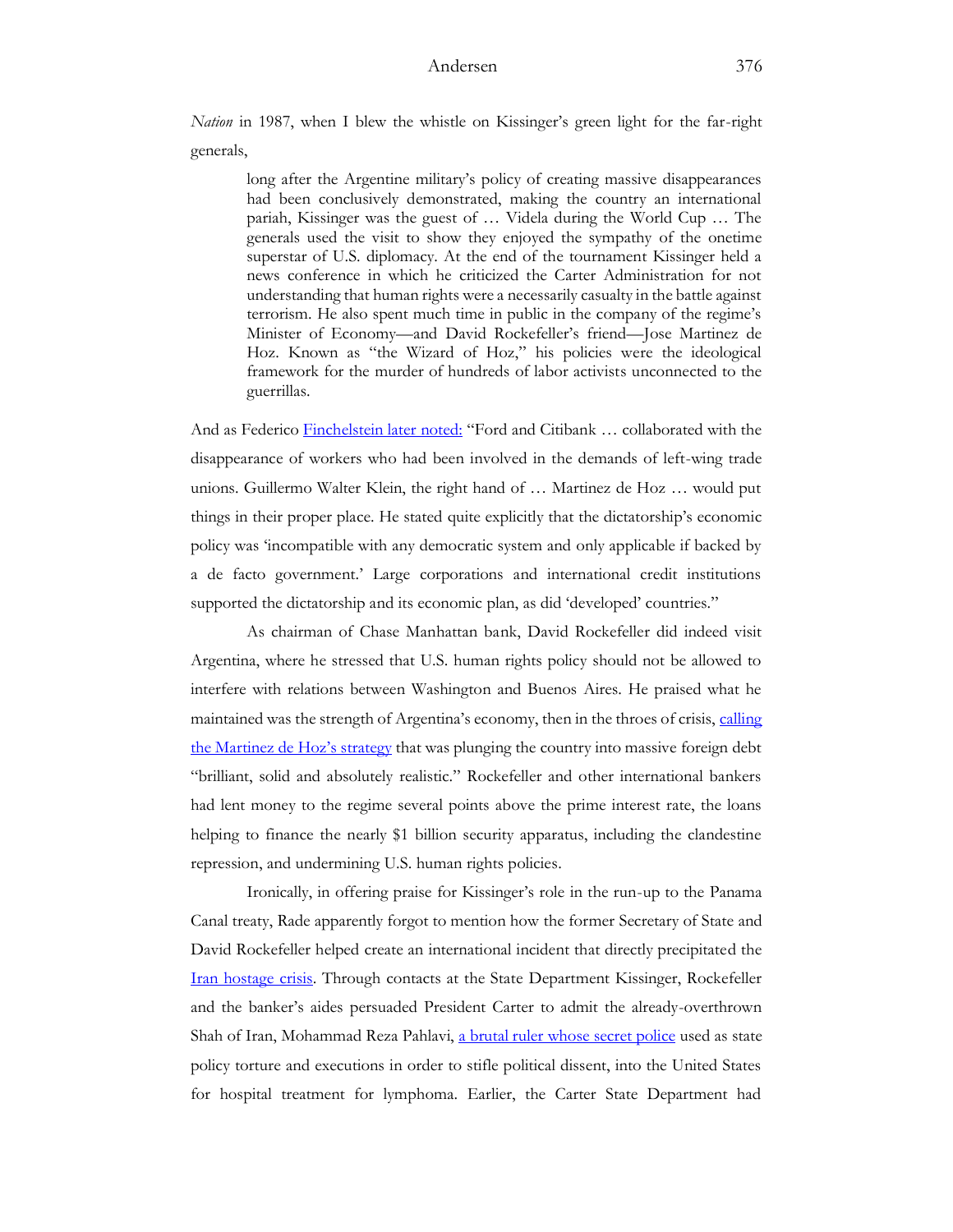contacted Rockefeller and Kissinger to try to get them to convince Shah that he not enter the United States; both refused to help convince their friendly tyrant to go elsewhere. On May 22, 1979, Kissinger said that the U.S. owed "a debt of honor" to the Shah and should grant him political asylum.

According to a senior [White House official at the time,](https://www.press.umich.edu/pdf/0472108670-04.pdf)

I mentioned the political consequences: "Mr. President, if the Shah dies in Mexico, can you imagine the field day Henry Kissinger will have with that? He'll say that you caused the Shah's downfall and now you've killed him."

The President glared at me. "To hell with Henry Kissinger," he said, "I am the president of this country!"

After treatment, th[e Shah left the United States for Panama](https://www.jimmycarterlibrary.gov/digital_library/cos/142099/35/cos_142099_35_12-Iran_Shah_Panama.pdf)</u> as part of a major effort to secure the release of American hostages held in Tehran. "Still numbered among his influential friends are … Rockefeller and Kissinger," the [Washington Post reported](https://www.washingtonpost.com/archive/politics/1979/12/16/shah-flown-to-sanctuary-in-panama/e7690e05-14e4-47fa-b2e9-192f57bbbf27/) at the time. "Both were kept informed during the quest for a new haven for the shah but, according to White House officials, neither had a part in the Panama arrangements."

As Alfonsin took office in December of 1982, the chickens were coming to roost along the Potomac-Río de la Plata axis. The *Los Angeles Times* reported that U.S. military attaches were "running wild" in Buenos Aires, beyond the control of the civilian staff at the embassy. The new ambassador to Argentina was Frank Ortiz, who had been fired by the Carter administration as envoy in Guatemala for his coziness with the genocidal "dirty war" generals there. On the eve of Alfonsín's inauguration the Reagan administration gave Argentina a present the new government made clear it did not want—the lifting of the U.S. arms ban initiated by Carter.

By the time Ronald Reagan, someone who had been previously sharply critical of Kissinger, appointed the former secretary of state to head what became known as the Kissinger Commission on Central America, the former Nixon aide's legacy in the region included the deaths of hundreds of thousands of people, and many others maimed, made homeless, uprooted, or tortured. The commission itself went on to promote even more military aid to an unwinnable civil war in El Salvador as well as support for the Nicaraguan Contra guerrillas, whose beginnings, in which Argentina's dirty war generals were present at the creation, were later enshrined in what became known as the Iran-Contra scandal that almost resulted in Reagan's impeachment. The commission's findings reflected both Kissinger's previous role in the region as well as his peculiarly accented pomposity, "The Soviet-Cuban thrust to make Central America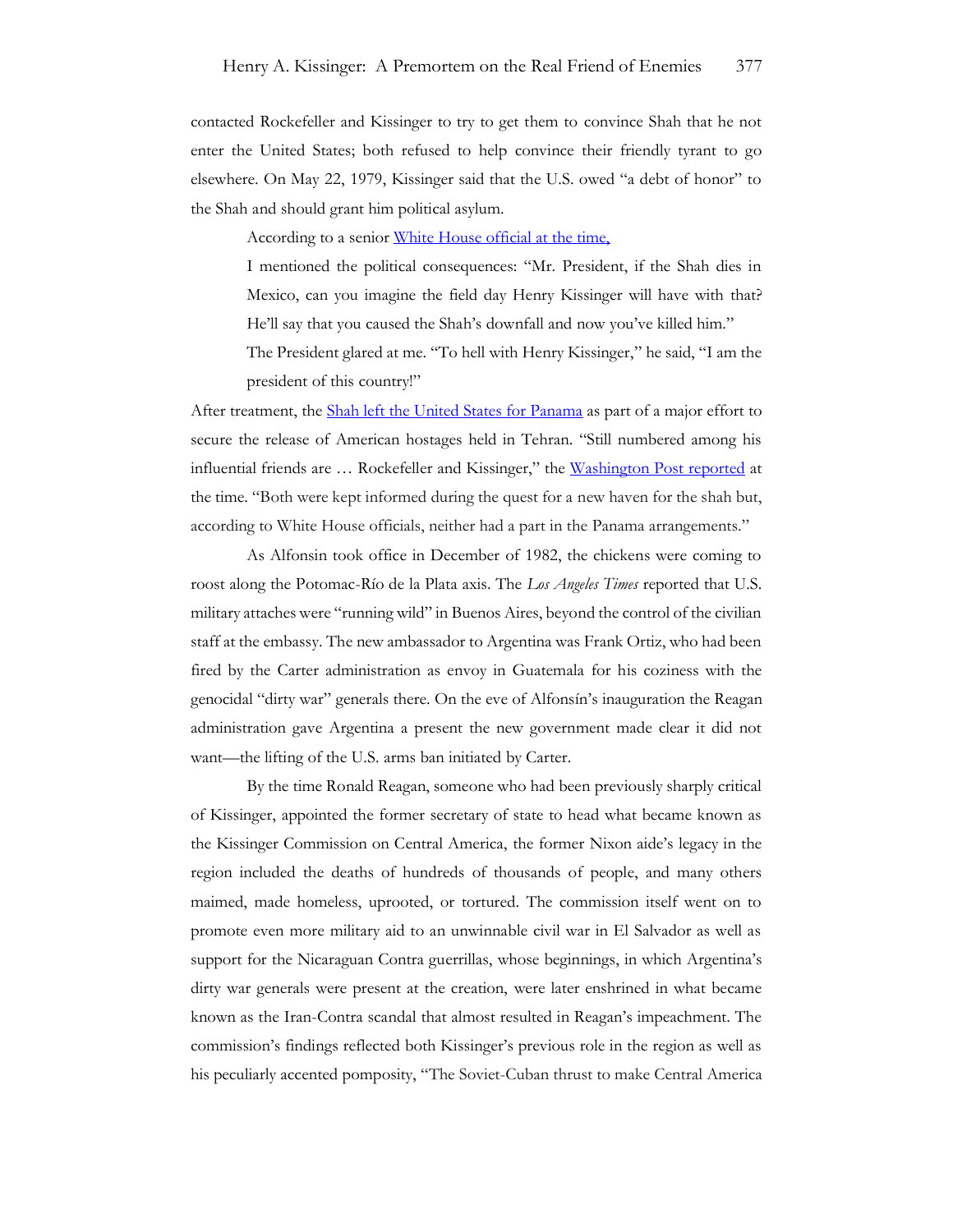part of their geostrategic challenge is what has turned the struggle in Central America into a security and political problem for the United States and for the hemisphere."

During the presidency of George W. Bush, [Kissinger was forced to withdraw](https://www.academia.edu/39610773/The_Winter_of_Dr_Ks_Discontent_Henrys_Kissingers_public_persona_of_selfless_service_cannot_mask_his_hubris_or_his_need_to_rewrite_history) as the head of the commission created to study the security failures of the September 11, 2001 attack on the United States after he refused to disclose the client list of his international consulting firm, Kissinger and Associates. The clients allegedly included several notorious human rights violators. Victims' families were concerned about potential conflicts of interest as the Rockefellers' most famous student and courtier attempted to do the public's business while still raking in millions of dollars from unnamed foreign countries and corporations.

Nonetheless, in January 2008 President [Bush met with Kissinger,](https://georgewbush-whitehouse.archives.gov/news/releases/2008/01/images/20080118-1_d-0080-2-515h.html) former Russian Prime Minister Yevgeniy Primakov and other top American and Russian policymakers in the Cabinet Room of the White House. The informal dialogue, chaired by Kissinger and Primakov, it was claimed, "reflects the high value the President attaches to the U.S.-Russia bilateral relationship," and was initiated the year before with the support of Bush and Putin "to foster discussion of important issues."

*Mala yerba nunca muere.* "Bad people last longer," is another popular Latin American refrain that comes to mind when Kissinger is the subject. However, while biology can steal a march, history helps ensure a final correction. Perhaps the most [useful criticism](https://www.hrw.org/legacy/community/bookreviews/hitchens.htm) of Christopher Hitchens' *The Trial of Henry Kissinger* was made by Reed Brody, the special counsel for prosecutions of Human Rights Watch, shortly after its publication two decades ago.

It's difficult not to confuse political, moral and historical responsibility for great human suffering with criminal liability. But it's one thing to say that Henry Kissinger's policies led to hundreds of thousands of deaths. It's another to say that, in a strict legal sense, he is criminally responsible for those deaths. Despite the title of his book, Hitchens doesn't try to separate the politically wrong from the criminally wrong or to make the legal case against Kissinger.

Brody continued:

(T)here is a way to make a legal case. Traditional criminal law principles, as ratified by the Yugoslavia and Rwanda war crimes tribunals, hold that someone may be held liable as an accomplice if he consciously contributes to the perpetration of the crime in a material and substantial way. Under this standard, it would not be impossible to show that a U.S. (or Soviet) official whose support enabled a subservient regime to commit atrocities is an accomplice to those crimes. …

(V)oices are increasingly heard asking why it is only the dictators of third world countries who are brought to justice and not the western leaders who put them